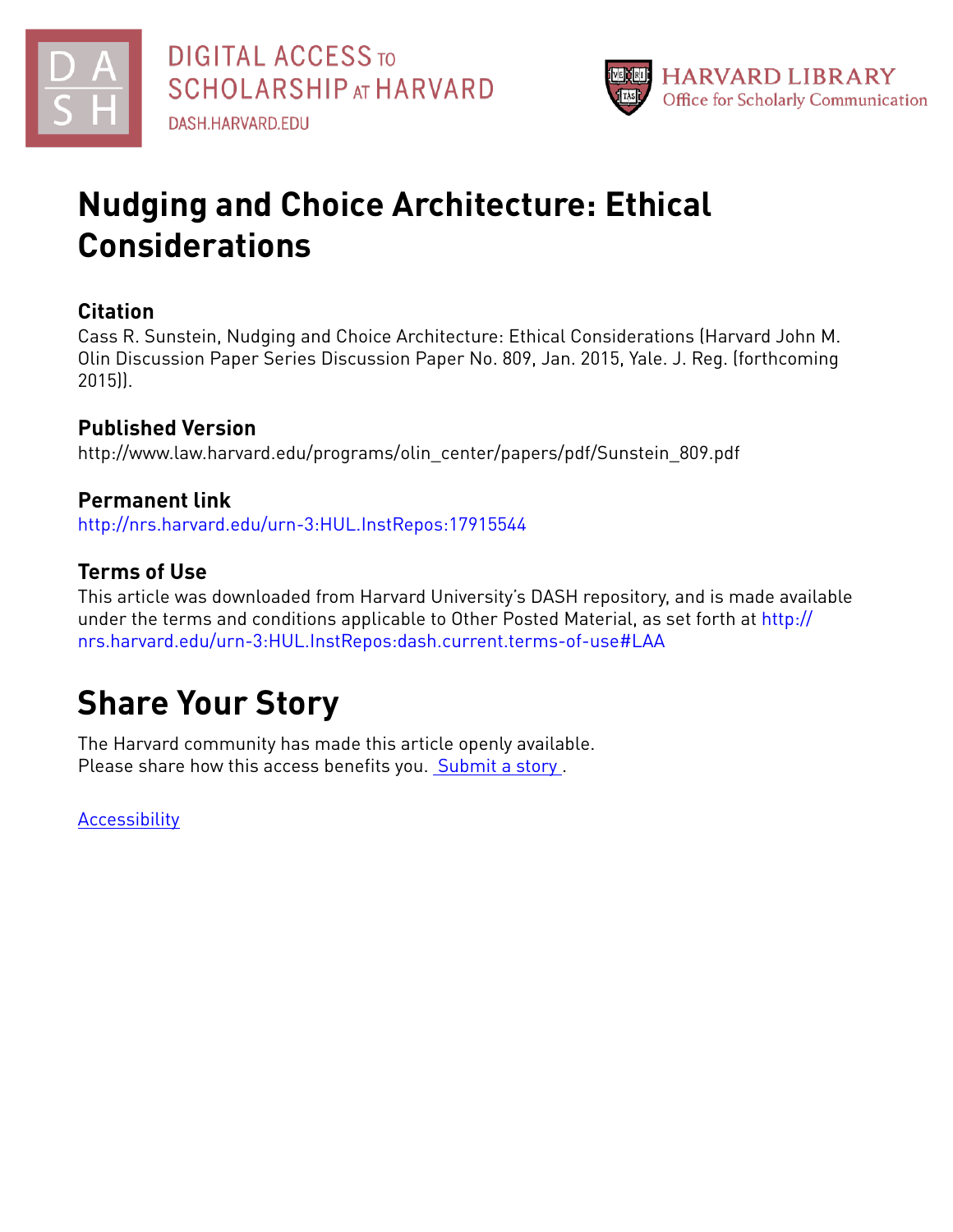ISSN 1936-5349 (print) ISSN 1936-5357 (online)

HARVARD

JOHN M. OLIN CENTER FOR LAW, ECONOMICS, AND BUSINESS

#### NUDGING AND CHOICE ARCHITECTURE: ETHICAL CONSIDERATIONS

Cass R. Sunstein

Forthcoming in *[Yale Journal on Regulation](http://papers.ssrn.com/sol3/papers.cfm?abstract_id=2551264##)*

Discussion Paper No. 809

01/2015

Harvard Law School Cambridge, MA 02138

This paper can be downloaded without charge from:

The Harvard John M. Olin Discussion Paper Series: [http://www.law.harvard.edu/programs/olin\\_center/](http://www.law.harvard.edu/programs/olin_center/)

The Social Science Research Network Electronic Paper Collection: http://ssrn.com/abstract=2551264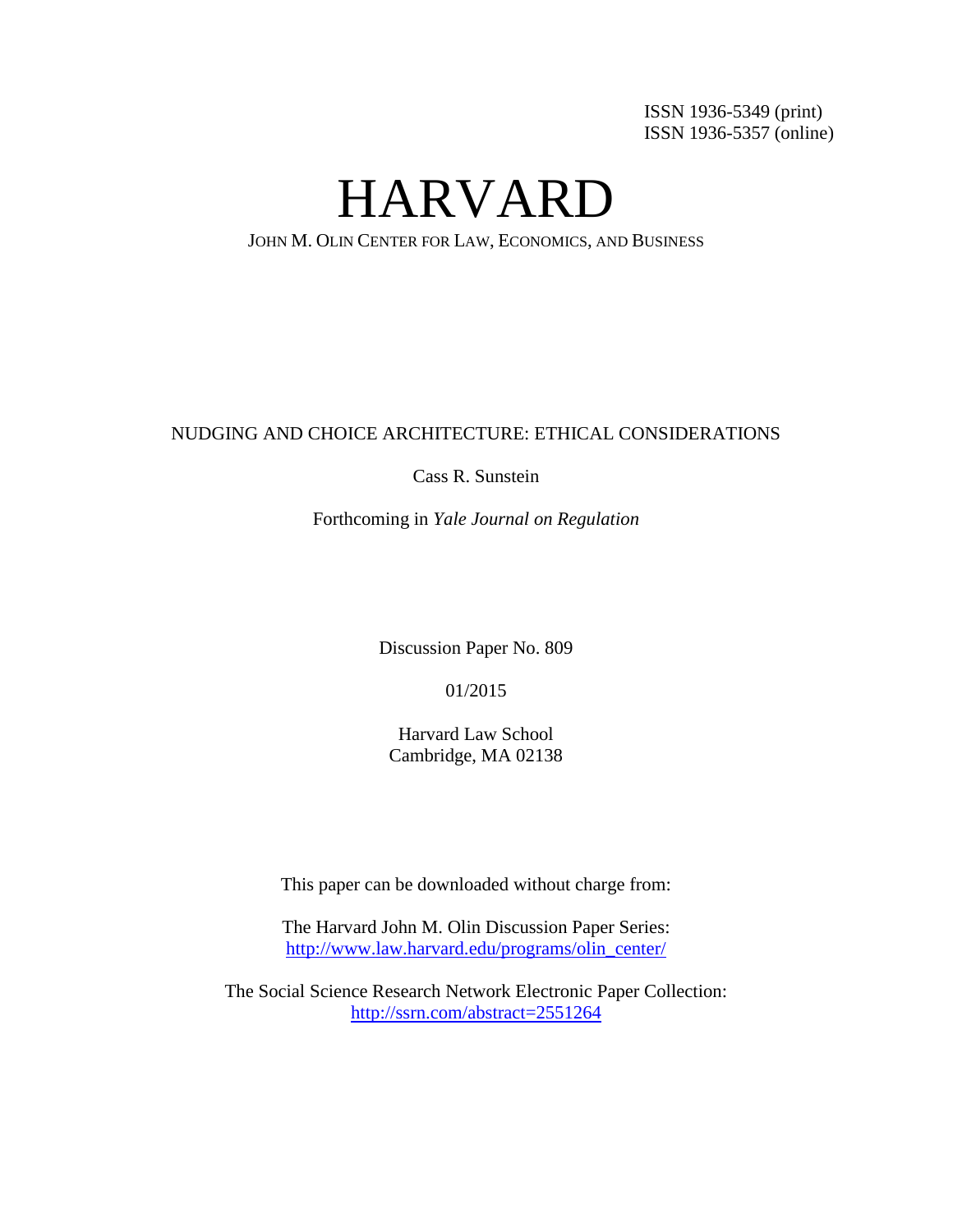Preliminary draft 1/17/15 Forthcoming Yale Journal on Regulation All rights reserved

#### **Nudging and Choice Architecture: Ethical Considerations**

Cass R. Sunstein<sup>\*</sup>

#### **Abstract**

 *Is nudging unethical? Is choice architecture a problem for a free society? This essay defends seven propositions:*

*(1) It is pointless to object to choice architecture or nudging as such. Choice architecture cannot be avoided. Nature itself nudges; so does the weather; so do customs and traditions; so do spontaneous orders and invisible hands. The private sector inevitably nudges, as does the government. It is reasonable to worry about nudges by government and to object to particular nudges, but not to nudging in general.* 

*(2) In this context, ethical abstractions (for example, about autonomy, dignity, manipulation, and democratic self-government) can create serious confusion. To make progress, those abstractions must be brought into contact with concrete practices. Nudging and choice architecture take highly diverse forms, and the force of an ethical objection depends on the specific form.* 

*(3) If welfare is our guide, much nudging is actually required on ethical grounds, even if it comes from government.* 

*(4) If autonomy is our guide, much nudging is also required on ethical grounds, in part because some nudges actually promote autonomy, in part because some nudges enable people to devote their limited time and attention to their most important concerns.* 

*(5) Choice architecture should not, and need not, compromise either dignity or self-government, but it is important to see that imaginable forms could do both. It follows that when they come from government, choice architecture and nudges should not be immune from a burden of justification, which they might not be able to overcome.*

*(6) Some nudges are objectionable because the choice architect has illicit ends. When the ends are legitimate, and when nudges are fully transparent and subject to public scrutiny, a convincing ethical objection is less likely to be available.* 

*(7) There is ample room for ethical objections in the case of well-motivated but manipulative interventions, certainly if people have not consented to them; such nudges can undermine autonomy and dignity. It follows that both the concept and* 

 <sup>\*</sup> Robert Walmsley University Professor, Harvard University. This essay was the basis for remarks on the ethics of choice architecture and nudging, to be delivered at a conference on that topic at Humboldt University in Berlin in January 2015. I am most grateful to participants in the conference for many valuable thoughts and suggestions. I am also most grateful to Matthew Lipka, Martha Nussbaum, Lucia Reisch, and Adrian Vermeule for superb comments on a previous draft. This essay is a substantial revision and expansion of an earlier one, *The Ethics of Nudging*, available at http://papers.ssrn.com/sol3/papers.cfm?abstract\_id=2526341.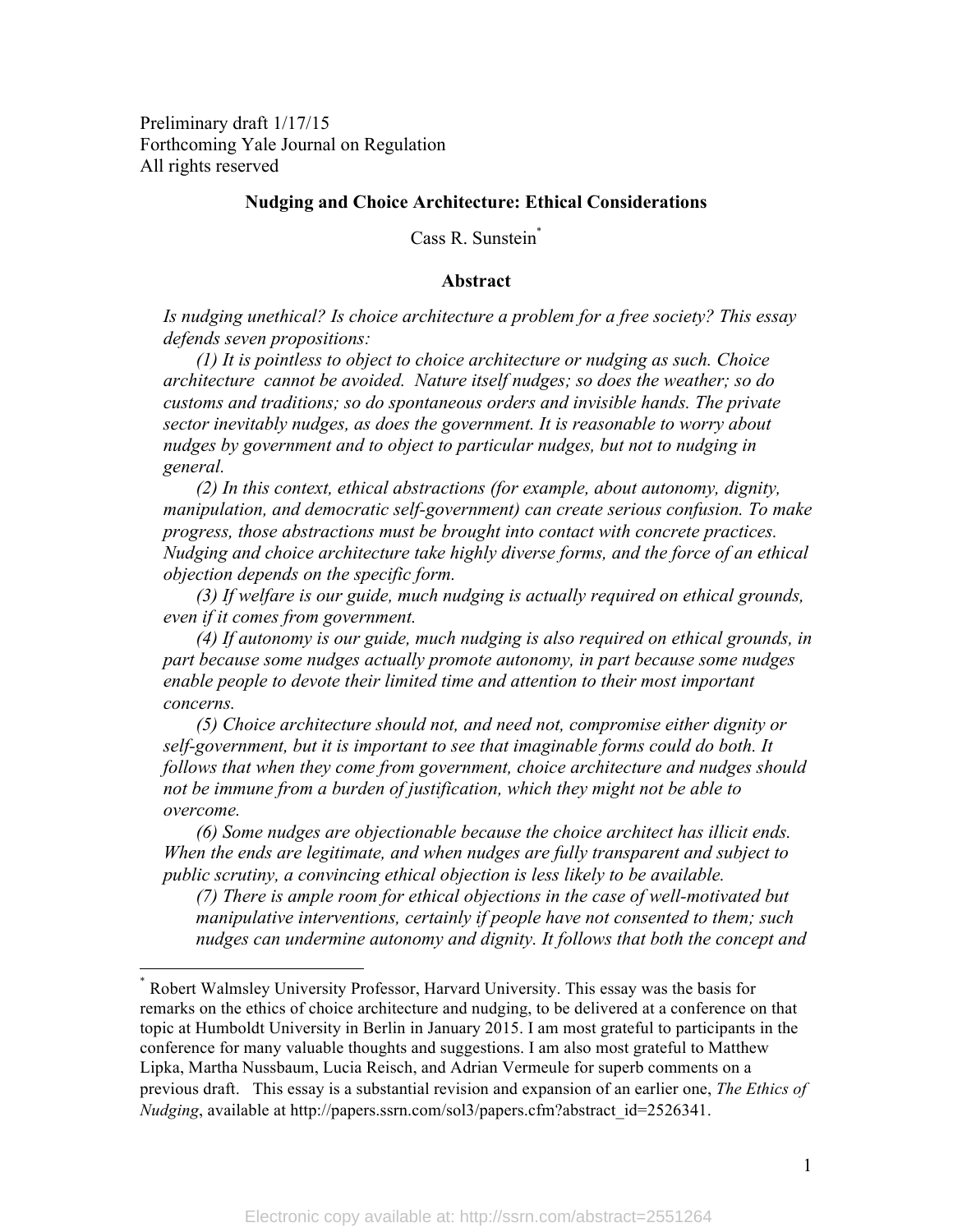*the practice of manipulation deserve careful attention. The concept of manipulation has a core and a periphery; some interventions fit within the core, others within the periphery, and others outside of both.*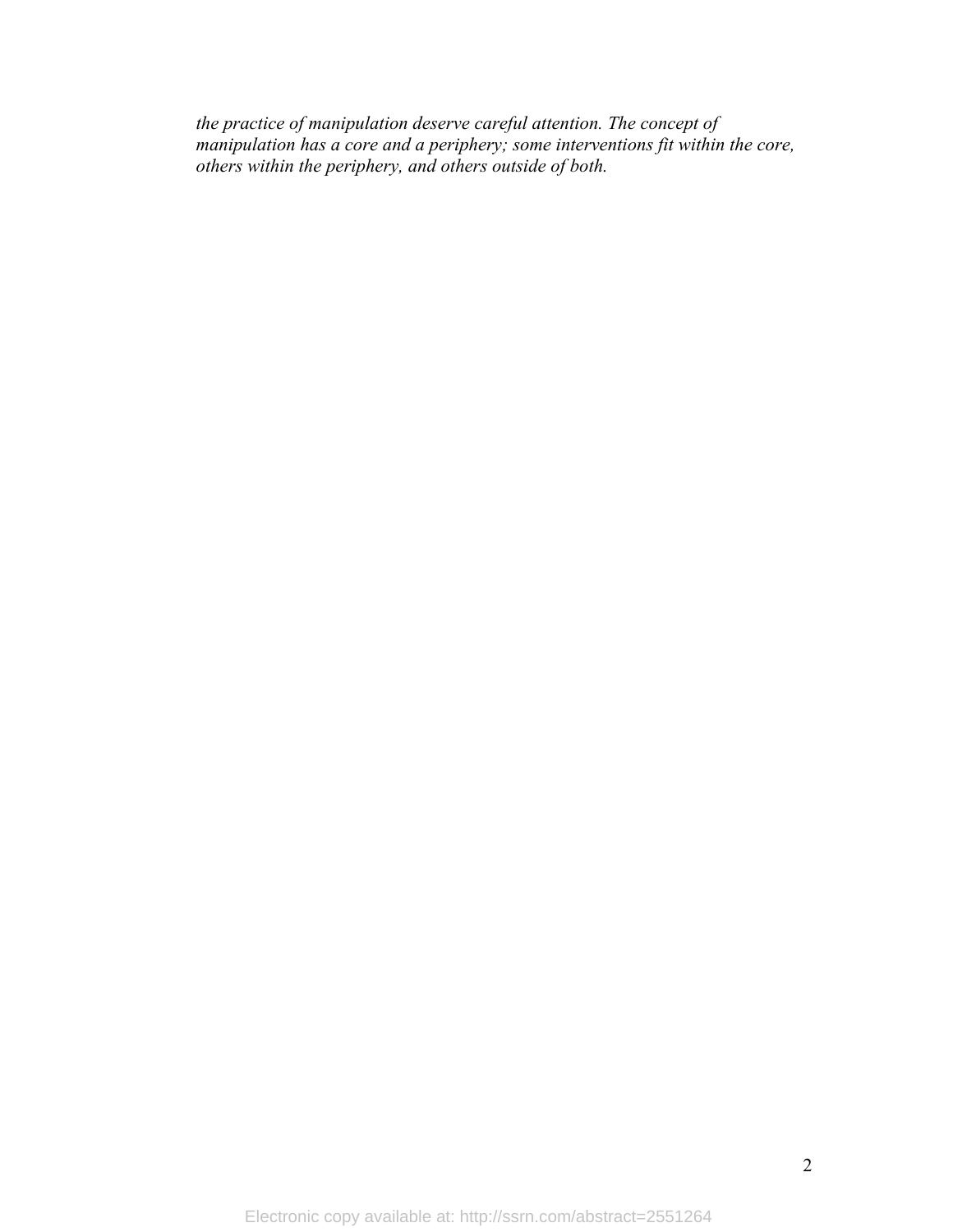#### **Table of Contents**

- I. The Central Argument
- II. Concepts and Definitions
	- A. In General
	- B. The Inevitability of Choice Architecture
	- C. Spontaneous Orders and Visible Hands
- III. The Diversity of Nudges and the Trap of Abstraction
	- A. Motivating Nudges
	- B. Three Distinctions
	- C. Illicit Reasons and Transparency
- IV. "As Judged By Themselves"
	- A. The Basic Standard
		- B. Questions and Doubts
			- 1. Objectively good lives?
			- 2. Ex ante or ex post
			- 3. Preferences about preferences
			- 4. Informed judgments and empirical puzzles
			- 5. Self-control problems
		- C. Bounded Rationality: Education and its Discontents
- V. Seven Objections
	- A. Paternalism
	- B. Autonomy
	- C. Coercion
	- D. Dignity
	- E. Manipulation
		- 1. Manipulation and Conscious Choice
		- 2. Manipulation, Self-Interest, and the Man Behind the Curtain
			- A. Learning
			- B. Biased Officials
- VI. What Do People Think? Some Evidence
	- A. The Effects of Transparency About Nudging
	- B. Politics Matters
	- C. Nudging System 1
- VII. Conclusion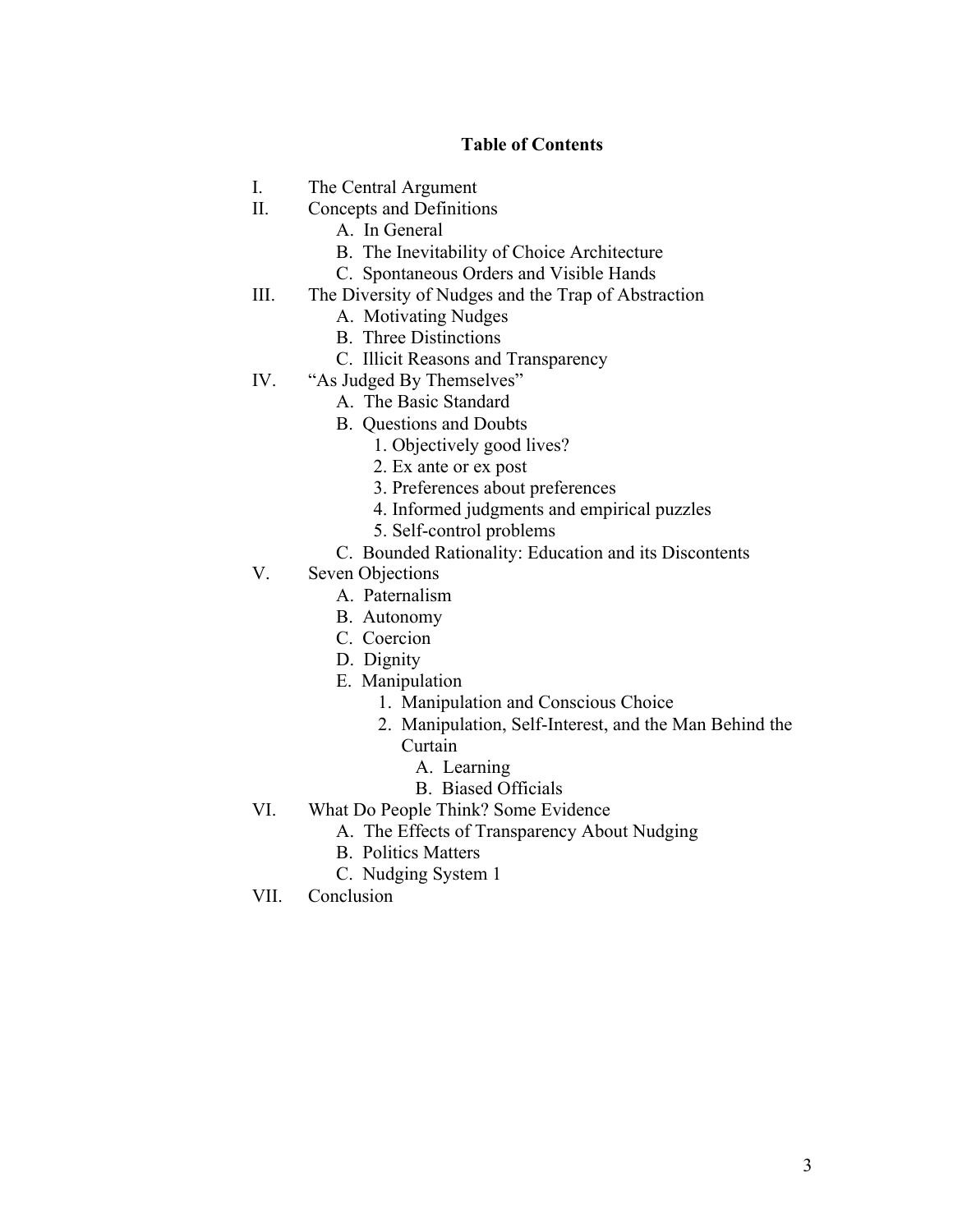### **I. The Central Argument**

- 1. The goal of this Essay is to explore the principal ethical objections to nudges and choice architecture.<sup>1</sup> I aim to provide a taxonomy of those objections and to assess the force of each.
- 2. The last decade has seen a remarkably rapid growth of interest in choice-preserving, low-cost regulatory tools.<sup>2</sup> Especially in light of that interest, it is important to obtain an understanding of the nature and weight of the ethical concerns. Many regulatory tools, and perhaps increasingly many, involve nudges and choice architecture, and some of the ethical objections can have either political or legal resonance. For example, nudges that involve information disclosure, or compulsory warnings, might raise first amendment issues.
- 3. My central argument is that at least if they are taken in general or in the abstract, the ethical objections lack much force, and for two different reasons. *First*, both nudges and choice architecture are inevitable, and it is therefore pointless to wish them away. *Second*, many nudges, and many forms of choice architecture, are defensible and even required on ethical grounds, whether we care about welfare, autonomy, dignity, self-government, fair distribution, or some other value.
- 4. It is true that all government action, including nudges, should face a burden of justification (and sometimes a heavy burden). If the government requires disclosure of information, or establishes particular default rules, it must explain and defend itself. The fact that people retain freedom of choice, and are ultimately permitted to go their own way, does not give public officials a kind of license to do whatever they want.<sup>3</sup> But in many cases, the requisite explanation is available.
- 5. Suppose, for example, that we are welfarists and hence believe that the goal of social ordering (including those forms for which government is responsible) is to promote social welfare. If so, we will favor welfarepromoting nudges. Or suppose that we believe in individual autonomy and dignity. If so, we will favor nudges and choice architecture that

 $\frac{1}{1}$ Some of strongest objections can be found in Riccardo Rebonato, Taking Liberties (201).

<sup>2</sup> Catalogues can be found in OECD, Regulatory Policy and Behavioral Economics (2014); Cass R. Sunstein, A Council of Psychological Advisers?, Annual Review of Psychology (forthcoming 2015).

<sup>&</sup>lt;sup>3</sup> Note as well that a disclosure requirement is a mandate, and no mere nudge, for the people on whom the requirement is imposed. It might be a nudge for consumers but a requirement for producers. I will say more about this point below.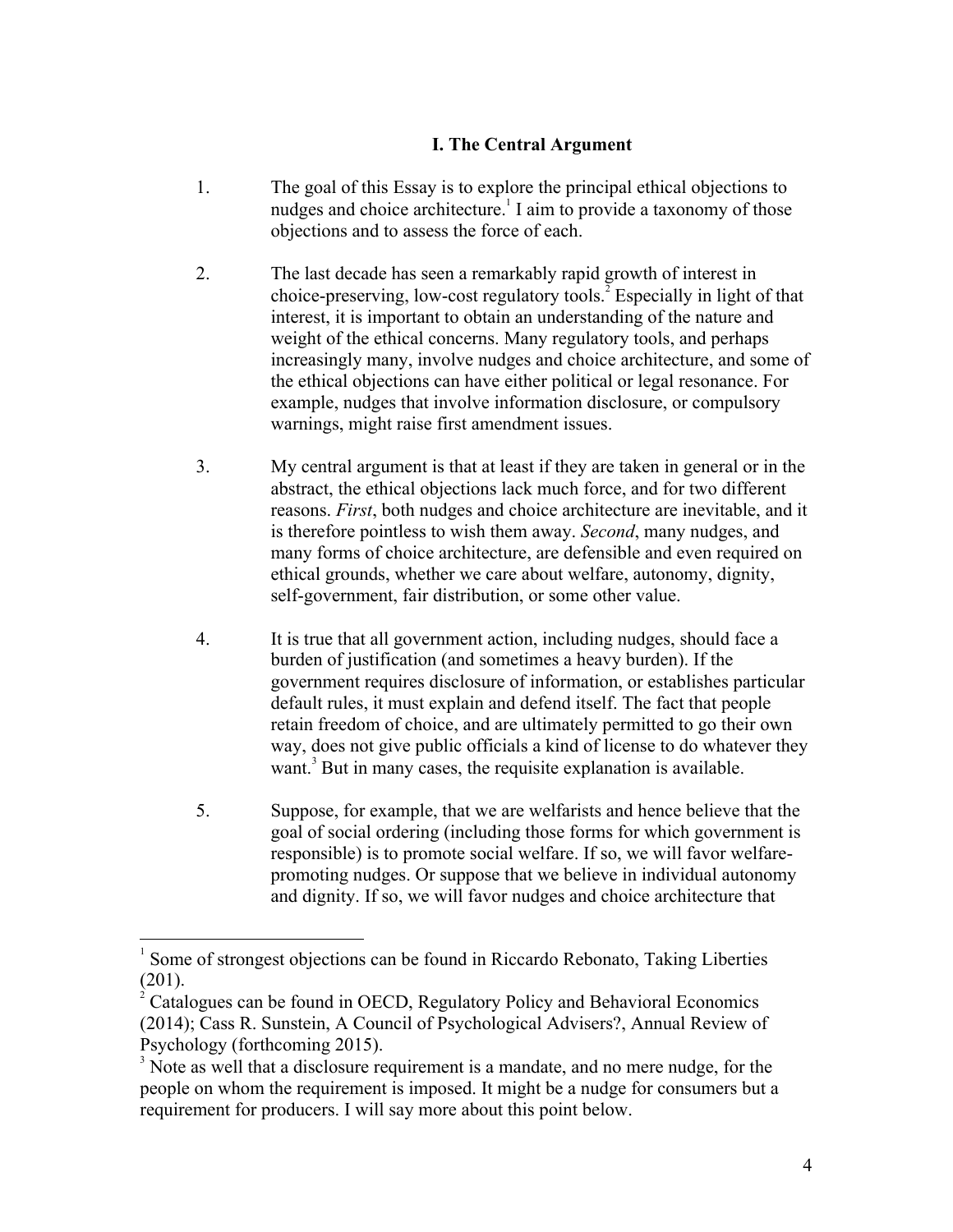promote those values. (It is possible, of course, that distrust of government, and faith in markets, will incline us to minimize nudging on welfarist or autonomy grounds. $4$ )

- 6. If we value democratic self-government, we will be inclined to support nudges and choice architecture that can claim a democratic pedigree and that promote democratic goals. Any democracy has a form of choice architecture that helps define and constitute its own aspirations to selfgovernment. A Constitution can be seen as a kind of choice architecture for choice architects. A self-governing society might well nudge its citizens to participate in the political process and to vote. (Certain political parties engage in such nudging.) Collective precommitment strategies, designed for example to promote public health, might produce nudges (or even mandates), and they might be justified on democratic grounds.<sup>5</sup>
- 7. Of course no one should approve of nudges or choice architecture in the abstract or as such. Some nudges, and some forms of choice architecture, do indeed run into convincing ethical objections. Suppose, for example, that a nation establishes a default rule stating that unless voters explicitly indicate otherwise, they will be presumed to support the incumbent leader in the election. Or suppose that a nation establishes a default rule to the effect that unless citizens indicate otherwise, their estates will revert to the nation's most powerful political party upon their death. There is ample reason to question a default rule of this kind even if citizens are authorized to opt out.
- 8. A central question is whether nudges and choice architecture promote welfare or autonomy and dignity. Another question is whether they are consistent with democratic norms. Some nudges have illicit ends, and they are objectionable for that reason.
- 9. There is also a pervasive question about manipulation. As we shall see, transparency and accountability are indispensable safeguards, and both nudges and choice architecture should be transparent. Even if so, there is a risk of manipulation, and that risk should be avoided. Many of the

 $\frac{1}{4}$ Edward L. Glaeser, *Paternalism and Psychology*, 73 U. Chi. L. Rev. 133 (2006) <sup>5</sup>

<sup>&</sup>lt;sup>5</sup> For discussion, see Jon Elster, Ulysses and the Sirens (1983); Geoffrey Brennan and L. LOMASKY (1983), Institutional Aspects of Merit Goods Analysis, *Finanzarchiv* N.F. 41, pp. 183 – 206. In the particular context here, see GEBHARD KIRCHGÄSSNER, Soft Paternalism, Merit Goods, and Normative Individualism (2014), available at https://www.wiwi.tu-clausthal.de/fileadmin/Volkswirtschaftslehre/VfS-Wipol\_Ausschuss/Kirchgaessner\_Soft\_Paternalism.pdf

 $6$  Of course the term needs definition. At a minimum, I mean to suggest that no nudging should be hidden or free from public scrutiny. See below.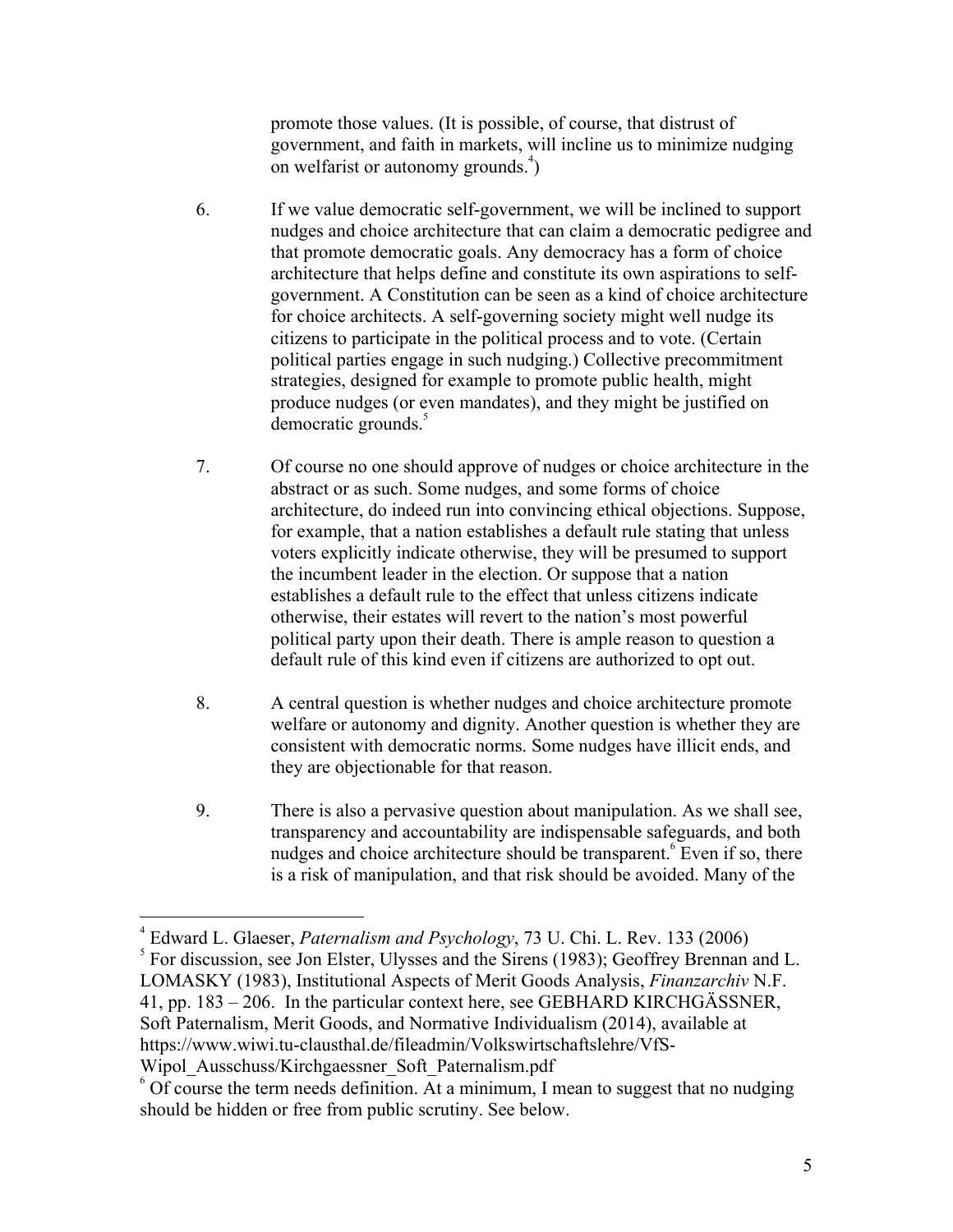most interesting and complex ethical questions involve the disputed concept of manipulation, and I will devote some attention to that concept here.

- 10. More specifically, I will offer seven principal conclusions.
	- (a) It is pointless to object to choice architecture or nudging as such. The private sector inevitably nudges, as does the government. We can object to particular nudges, and particular goals of choice architects, but not to nudging in general. For human beings (or for that matter dogs and cats and mice), choice architecture cannot be avoided. It is tempting to defend nudging on the part of government by saying that the private sector already nudges (sometimes selfishly) – but this defense is not necessary, because government is nudging even if it does not want to do so.

(b) In this context, ethical abstractions (about, for example, autonomy, dignity, and manipulation<sup>7</sup>) can create serious confusion. We need to bring those abstractions into contact with concrete practices. Nudging takes many diverse forms, and the force of an ethical objection depends on the specific form.<sup>8</sup>

(c) If welfare is our guide, much nudging is actually required on ethical grounds, even if it comes from the government. A failure to nudge, and not merely the right kind of nudge, might be ethically problematic, at least if we do not insist on controversial (and possibly incoherent) distinctions between acts and omissions.<sup>9</sup>

(d) If autonomy is our guide, much nudging is also required on ethical grounds. Some nudges actually promote autonomy, by ensuring that choices are informed and that choices will actually be made. Some nudges promote autonomy by freeing people to focus on their real concerns; there is a close relationship between autonomy and time

<sup>-&</sup>lt;br>7  $A$  valuable discussion is T. M. Wilkinson, Nudging and Manipulation, 61 Political Studies 341 (2013). See also Sarah Conly, Against Autonomy 30 (2012): "Libertarian Paternalism is manipulative. That is, it does not suggest that we engage in free and open discussion in order to rationally persuade you to change your ways. . . . The point of the nudge is to push you in ways that bypass your reasoning. That is, they use your cognitive biases, like your tendency to go with the default option, to bring about good effects. There is a sense in which they fail to respect people's decision-making ability." The concern must be engaged in the context of (some) nudging.

 ${}^{8}$  Id.

<sup>9</sup> On acts, omissions, and government, see Adrian Vermeule and Cass R. Sunstein, Is Capital Punishment Morally Required? Acts, Omissions, and Life-Life Tradeoffs, 58 Stan. L. Rev. 703 (2005).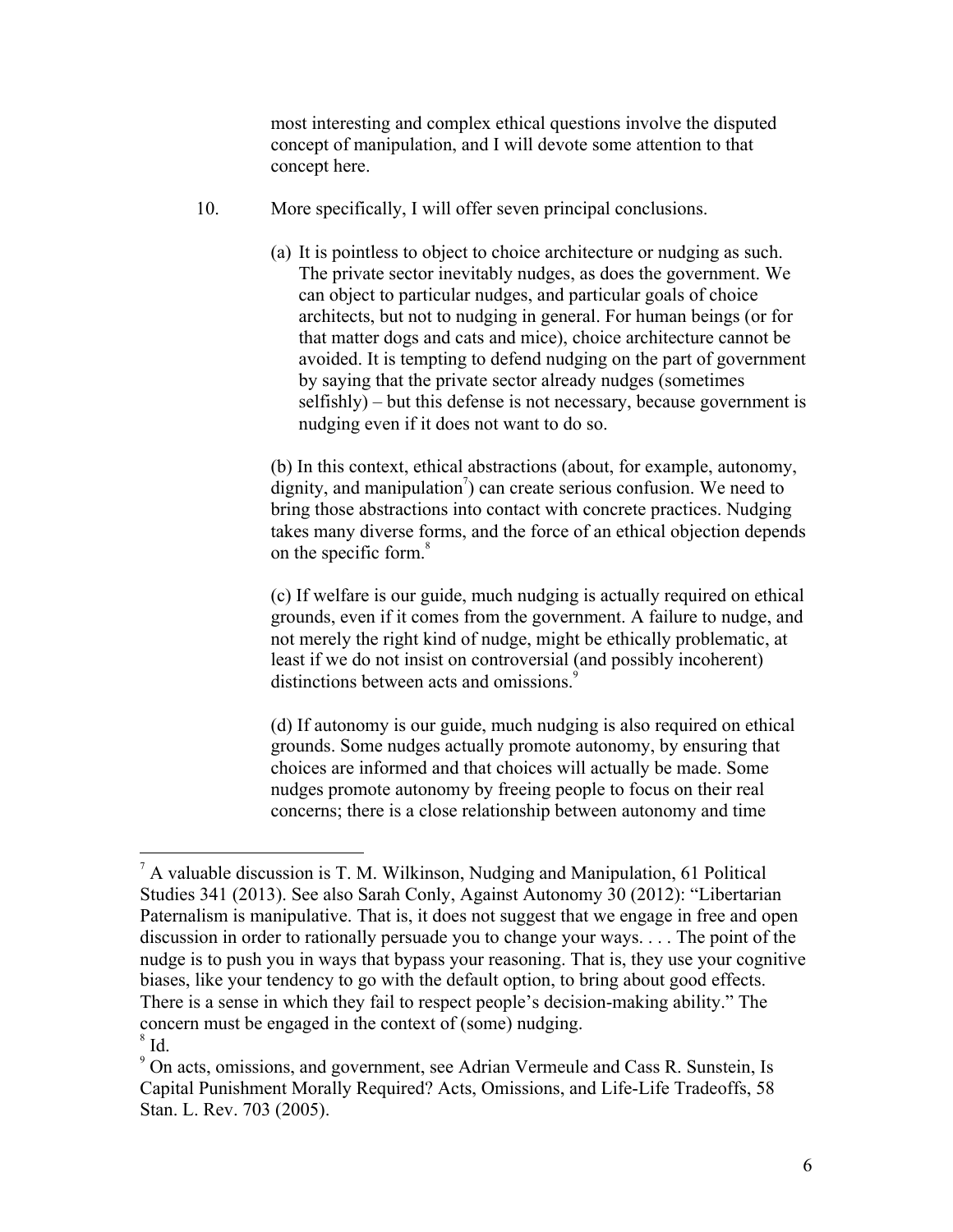management. A failure to nudge might seriously compromise autonomy.

(e) Choice architecture should not, and need not, compromise either dignity or self-government, though imaginable forms could do both. The value of dignity (explicitly recognized in the German Constitution<sup>10</sup> and playing a significant role in American constitutional law as well) imposes a barrier to some forms of choice architecture and some nudges. Self-government calls for certain nudges, and legitimates others, and forbids still others.

(f) Many nudges are objectionable because the choice architect has illicit ends. If the ends are legitimate, and if nudges are fully transparent and subject to public scrutiny, a convincing ethical objection is less likely.

(g) There is nonetheless room for such an objection in the case of manipulative interventions, certainly if people have not consented to them. The concept of manipulation deserves careful attention, especially because manipulation takes many forms, and can compromise both autonomy and dignity. Some forms of manipulation are built into the fabric of everyday life, including relationships between friends and even spouses. Advertisements and storefronts manipulate. Nonetheless, manipulation can run into serious objections, perhaps especially when it comes from governments.

#### **II. Concepts and Definitions**

#### **A. In General**

11. Nudges are interventions that steer people in particular directions but that also allow them to go their own way.<sup>11</sup> A reminder is a nudge; so is a warning. A GPS nudges; a default rule nudges. To qualify as a nudge, an intervention must not impose significant material incentives.<sup>12</sup> A subsidy is not a nudge; a tax is not a nudge; a fine or a jail sentence is not a nudge. To count as such, a nudge must fully preserve freedom of choice. If an intervention imposes significant material costs on choosers, it might of course be justified, but it is not a nudge.<sup>13</sup> Some nudges work because they inform people; other nudges work because

 $10$  Article 1, paragraph 1 of the German Constitution states: "Human dignity shall be inviolable. To respect and protect it shall be the duty of all state authority."<br><sup>11</sup> See Richard Thaler and Cass R. Sunstein, Nudge (2008).

<sup>&</sup>lt;sup>12</sup> On some of the complexities here, see Cass R. Sunstein, Why Nudge? (2014). <sup>13</sup> See id.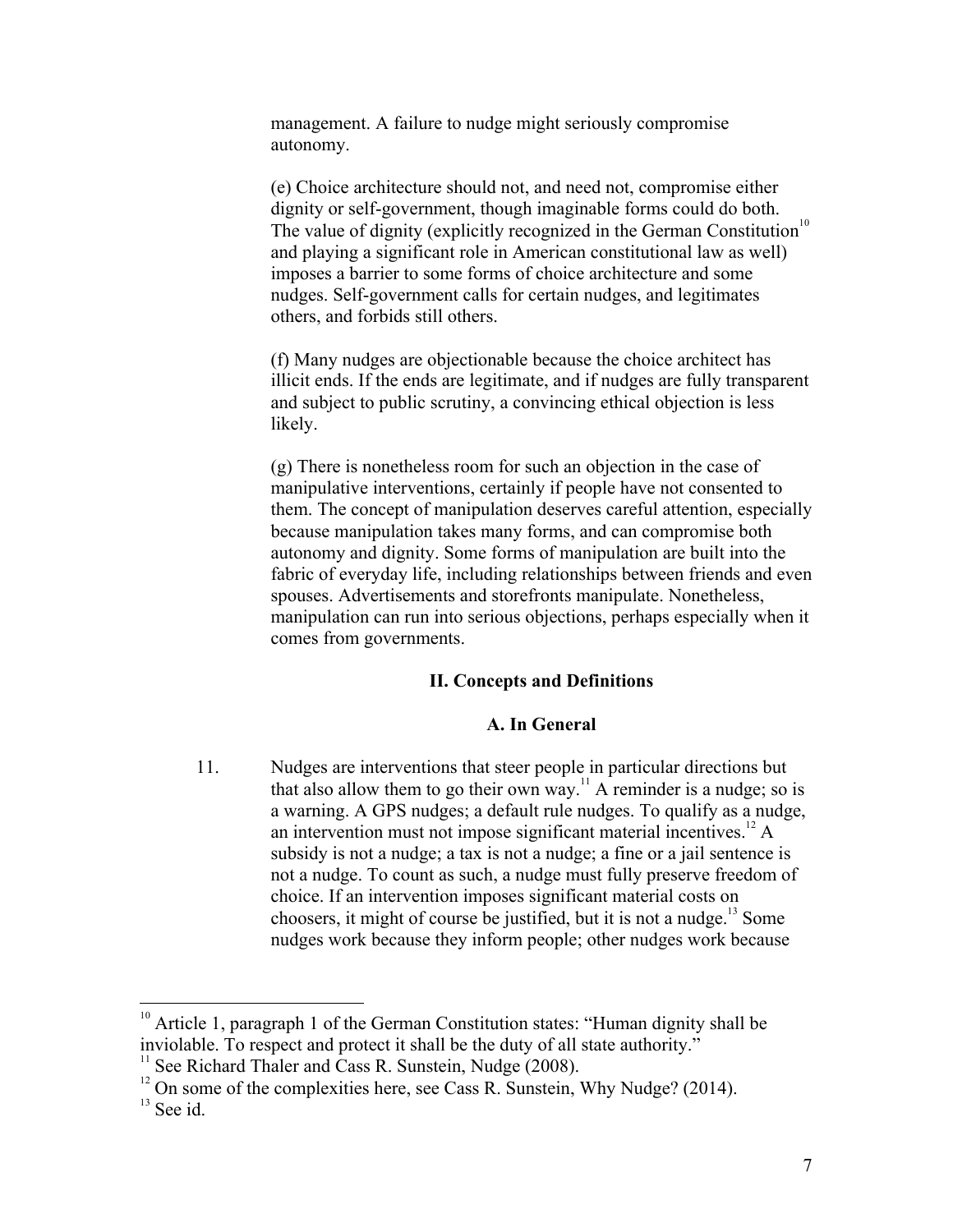they make certain choice easier; still other nudges work because of the power of inertia and procrastination.

- 12. When people make decisions, they do so against a background consisting of choice architecture.<sup>14</sup> A cafeteria has a design, and the design will affect what people choose. The same is true of websites. Department stores have architectures, and they can be designed so as to promote or discourage certain choices (such as leaving without making a purchase). Even if the layout of a department store is a result of chance, or does not reflect the slightest effort to steer people, it will likely have consequences on what people end up selecting.<sup>15</sup> If people see certain items first, they are more likely to buy them.<sup>16</sup>
- 13. Both private and public institutions (include courts) create default rules. In fact they cannot dispense with them. A cell phone, a mortgage, a tablet, and a welfare program will inevitably come with defaults, which can be changed if the relevant people agree. The law of contract is permeated with default rules, which establish what happens if people do nothing. Default rules nudge.
- 14. Even if a default rule is chosen on the ground that it captures what most people will do, and is in that sense "market-mimicking," it will likely have some effect on preferences and outcomes. A default establishes initial entitlements, and it can be important for that reason, influencing people's preferences.<sup>17</sup> That influence raises ethical issues of its own. For present purposes, the point is that default rules, of one or another kind, are sometimes unavoidable, or practically so.<sup>18</sup>
- 15. Attention is a scarce resource. When applications (for loans, for educational opportunities, for refinancing mortgages, for training, for financial benefits of any kind) are complex and difficult, people may not apply; a great deal of money might be lost as a result.<sup>19</sup> This point has implications for regulatory design. It suggests that the private sector may help or hurt people by focusing their attention in certain ways. The same is true for the public sector, whether or not it seeks to do so. A

<sup>&</sup>lt;sup>14</sup> See id.<br><sup>15</sup> See Brian Wansink, Slim By Design (2014).<br><sup>16</sup> Eran Dayan and Maya Bar-Hillel, Nudge to Nobesity II: Menu Positions Influence Food Orders, 6 Judgment and Decision Making 333 (2011).

 $17$  See Russell Korobkin, The Endowment Effect and Legal Analysis, 97 Nw L Rev 1227 (2003).

An alternative, of course, is to call for active choosing, but sometimes that is not feasible. See Cass R. Sunstein, Choosing Not To Choose (forthcoming 2015).

<sup>&</sup>lt;sup>19</sup> See Benjamin Keys et al., Failure to Refinance (2014), available at http://www.nber.org/papers/w20401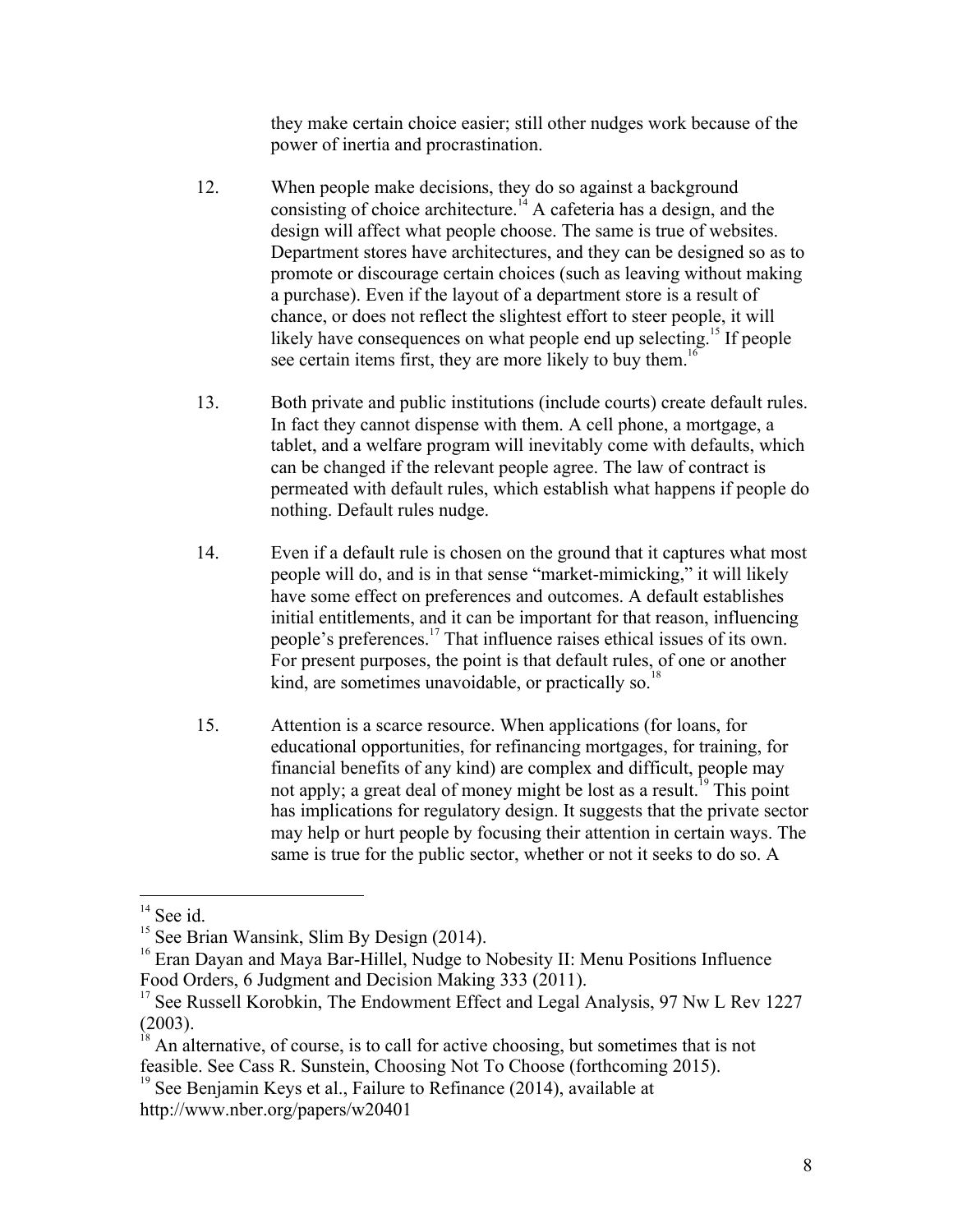regulation might be written or applied in a way that makes certain features of a situation especially salient.

- 16. Spontaneous orders are celebrated by many people,<sup>20</sup> and very reasonably so. If an order is spontaneous, there is something reason to think that it reflects the judgments of many people about how it makes sense to proceed. On certain assumptions, spontaneous orders can promote people's welfare.<sup>21</sup> but they are form of choice architecture no less than intentional designs, and they will include a measure of nudging, not least if they create and perpetuate social norms.<sup>22</sup> Invisible hands can nudge every bit as much as the most visible ones. To be sure, spontaneous order and invisible hands may be less dangerous than intentional designs, and on certain assumptions<sup>23</sup> they are likely to be benign (or better); but they are nonetheless forms of choice architecture.
- 17. For the future, we could imagine new forms of choice architecture that are designed to improve antipoverty programs<sup> $24$ </sup>; environmental programs<sup>25</sup>; energy programs<sup>26</sup>; retirement and social security programs<sup>27</sup>; anti-obesity programs<sup>28</sup>; educational programs<sup>29</sup>; health care programs; and programs to increase organ donation.<sup>30</sup> We could also imagine forms of choice architecture that are designed to combat race and sex discrimination, $31$  to help disabled people, and to promote

<sup>&</sup>lt;sup>20</sup> See Friedrich Hayek, Freedom, Reason, and Tradition 229 (1958); Friedrich Hayek, The Market and Other Orders (2014).<br><sup>21</sup> See id.; Elinor Ostrom, Governing the Commons (1990).

<sup>&</sup>lt;sup>22</sup> See Edna Ullmann-Margalit, The Emergence of Norms (1976).<br><sup>23</sup> Edna Ullmann-Margalit, The Invisible Hand and the Cunning of Reason, 64 Social Research 181 (1997).<br><sup>24</sup> See Sendhil Mullainathan and Eldar Shafir, Scarcity (2013).

<sup>&</sup>lt;sup>25</sup> Cass R. Sunstein and Lucia Reisch, Automatically Green, 38 Harv Env L Rev 128  $(2014)$ .<br><sup>26</sup> Id.

 $27$  Ryan Bubb and Richard Pildes, Why Behavioral Economics Trims its Sails, Harv L Rev (2014).<br><sup>28</sup> See Brian Wansink, Slim By Design (2014).

<sup>&</sup>lt;sup>29</sup> See Adam Lavecchia et al., Behavioral Economics of Education (2014), available at http://www.nber.org/papers/w20609

<sup>&</sup>lt;sup>30</sup> For an interesting empirical result, see Judd Kessler and Alvin Roth, Don't Take 'No' For An Answer: An Experiment With Actual Organ Donor Registrations (2014),

available at http://www.nber.org/papers/w20378 (finding that required active choosing has a smaller effect, in terms of getting people to sign up for organ donation, than prompted choice).

See Iris Bohnet et al., When Performance Trumps Gender Bias: Joint Versus Separate Evaluation (2013), available at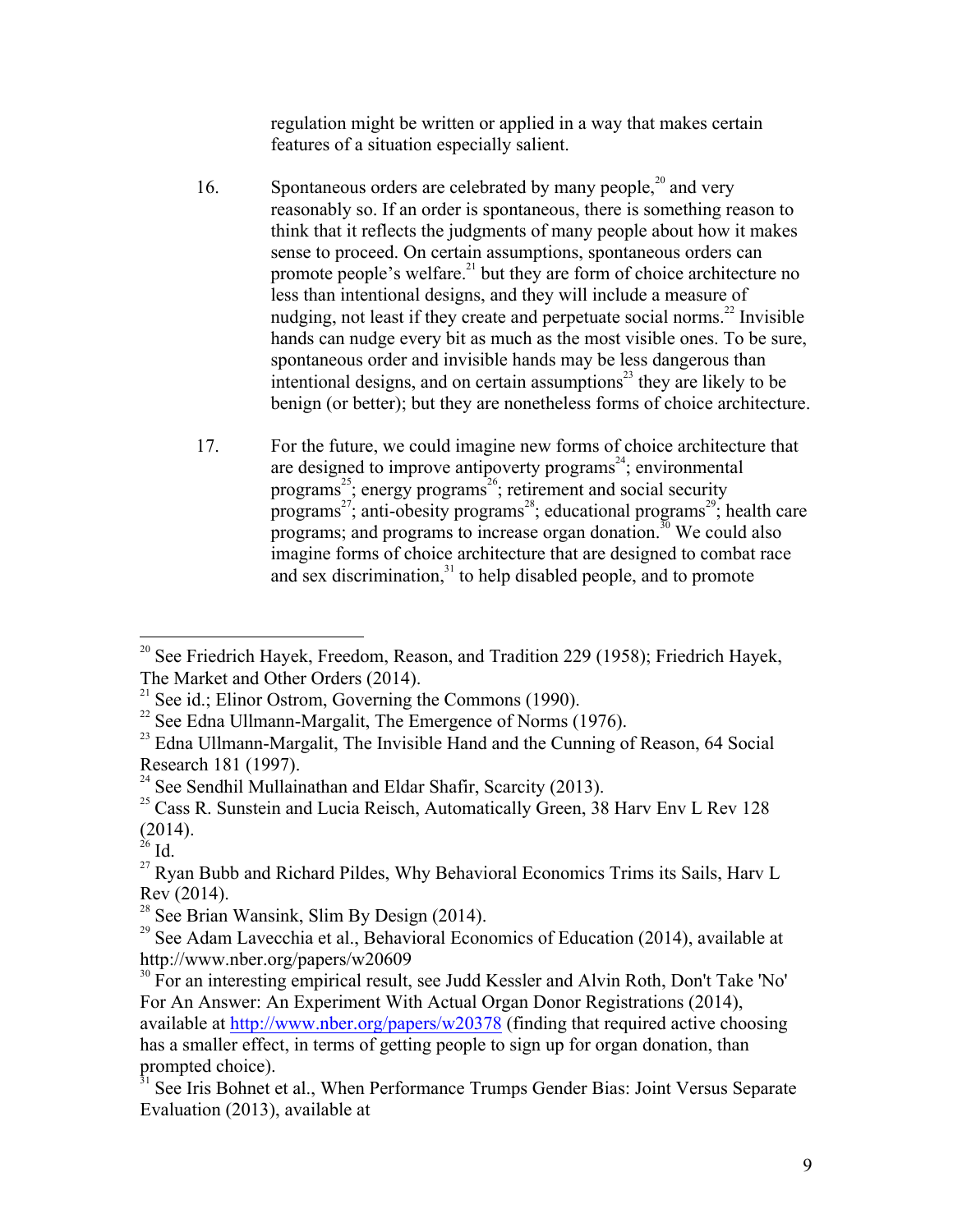economic growth. A great deal of future work needs to be devoted to choice architecture in these and related domains. $32$ 

- 18. There is no question that certain nudges, and certain kinds of choice architecture, can raise serious ethical problems.<sup>33</sup> Consider, for example, a government that used nudges to promote discrimination on the basis of race, sex, or religion. Any fascist government might well (and almost certainly does) nudge. Terrorists nudge. Even truthful information (for example, about crime rates) might fan the flames of violence and prejudice. (If people learn that crime is widespread, they might be more likely to engage in crime, because it is the social norm.<sup> $34$ </sup>) Groups or nations that are committed to violence often enlist nudges in their cause. Even if nudges do not have illicit ends, it is possible to wonder whether those who enlist them are treating people with respect.
- 19. The most prominent concerns about nudging and choice architecture point to four foundational commitments: (1) welfare, (2) autonomy, (3) dignity, and (4) self-government. Some nudges could run afoul of one or more of these commitments. It is easy to identify welfare-reducing nudges that lead people to waste time or money<sup>35</sup>; an unhelpful default rule could fall in that category, as could an educational campaign designed to persuade people to purchase excessive insurance or to make foolish investments. Nudges could be, and often are, harmful to the environment.<sup>36</sup> Pollution is, in part, a product of unhelpful choice architecture.<sup>37</sup>

## **B. The Inevitability of Choice Architecture**

20. Consider in this light a tale from the novelist David Foster Wallace: "There are these two young fish swimming along and they happen to meet an older fish swimming the other way, who nods at them and says 'Morning, boys. How's the water?' And the two young fish swim on for a bit, and then eventually one of them looks over at the other and goes

http://papers.ssrn.com/sol3/papers.cfm?abstract\_id=2512276

 $\overline{a}$ 

http://www.montana.edu/nsfadvance/documents/PDFs/resources/WhenPerformanceTrum psGenderBias.pdf

 $32$  See World Bank, World Development Report, Mind and Society: How a Better Understanding of Human Behavior Can Improve Development Policy (2015).

<sup>&</sup>lt;sup>33</sup> See Mark White, The Manipulation of Choice: Ethics and Libertarian Paternalism (2013); Riccardo Rebonato, Taking Liberties (2011).

 $34$  See Thaler and Sunstein, suora note.<br><sup>35</sup> See the weak effects of the opt-out design in Robert Letzler, Knowing When To Quit: Default Choices, Demographics, and Fraud (2014), available at

 $36 \text{ For relevant discussion, see Sunstein and Reisch, supra note.}$ <br>  $37 \text{ See id.}$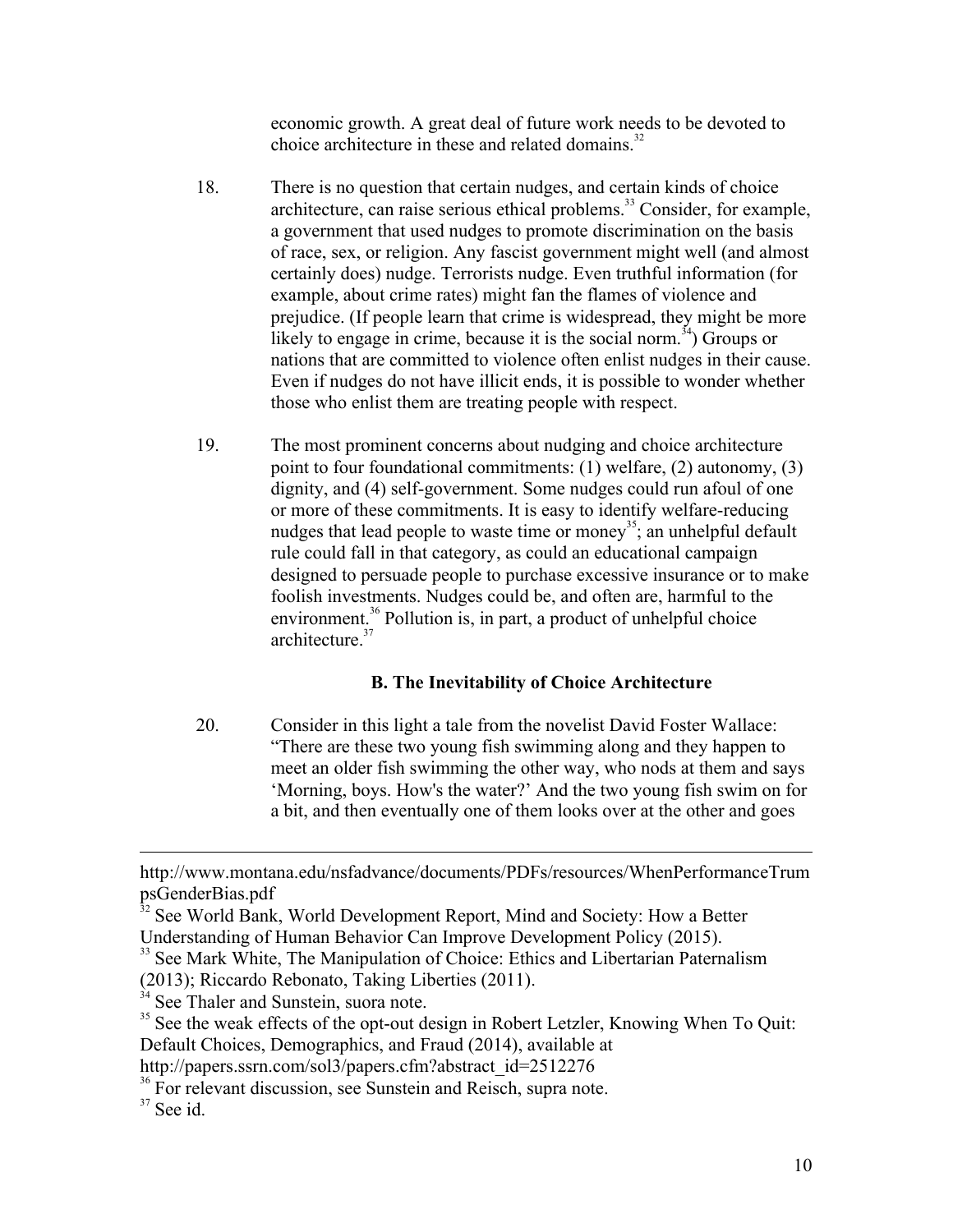'What the hell is water?'" <sup>38</sup> This is a tale about choice architecture. Such architecture is inevitable, whether or not we see it. It is the equivalent of water. Weather is itself a form of choice architecture, because it influences what people decide.<sup>39</sup> Human beings cannot live without some kind of weather. Nature nudges. The common law is a regulatory system, and it will nudge, even if it allows people to have a great deal of flexibility.

- 21. In this light, choice architecture is inevitable. Human beings (or dogs or cats or horses) cannot wish it away. Any store has a design; some products are seen first, and others are not. Any menu places options at various locations. Television stations are placed on different positions on the dial, and strikingly, position matters, even when the costs of switching are vanishingly low; people tend to choose the station at the lower position.<sup>40</sup> A website has a design, which will affect what and whether people will choose. $41$
- 22. Nor can the state avoid nudging. Any government, even one that is or purports to be firmly committed to laissez-faire, has to establish a set of prohibitions and permissions, including a set of default entitlements, establishing who has what before bargaining begins. Recall that the rules of contract (as well as property and tort) provide a form of choice architecture for social ordering. It is true that choice architecture can maintain freedom of choice; it is also true that choice architects can at least aspire to neutrality. But choice architecture itself is inevitable, which means that it is pointless to object to it on ethical groups.

## **C. Spontaneous Orders and Visible Hands**

23. At the same time, we can imagine the following view: Choice architecture is unavoidable, to be sure, but it is important if it is the product of nature or some kind of spontaneous order, rather than of conscious design, or of the action of any designer. Perhaps the law can build on that order; perhaps that law of contract, property, and tort do exactly that. Invisible-hand mechanisms<sup> $42$ </sup> often produce choice architecture. On a time-honored view, much of law is in fact

<sup>&</sup>lt;sup>38</sup> Available at http://moreintelligentlife.com/story/david-foster-wallace-in-his-own-words <sup>39</sup> Meghan R. Busse et al., Projection Bias in the Car and Housing Markets (2014), available at http://www.nber.org/papers/w182

<sup>&</sup>lt;sup>40</sup> See Gregory Martin and Ali Yurukoglu, Bias in Cable News: Real Effects and Polarization (2014), available at http://www.nber.org/papers/w20798

<sup>&</sup>lt;sup>41</sup> See Steve Krug, Don't Make Me Think Revisited: A Common Sense Approach to Web and Mobile Usability (2014).

<sup>&</sup>lt;sup>42</sup> For a superb discussion, see Edna Ullmann-Margalit, The Invisible Hand and the Cunning of Reason, 64 Social Research 181 (1997).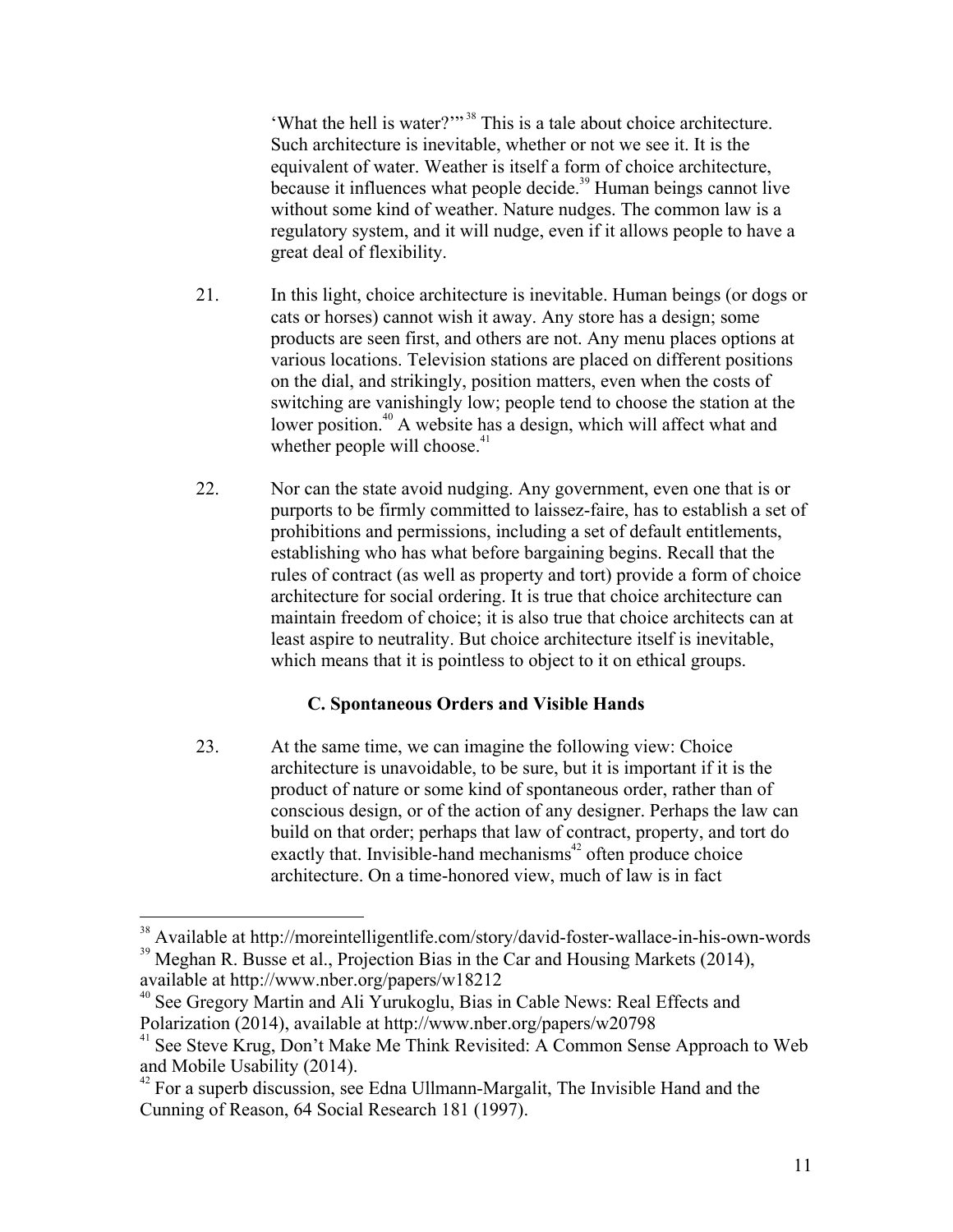"customary law." It codifies people's actual practices, and it does not reflect any kind of dictation by public authorities.

- 24. Consider Hayek's celebration of the "empiricist, evolutionary tradition," for which "the value of freedom consists mainly in the opportunity it provides for the growth of the undesigned, and the beneficial functioning of a free society rests largely on the existence of such freely grown institutions. There probably never has existed a genuine belief in freedom, and there certainly been no successful attempt to operate a free society, without a genuine reverence for grown institutions, for customs and habits  $\cdots$ <sup>43</sup>
- 25. On this view, there is special reason, from the standpoint of freedom, in valuing forms of choice architecture that reflect the work of "grown institutions," rather than designed ones. We might be comfortable with any nudging that reflects "customs and habits" but suspicious of any nudging that displays no reverence for them. Here, then, is a foundation for skepticism about any kind of social engineering; the skepticism might be applied to nudges as well as to mandates and bans.
- 26. Alternatively, some aspects of choice architecture might be the product of a genuinely random process, and a choice architect might intentionally opt for randomness, on the ground that it has a kind of neutrality.<sup>44</sup> We might be particularly concerned about governmentallydesigned choice architecture, on the ground that public officials lack the information or the incentives to be trusted.
- 27. Even if the law of contract, property, and tort constitute forms of choice architecture, and even if it is not quite customary (and involves a degree of dictation and design), the relevant architecture can be made as flexible as possible and maintain a great deal of room for private ordering – and thus for freedom. To summarize a lengthy argument<sup>45</sup>: the state, and the law, can provide the background rules for private interaction and decline to specify outcomes. Even if those rules turn out to nudge (as in the case of default rules), they are very different from social planning – on one view, far more modest and less dangerous.
- 28. To be sure, the criminal law will include some dictation; we will not deal with murder, assault, and rape with mere nudges. But perhaps the criminal law can restrict itself to prohibitions on force and fraud (and also play a role in correcting the standard market failures). A nation can certainly minimize the number of activities that it criminalizes. It might

<sup>&</sup>lt;sup>43</sup> Hayek, supra note, at 234.<br><sup>44</sup> See Jon Elster, Solomonic Judgments (1989).<br><sup>45</sup> See Friedrich Hayek, The Constitution of Liberty (1976).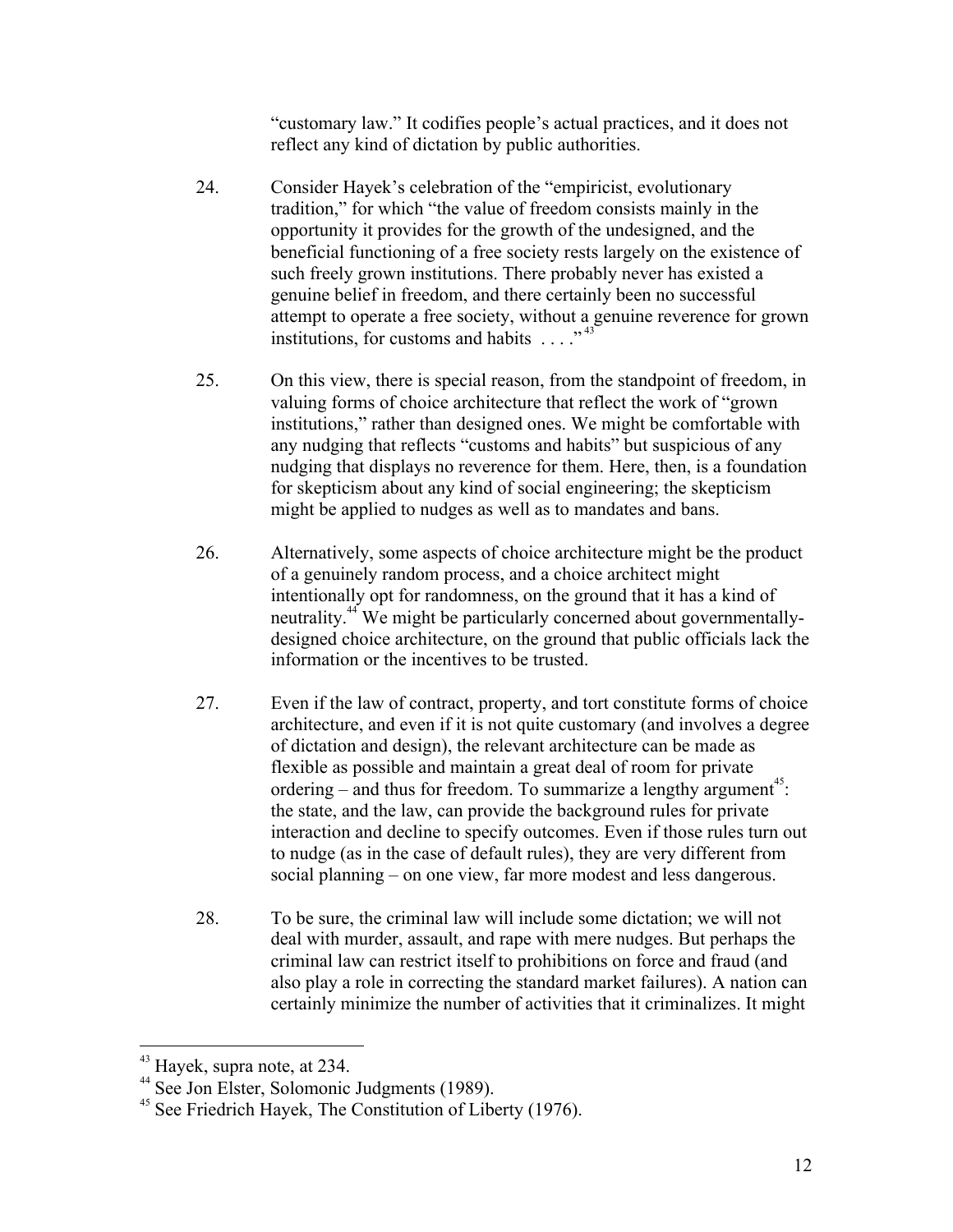adopt a narrow account of the scope of the criminal law, perhaps focused on harm to others. And it might restrict any nudging to initiatives that operate in the service of the criminal law, narrowly conceived.

- 29. On certain assumptions, self-conscious choice architecture by the state is especially worrisome, because it is explicitly directed at achieving certain goals. But it is necessary to ask: What are those assumptions, and are they likely to be correct? Why and exactly when would spontaneous order be benign? (Is there some kind of social Darwinism here<sup>46</sup>?) We might be able to agree that action by government poses dangers and risks while insisting that efforts to defend spontaneous orders and invisible hands run into well-understood problems and objections.47
- 30. For example, a government that forbids racial discrimination, or that takes steps to ensure reasonable accommodation of disabled people, is not relying on an invisible hand. In any case, the argument for spontaneous orders seeks to restrict, above all, the coercive power of the state, not nudges as such. Whatever our theory of the legitimate domain of government, the most serious harms tend to come from mandates and bans (from genuine coercion), and not from nudges, which maintain freedom of choice.
- 31. What is so good about randomness? We should agree that a malevolent choice architect, aware of the power of nudges, could produce a great deal of harm. But by definition, random processes have the vice of arbitrariness.
- 32. It is true that spontaneous orders, invisible hands, and randomness can avoid some of the serious dangers, and some of the distinctive biases, that come from self-conscious nudging on the part of government.<sup>48</sup> If we are especially fearful of official mistakes – coming from incompetence or bad motivations – we will want to minimize the occasions for nudging.49 And if we believe that invisible hand mechanisms promote welfare or freedom, we will not want to disturb their products, even if those products include nudges.
- 33. In my view, the strong position in favor of spontaneous orders and invisible hands cannot, in the end, be defended. But my goal here is not

<sup>&</sup>lt;sup>46</sup> See id.<br><sup>47</sup> Ullmann-Margalit, supra note.<br><sup>48</sup> See Edward Glaeser, *Paternalism and Psychology*, 73 U. Chi. L. Rev. 133, 136-39 (2006).

 $^{49}$  Id.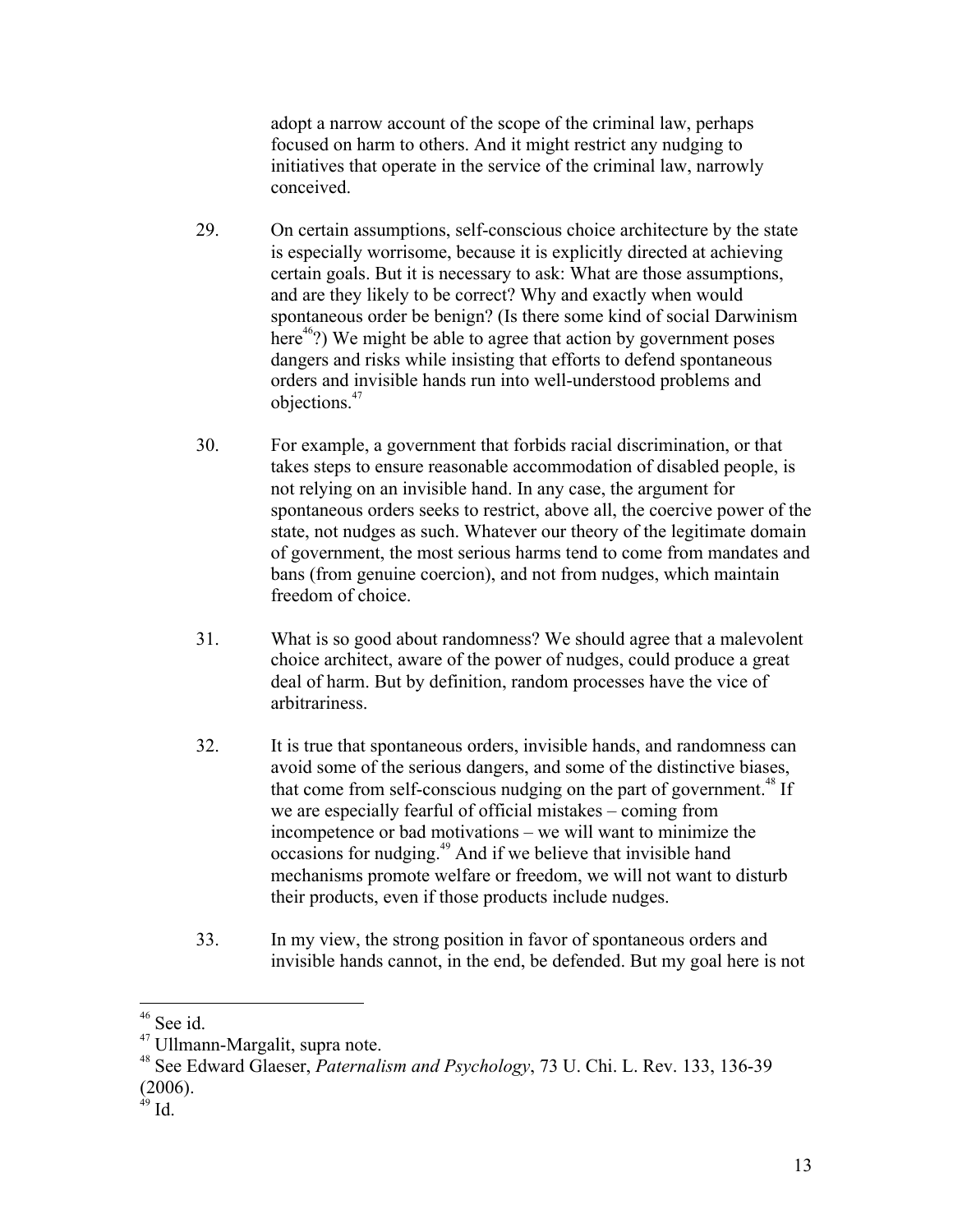to justify that conclusion. The minimal point is that a degree of official nudging cannot be avoided. If we are committed to spontaneous orders and invisible hands, we will be committed to a specific role for government, one that will include a specified choice architecture and specified nudges.

#### **III. The Diversity of Nudges and the Trap of Abstraction**

34. To come to terms with the ethical questions, it is exceedingly important to bring first principles in contact with concrete practices. For purposes of orientation, it will be useful to give a more detailed accounting of potential nudges that might alter choice architecture.<sup>50</sup> One reason is to avoid *the trap of abstraction*, which is not simple to avoid in this setting, and which can create serious confusion when we are thinking about regulatory (or other) policy.

## **A. Motivating Nudges**

- 35. The most obvious nudges consist of default rules, which establish what happens if people do nothing at all.<sup>51</sup> Others include simplification (for example, of applications for job training or financial aid); disclosure of factual information (for example, calorie labels); warnings, graphic or otherwise (for example, on cigarette packages); reminders (for example, of bills that are about to become due); increases in ease and convenience (for example, through website design); uses of social norms (for example, disclosure of how one's energy use compares to that of one's neighbors); nonmonetary rewards, such as public recognition; active choosing (as in the question: *what retirement plan do you want*? or *do you want to become an organ donor*?); and precommitment strategies<sup>52</sup> (through which people agree, in advance, to a particular course of conduct, such as a smoking cessation program).
- 36. It is important to acknowledge that some nudges preserve freedom of choice for a relevant population, while mandating action from some other population. Suppose, for example, that the government requires large employers to adopt automatic enrollment plans either for retirement or for health insurance.<sup>53</sup> If some, employees are nudged, but employers are coerced. Or suppose that the government requires chain restaurants or movie theaters to display calories to consumers.<sup>54</sup> If so,

<sup>&</sup>lt;sup>50</sup> See Cass R. Sunstein, Nudging: A Very Short Guide, J Consumer Policy (2014).<br><sup>51</sup> Eric Johnson et al., *Defaults, Framing and Privacy: Why Opting In-Opting Out*, 13

Marketing Letters 5 (2002)

 $53 \text{ See}$  Ian Ayres, Carrots and Sticks (2011).<br> $53 \text{ The Affordable Care Act in fact does this.}$ <br> $54 \text{ The Affordable Care Act does this as well.}$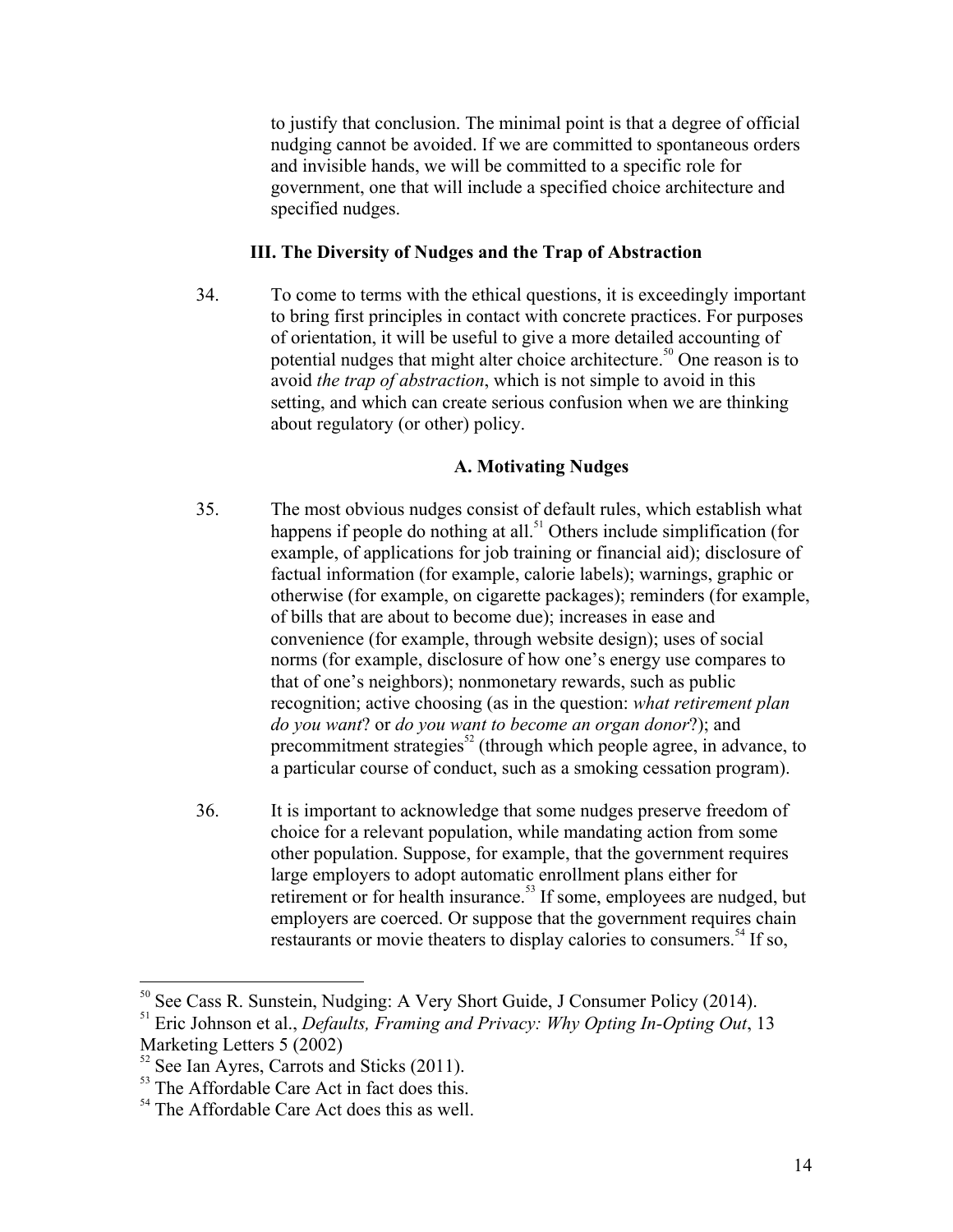customers are nudged, but restaurants are coerced. Some nudges from government take the form of requiring some group X to nudge some group Y.

- 37. In behavioral science, it has become standard to distinguish between two families of cognitive operations: System 1, which is fast, automatic, and intuitive, and System 2, which is slow, calculative, and deliberative.55 System 2 can and does err, but System 1 is distinctly associated with identifiable behavioral biases.<sup>56</sup> To be sure, there is, in some circles, intense controversy about the appropriate evaluation of the automatic system and about the extent to which it should be associated with error. Perhaps our intuitions usually work well in the situations in which we ordinarily find ourselves.<sup>57</sup> But there is no question that our intuitions often misfire, and that a good nudge could provide a great deal of help.
- 38. Some nudges, imposed by regulatory agencies, attempt to strengthen the hand of System 2 by improving the role of deliberation and people's considered judgments – as, for example, through disclosure of relevant information, debiasing,<sup>58</sup> and the use of precommitment strategies. Other nudges are designed to appeal to, or to activate, System  $1 - as$  in the cases of graphic warnings. $5^{\circ}$  Some nudges do not appeal to System 1, but work because of its operation – as, for example, where default rules have large effects because of the power of inertia. $60$

http://www.gpo.gov/fdsys/pkg/USCOURTS-dcd-1\_11-cv-01482/pdf/USCOURTS-dcd-1\_11-cv-01482-0.pdf

<sup>&</sup>lt;sup>55</sup> See Daniel Kahneman, Thinking, Fast and Slow (2011).<br><sup>56</sup> See id.<br><sup>57</sup> This position is vigorously defended in Gerd Gigerenzer et al., Simple Heuristics That Make Us Smart (2000); for general discussion, see Mark Kelman, The Heuristics Debate (2011). In my view, the outcome of this debate of this occasionally heated (and somewhat theological) debate does not have strong implications for policy, practice, or ethics. Everyone should agree that heuristics generally work well; that is why they exist. Everyone should also agree that in important cases, boundedly rational people make mistakes. When they make mistakes, some kind of nudge might help. To be sure, the best nudge may or may not involve education. See infra.

<sup>&</sup>lt;sup>58</sup> See Christine Jolls and Cass R. Sunstein, Debiasing Through Law, 35 J. Legal Stud.

<sup>199</sup> (2006) <sup>59</sup> R.J. Reynolds Tobacco Co. v. U.S. Food & Drug Admin., 823 F. Supp. 2d 36 (D.D.C. 2011), *rev'd*, 696 F.3d 1205 (D.C. Cir. 2012).

 $\frac{1}{60}$  See Johnson et al., supra note.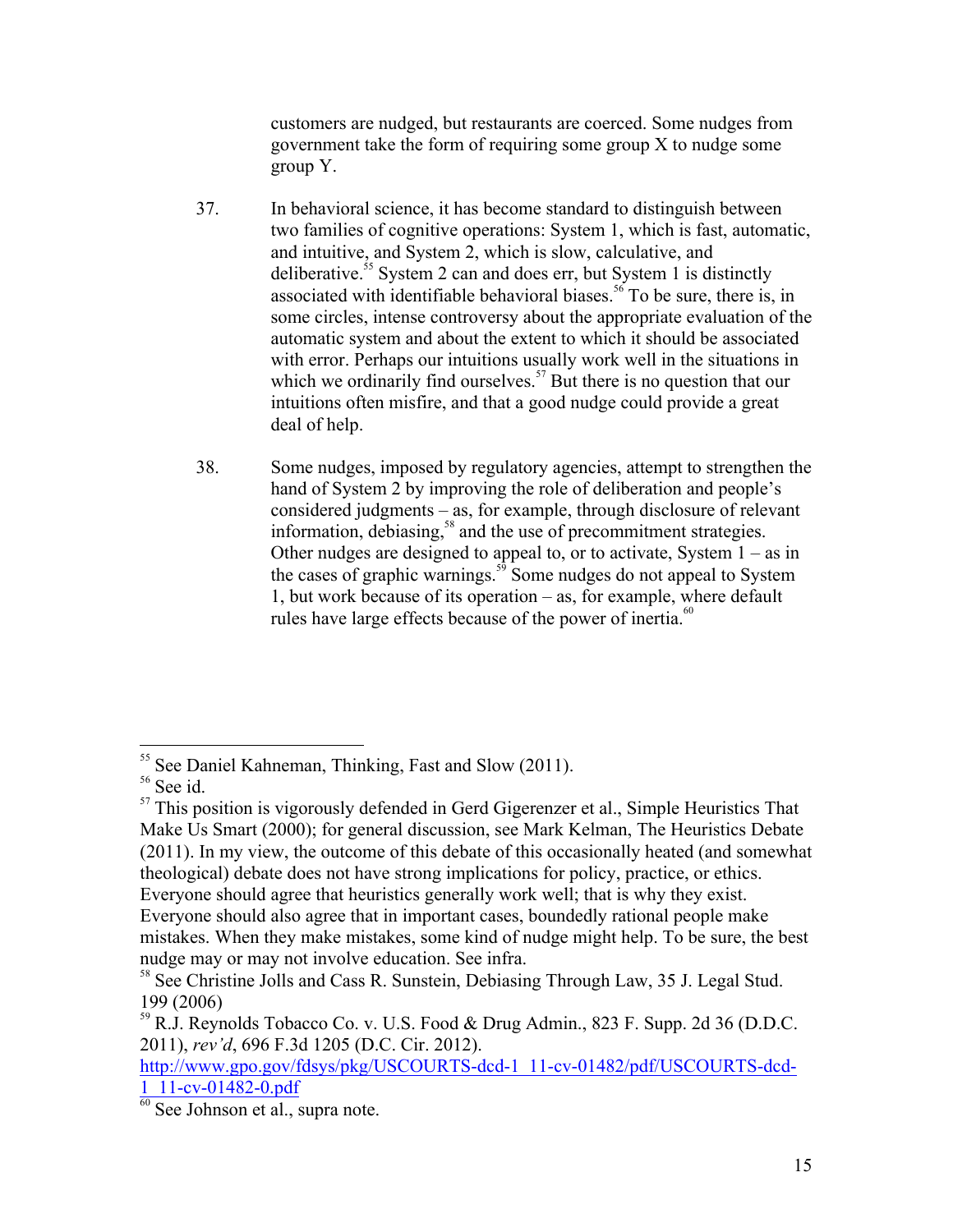- 39. A nudge might be justified on the ground that it helps counteract a behavioral bias, $61$  and (as we shall see) some people object to such efforts, especially if they seem to target or to exploit System 1. But (and this is an important point) a behavioral bias is *not* a necessary justification for a nudge, $62$  and nudges need not target or exploit System 1 in any way. Disclosure of information can be helpful even in the absence of any bias. A default rule simplifies life and might therefore be desirable whether or not a behavioral bias is involved. A GPS is useful even for people who do not suffer from any such bias.<sup>63</sup>
- 40. As the GPS example suggests, many nudges have the goal of *increasing navigability* – of making it easier for people to get to their preferred destination. Such nudges stem from an understanding that life can be simple or hard to navigate, and a goal of helpful choice architecture is desirable as a way of promoting simple navigation. To date, there has been far too little attention to the close relationship between navigability and (good) nudges. Insofar as the goal is to promote navigability, the ethical objections are greatly weakened and might well dissipate.
- 41. Nudges can have a substantial effect on both individual lives and social welfare. In Denmark, automatic enrollment in retirement plans has had a much larger effect than substantial tax incentives.<sup>64</sup> In the United States, efforts to inform consumers of how their energy use compares to that of their neighbors has had the same (significant) effect has a significant spike in the short-term cost of electricity.<sup>65</sup> Simplification of the financial aid form, to assist people who seek to attend college, has been found to have as large an effect, in promoting college attendance, as a several thousand dollar increase in financial aid.<sup>66</sup>

<sup>&</sup>lt;sup>61</sup> See Christine Jolls and Cass R. Sunstein, Debiasing Through Law, 35 J Legal Stud 199 (2006).

 $\frac{62}{62}$  This conclusion means that the highly illuminating discussion in RICCARDO REBONATO, TAKING LIBERTIES (2012), offers a mistaken definition.

 $63$  Conly, supra note, writes that for those who endorse nudging, the "assumption is that because our decision-making ability is limited, we need to use nonrational means to seduce people into doing what is good for them, and are trying to get people to act through the use of nonrational means." Id. at 30. This is not the assumption that lies behind nudging, though perhaps some nudges can be understood in this way. See below.

<sup>64</sup> Raj Chetty et al., *Active vs. Passive Decisions and Crowdout in Retirement Savings Accounts: Evidence from Denmark* 38 (Nat'l Bureau of Econ. Research, Working Paper

<sup>&</sup>lt;sup>65</sup> See Hunt Alcott, Social Norms and Energy Conservation, 85 J Public Econ 1082 (2011).

<sup>&</sup>lt;sup>66</sup> See Eric Bettinger et al., The Role of Simplification and Information in College Decisions (2009), available at http://www.nber.org/papers/w15361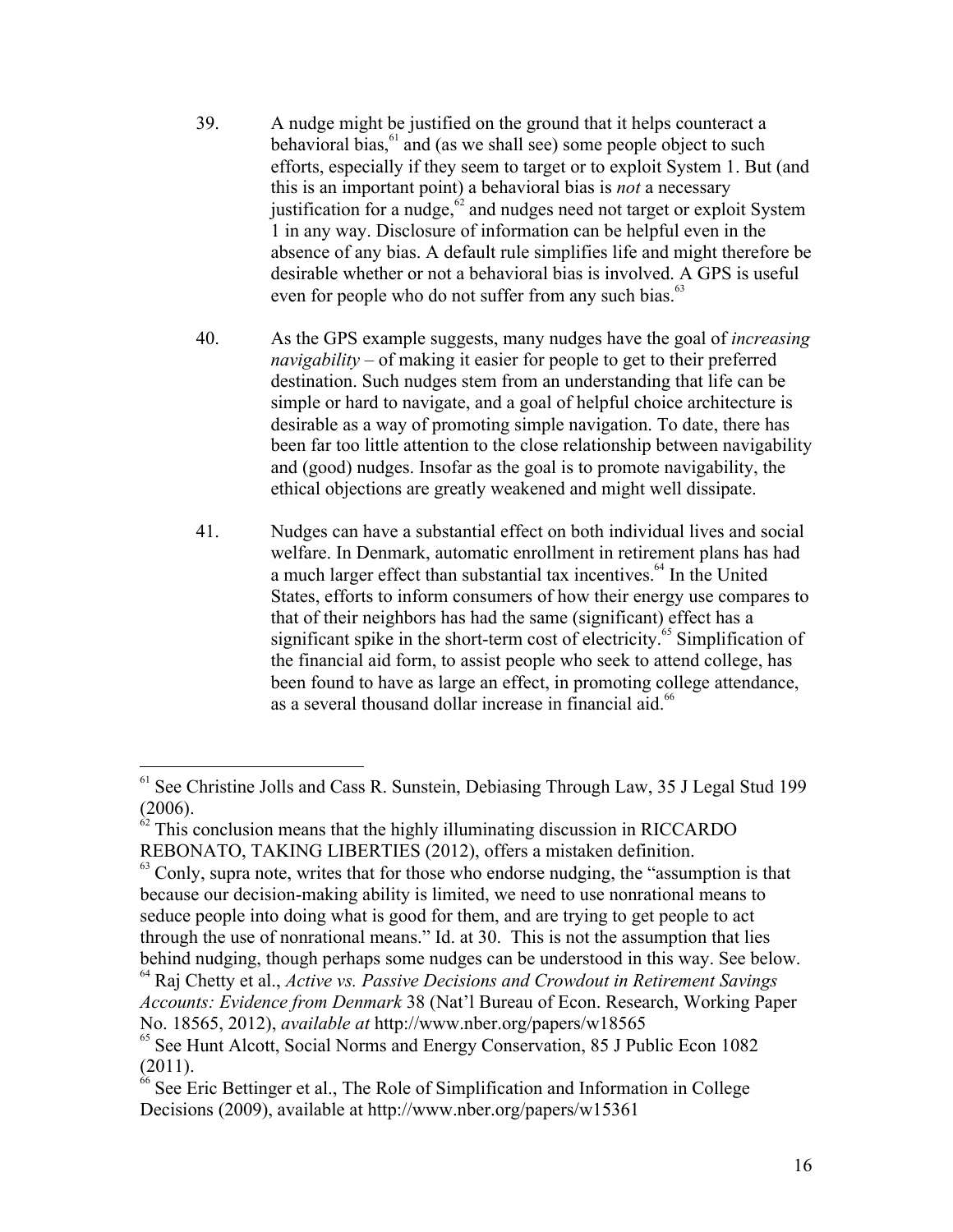### **B. Three Distinctions**

- 42. It follows that for purposes of evaluating the ethical questions, three distinctions are particularly important. First, *paternalistic nudges* should be distinguished from what we might call *market failure nudges*. Some of the most familiar nudges are designed to protect people from their own mistakes; others are designed to respond to some kind of market failure.
- 43. In the latter category, we can identify *externality-reducing nudges*, *prisoner's dilemma nudges, and coordination nudges.* If third parties are adversely affected, and if the choice architect's goal is to reduce those adverse effects, we should not speaking of using nudges to steer people so as to increase the likelihood that their decisions will make their own lives go better (by their lights). We should speak instead of reducing adverse third-party effects.
- 44. For nudges that fall in this category, the governing question should be: Do they increase social welfare, rightly understood $68$ ? Cost-benefit analysis is the best available way of operationalizing that question, though it has significant gaps and limitations,<sup>69</sup> and though distributional considerations might turn out to be relevant.<sup>70</sup>
- 45. As an ethical matter, market failure nudges should not be especially controversial in principle, though we might well worry over questions of effectiveness. $\frac{1}{1}$  In the face of a standard market failure, a mere nudge is usually not enough; coercion might well be justified (perhaps in the form of a corrective tax, perhaps in the form of a regulatory mandate). But a nudge might prove to be complementary to coercion, and in some ways, it might be a substitute.<sup>72</sup>

 $67$  On coordination, with implications for productive nudges, see Edna Ullmann-Margalit, Coordination Norms and Social Choice, 11 Erkenntnis 143 (1977).<br><sup>68</sup> Of course there is a great deal of dispute about how social welfare is rightly

understood. For a valuable discussion, see Matthew Adler, Welfare and Fair Distribution (2011).

See Cass R. Sunstein, Valuing Life (2014). Within economics, a pervasive question is whether interpersonal comparisons of utility are possible. See Interpersonal Comparisons of Utility (Jon Elster ed. 1991).

<sup>&</sup>lt;sup>70</sup> See Cass R. Sunstein and Lucia Reisch, Automatically Green, 38 Harv Env L Rev 128 (2014).

<sup>71</sup> See id.; Ryan Bubb and Richard Pildes, *How Behavioral Economics Trims Its Sails and Why*, 127 Harv. L. Rev. 1593 (2014).<br><sup>72</sup> Cass R. Sunstein and Lucia Reisch, Automatically Green, 38 Harv Env L Rev 128

<sup>(2014).</sup>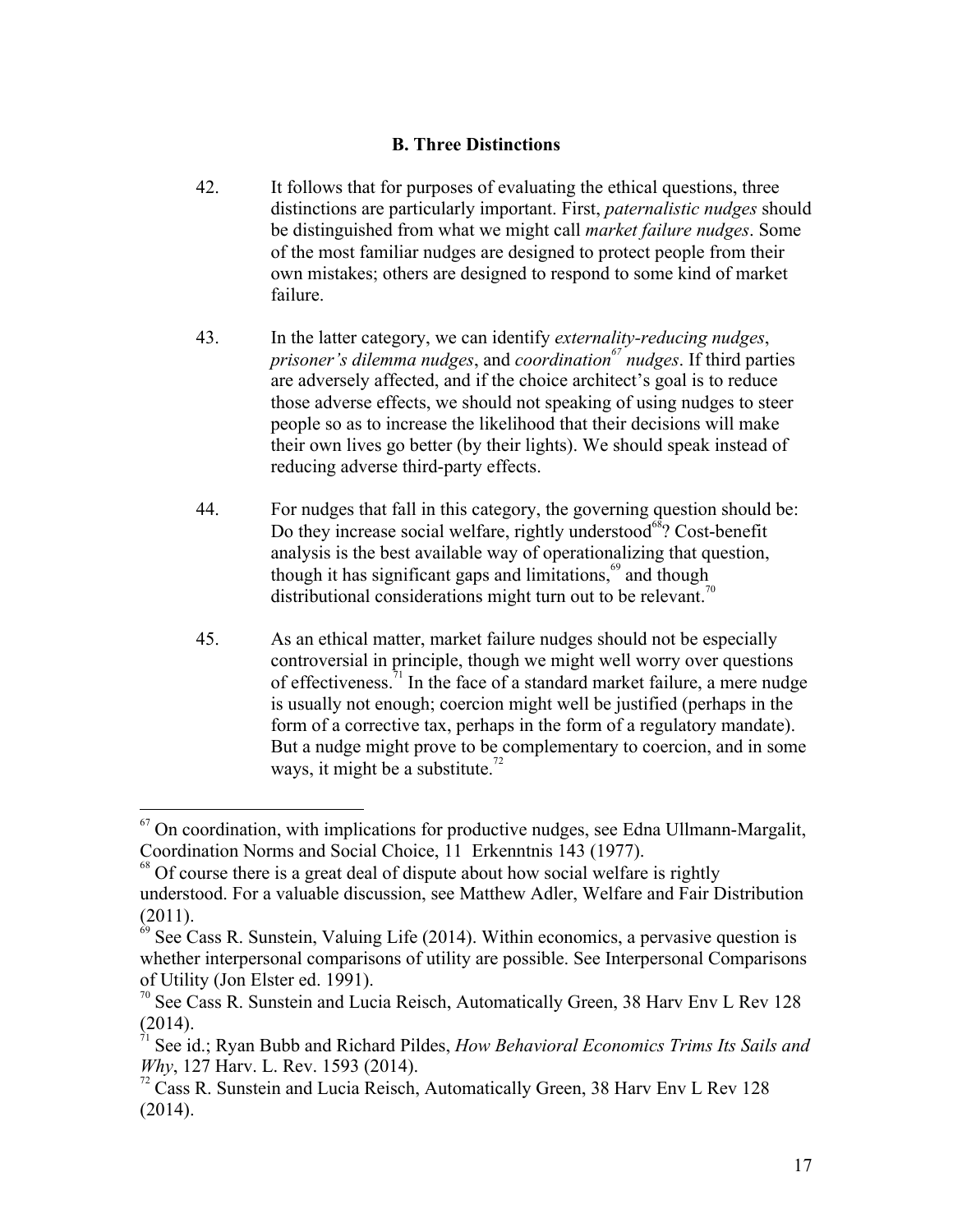- 46. Second, *educative nudges* should be distinguished from nudges that *lack educative features*. Educative nudges attempt to inform people, so that they can make better choices for themselves. Other nudges are meant to help people without increasing their knowledge or understanding; default rules have this characteristic. It should be clear that in important respects, educative nudges should not be especially controversial, though their benefits might not justify their costs, $^{73}$  and though they can also run into problems of effectiveness. $74$
- 47. Third, *nudges that enlist or exploit behavioral bi*ases should be distinguished from nudges that do no such thing. We have seen that some nudges enlist or exploit System 1 whereas other nudges appeal to System  $2^{75}$  Efforts to target, or to benefit from, behavioral biases tend to be more controversial than efforts to appeal to deliberative capacities.<sup>76</sup>
- 48. It follows that the most controversial nudges are paternalistic, noneducative, and designed to enlist or exploit behavioral biases.

## **C. Illicit Reasons and Transparency**

- 49. It must be acknowledged that choice architecture can be altered, and that new nudges can be introduced, for illicit reasons. Indeed many of the most powerful objections to nudges, and to changes in choice architecture, are based on a judgment that the underlying motivations are illicit.<sup>77</sup> With these points, there is no objection to nudges as such; the objection is to the grounds for the particular nudges.
- 50. For example, an imaginable default rule might skew the democratic process by saying that voters are presumed to vote for the incumbent politician, unless they specify otherwise. Such a rule would violate principles of neutrality that are implicit in democratic norms; it would be unacceptable for that reason. Alternatively, a warning might try to frighten people about the supposedly nefarious plans of members of a minority group. Social norms might be used to encourage people to buy unhealthy products. In extreme cases, private or public institutions might try to nudge people toward violence.

 <sup>73</sup> See George Loewenstein et al., Disclosure: Psychology Changes Everything, 6 Annual Review of Economics 391 (2014).

<sup>&</sup>lt;sup>74</sup> See Lauren Willis, The Financial Education Fallacy, 101 Am. Econ. Rev. 429 (2011).<br><sup>75</sup> See Daniel Kahneman, Thinking, Fast and Slow (2011).<br><sup>76</sup> Riccardo Rebonato, Taking Liberties (2011).<br><sup>77</sup> See Glaeser, supra no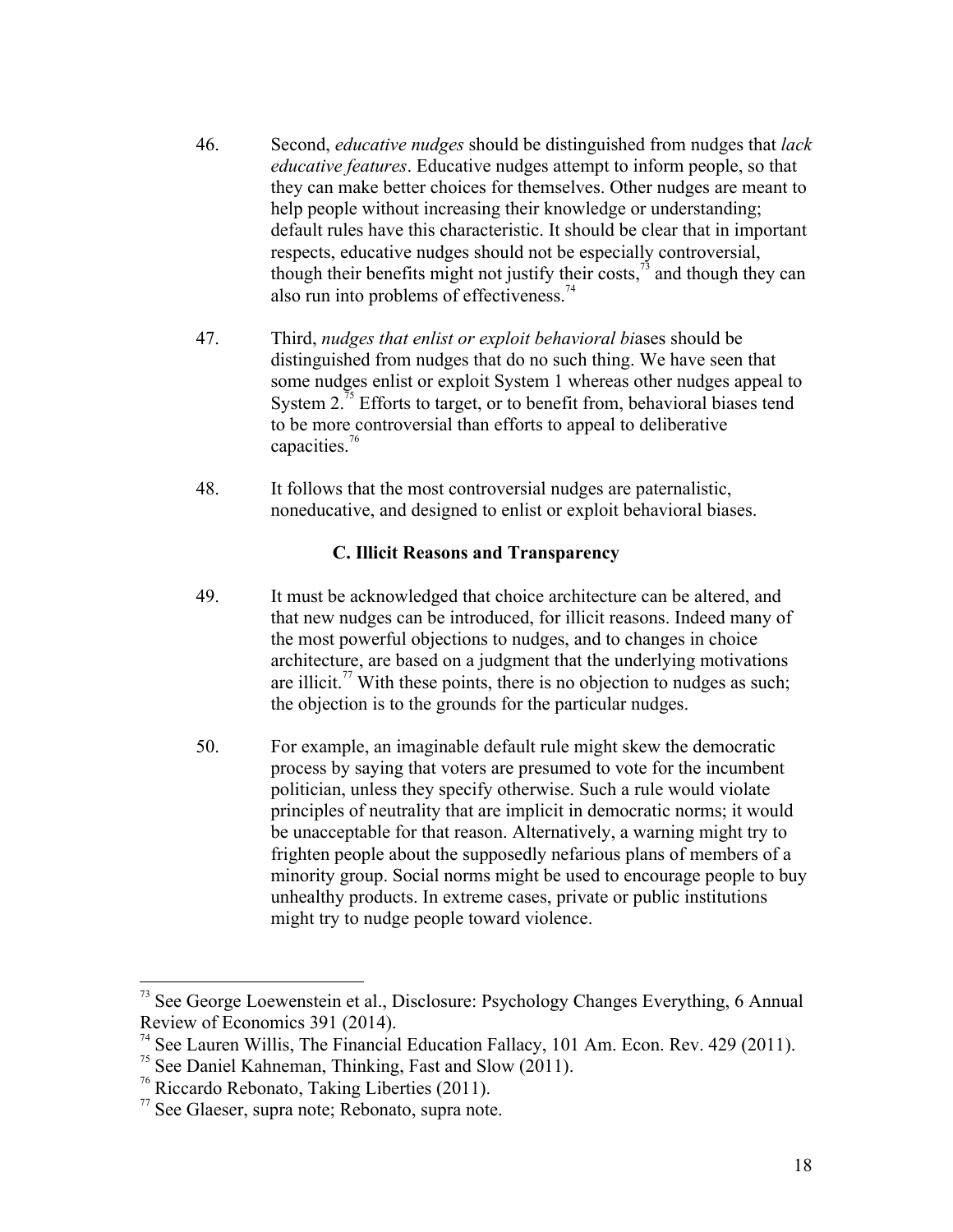- 51. It must also be acknowledged that the best choice architecture often calls for active choosing. <sup>78</sup> Sometimes the right approach is to *require* people to choose, so as to ensure that their will is actually expressed. Sometimes it is best to *prompt* choice, by asking people what they want, without imposing any requirement that they do so.<sup>79</sup> A prompt is emphatically a nudge, designed to get people to express their will, and it might be unaccompanied by any effort to steer people in a preferred direction – except in the direction of choosing.
- 52. Choice architecture should be transparent and subject to public scrutiny, certainly if public officials are responsible for it. At a minimum, this proposition means that when such officials institute some kind of reform, they should not hide it from the public. If officials alter a default rule so as to promote clean energy or conservation, they should disclose what they are doing. Self-government itself requires public scrutiny of nudges. Such scrutiny is an important ex ante safeguard against harmful nudges; it is also an important ex post corrective. Transparency and public scrutiny can reduce the likelihood of welfarereducing choice architecture. Nations should also treat their citizens with respect, and public scrutiny shows a measure of respect at the same time that it reduces the risk that nudges will intrude on either autonomy or dignity.
- 53. There is a question whether transparency and public scrutiny are sufficient rather than merely necessary. The answer is that they are not sufficient. We could imagine forms of choice architecture that would be unacceptable even if they were fully transparent; consider (transparent) architecture designed to entrench inequality on the basis of sex. Here again, the problem is that the goals of the relevant nudge are illicit. As we shall see, it is also possible to imagine cases of manipulation, in which the goals are not illicit, but in which the fact of transparency might not be sufficient to justify a nudge. A transparent nudge, announced in advance but taking the form of subliminal advertising of one or another kind, would run into legitimate objections about manipulation.

## **IV. "As Judged By Themselves"**

#### **A. The Basic Standard**

<sup>&</sup>lt;sup>78</sup> See Cass R. Sunstein, Deciding By Default, 162 U Pa L Rev 1 (2013).<br><sup>79</sup> Kessler and Roth, supra note.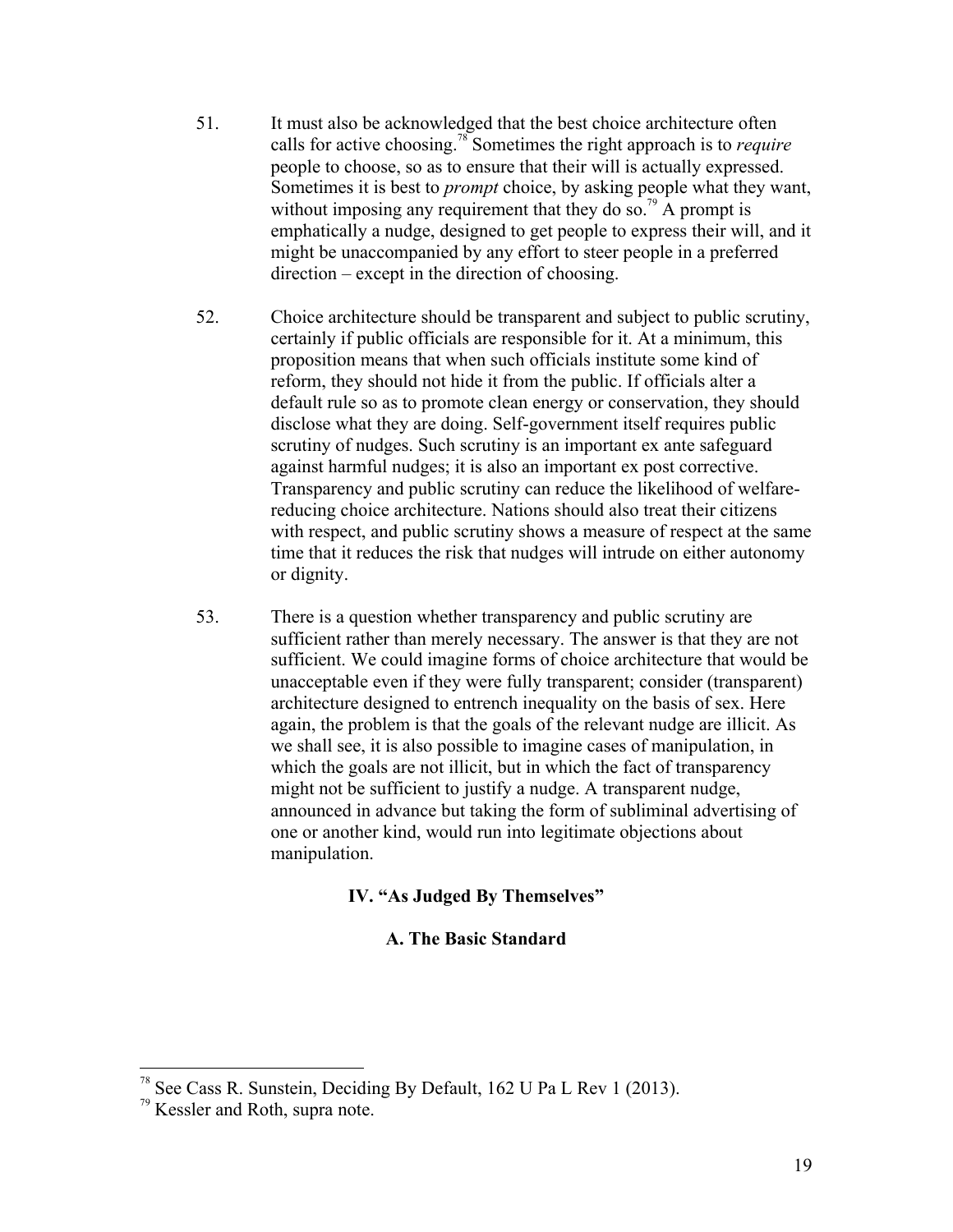- 54. Recall that there have been recurrent ethical concerns about nudging, taken as such, $^{80}$  and that the principal concerns involve autonomy, dignity ${}^{81}$  (sometimes described as "respect for persons"), manipulation,  ${}^{82}$ and learning.<sup>83</sup> In their most ambitious forms, the concerns lead to a conclusion that nudges can or do violate individual rights. Obviously this might be true if their goal is illicit, but it is correct to say that some kind of violation (for example, an insult to autonomy) can occur even without an illicit goal. $84$
- 55. When third parties are not at risk, and when the welfare of choosers is all that is involved, the objective of nudging is to "influence choices in a way that will make choosers better off, *as judged by themselves*"<sup>85</sup> (italics in original). In many cases, that standard is straightforward to apply. If a GPS steers people toward a destination that is not their own, it is not working well. And if it offers them a longer and less convenient route, it will not make choosers better off by their own lights.
- 56. Many nudges can be understood in precisely the same terms; consider a reminder, a warning, or disclosure of relevant information. To enlist the "as judged by themselves" standard, we would have to take each nudge on its own. But the standard will often provide sufficient guidance.

## **B. Questions and Doubts**

57. At the same time, it must be acknowledged that the standard raises normative, conceptual, and empirical challenges.

## **1. Objectively good lives?**

 <sup>80</sup> Edward L. Glaeser, *Paternalism and Psychology*, 73 U. Chi. L. Rev. 133, 136-39 (2006) (offering examples of how individuals' beliefs and opinions can be manipulated); Joshua D. Wright & Douglas H. Ginsburg, *Behavioral Law and Economics: Its Origins, Fatal Flaws, and Implications for Liberty*, 106 Nw. U. L. Rev. 1033 (2012).

<sup>&</sup>lt;sup>81</sup> See Jeremy Waldron, It's All For Your Own Good, New York Review of Books (2014), available at http://www.nybooks.com/articles/archives/2014/oct/09/cass-sunsteinits-all-your-own-good/ Consider in particular this question: "Deeper even than this is a prickly concern about dignity. What becomes of the self-respect we invest in our own willed actions, flawed and misguided though they often are, when so many of our choices are manipulated to promote what someone else sees (perhaps rightly) as our best interest?"<br><sup>82</sup> See White, supra note.

<sup>&</sup>lt;sup>83</sup> See Rebonato, supra note.<br><sup>84</sup> See id. <sup>85</sup> Thaler and Sunstein, supra note, at 5.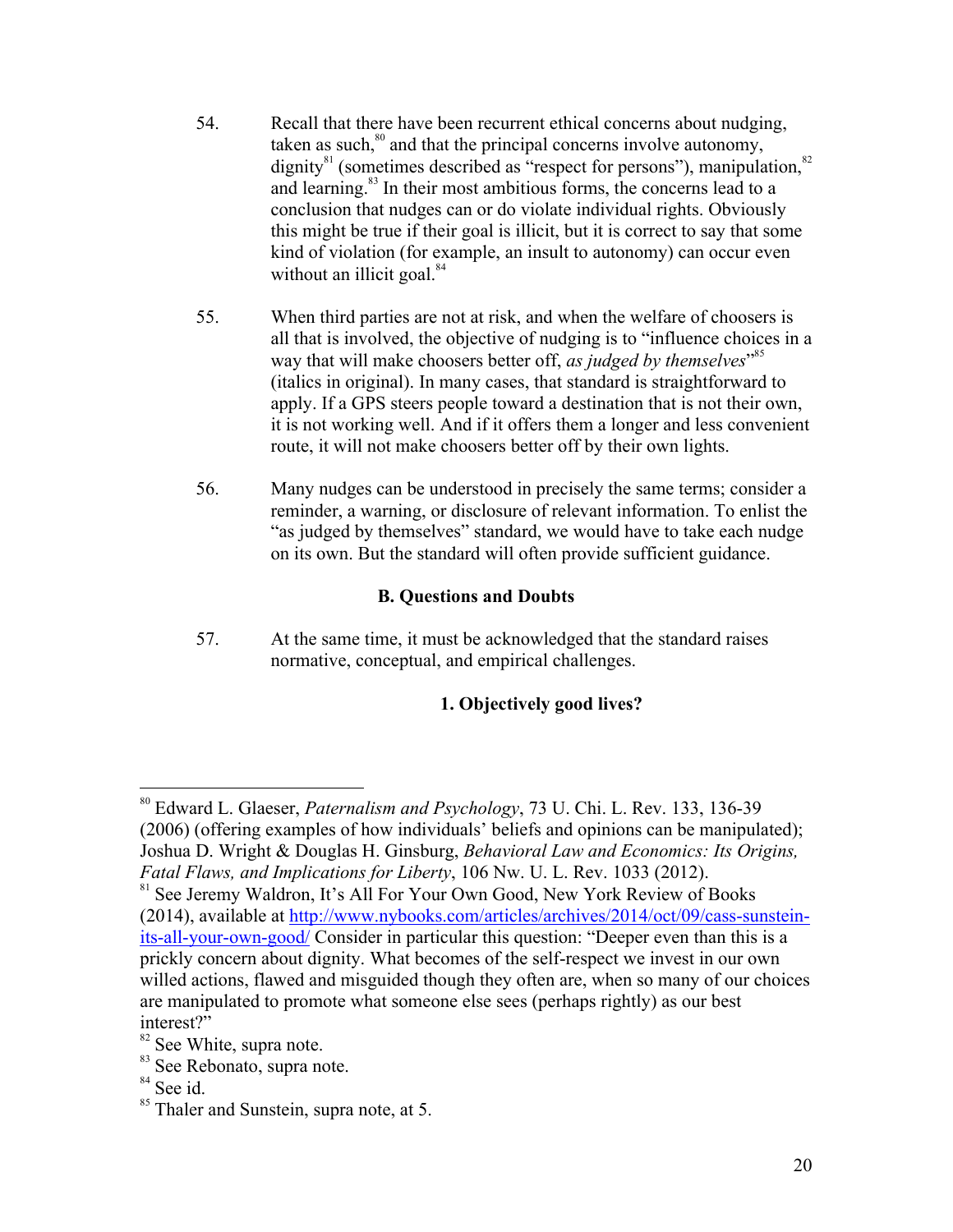- 58. Some people believe that human lives can be objectively good or objectively bad, and that choosers can and do make objective mistakes about what makes their lives good. "Perfectionist"<sup>86</sup> approaches emphasize the importance and legitimacy of approaches to government that focus on increasing the likelihood that people will have good lives. (Of course there are many different forms of perfectionism, and I am bracketing many complexities here.)
- 59. For people who have this belief, the "as judged by themselves" standard is based on a fundamental mistake, which is that it allows the judgments of choosers to prevail even if they are wrong. Imagine, for example, that a chooser makes decisions that ensure a life that is short and unhealthy, or that is without either meaning or pleasure, $s^2$  or that involves a great deal of suffering. It might be asked: Why should choice architects defer to choosers in such circumstances?
- 60. This question raises serious questions within political philosophy, which I cannot answer here. $88 \text{ T}$  To the extent that choice architects defer to choosers, it might be because of a (moral) judgment that choosers have ultimate sovereignty over their own lives, or it might be because of their own humility – their understanding that they have epistemic disadvantages as compared with those whose own lives are at stake. For present purposes, the central point is that insofar as nudgers adopt the "as judged by themselves" standard, they reject perfectionism, and they do so on principle.

## **2. Ex ante or ex post?**

- 61. The "as judged by themselves" standard raises this question: Do we ask about choosers' judgments before the nudge, or instead after? Choosers' ex ante judgments might diverge from their ex post judgments. If choosers' judgments are constructed by the nudge, then *choice architects might be engineering the very judgment from which they are claiming authority*. That is a serious problem for the "as judged by themselves" standard.
- 62. Suppose, for example, that with a "green" default rule one that provides an environmentally friendly energy provider, subject to opt out

<sup>&</sup>lt;sup>86</sup> A form of liberal perfectionism is defended in Joseph Raz, The Morality of Freedom (1985).

<sup>87</sup> On the importance of purpose and pleasure, see Paul Dolan, Happiness By Design (2014).

<sup>88</sup> Relevant discussion can be found in Adler, supra note; Amartya Sen, Commodities and Capabilities (1999); Martha Nussbaum, Creating Capabilities (2013). For a short, vivid set of objections to perfectionism, see Conly, supra note.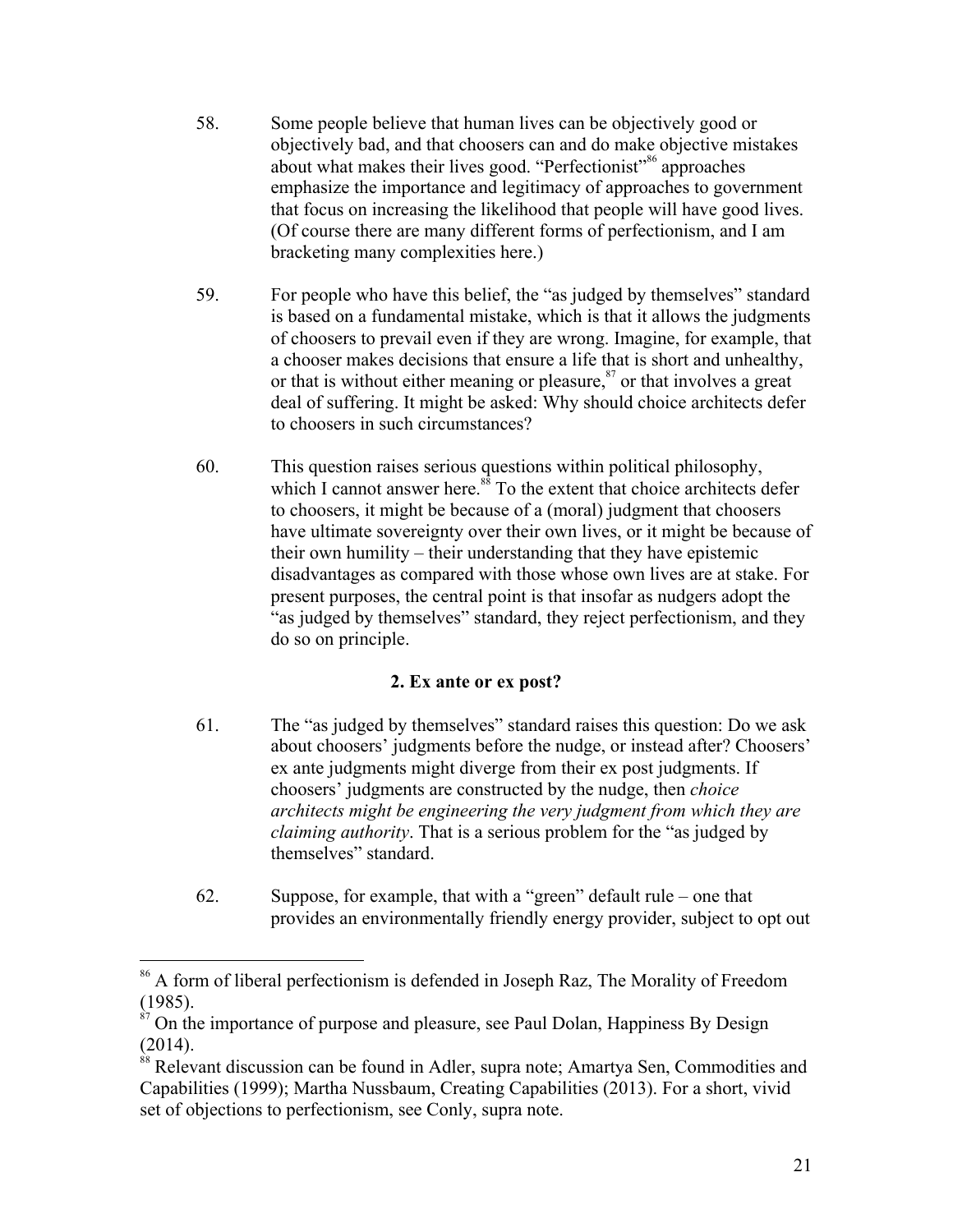in favor of a cheaper but environmentally inferior provider – choosers are perfectly content. But suppose that they would also be content with the opposite default rule. Which judgments matter? Wherever the nudge influences choosers' judgments, that question raises serious puzzles.

63. In most cases, the nudge is unlikely to affect choosers' judgments; they will be the same ex ante and ex post. But when they differ, the standard does become more difficult to apply. One option would be to use active choosing to see what people actually want. Another would be to explore the number of opt-outs under different default rules.<sup>89</sup> A third would be to attempt a more direct inquiry into people's welfare under different forms of choice architecture, though admittedly any such inquiry raises challenges of its own. $^{90}$ 

## **3. Preferences about preferences**

- 64. An additional question is raised by the fact that people do not only have preferences (or first-order preferences); they also have preferences about their preferences (or second-order preferences).<sup>91</sup> People might want to eat delicious but fattening foods, or spend monthly salary every month, but they might want not to want those things. In applying the "as judged by themselves standard," should choice architects consult firstorder or second-order preferences?
- 65. Some imaginable cases are difficult, but in general, the answer is straightforward: If second-order preferences reflect System 2 – understood, in this context, as people's reflective judgments as opposed to their impulses – there is a strong argument that they have authority.

## **4. Informed judgments and empirical puzzles**

- 66. When we ask about choosers' judgments, what kind of information do we expect choosers to have? It makes sense to say that choice architects should defer to choosers' informed judgments, rather than their uninformed ones. But if choice architects are loosened from choosers' actual judgments, and asking what choosers would do if they were informed, there is a risk that choice architects will be relying on their own values and beliefs, rather than choosers' own.
- 67. In any case, such architects might lack sufficient information to know whether informed choosers deem themselves to be better off. It might

<sup>&</sup>lt;sup>89</sup> Thaler and Sunstein, supra note.<br><sup>90</sup> See Dolan, supra note.<br><sup>91</sup> See Harry Frankfurt, Freedom of the Will and the Concept of a Person, 68 J Phil 5 (1971).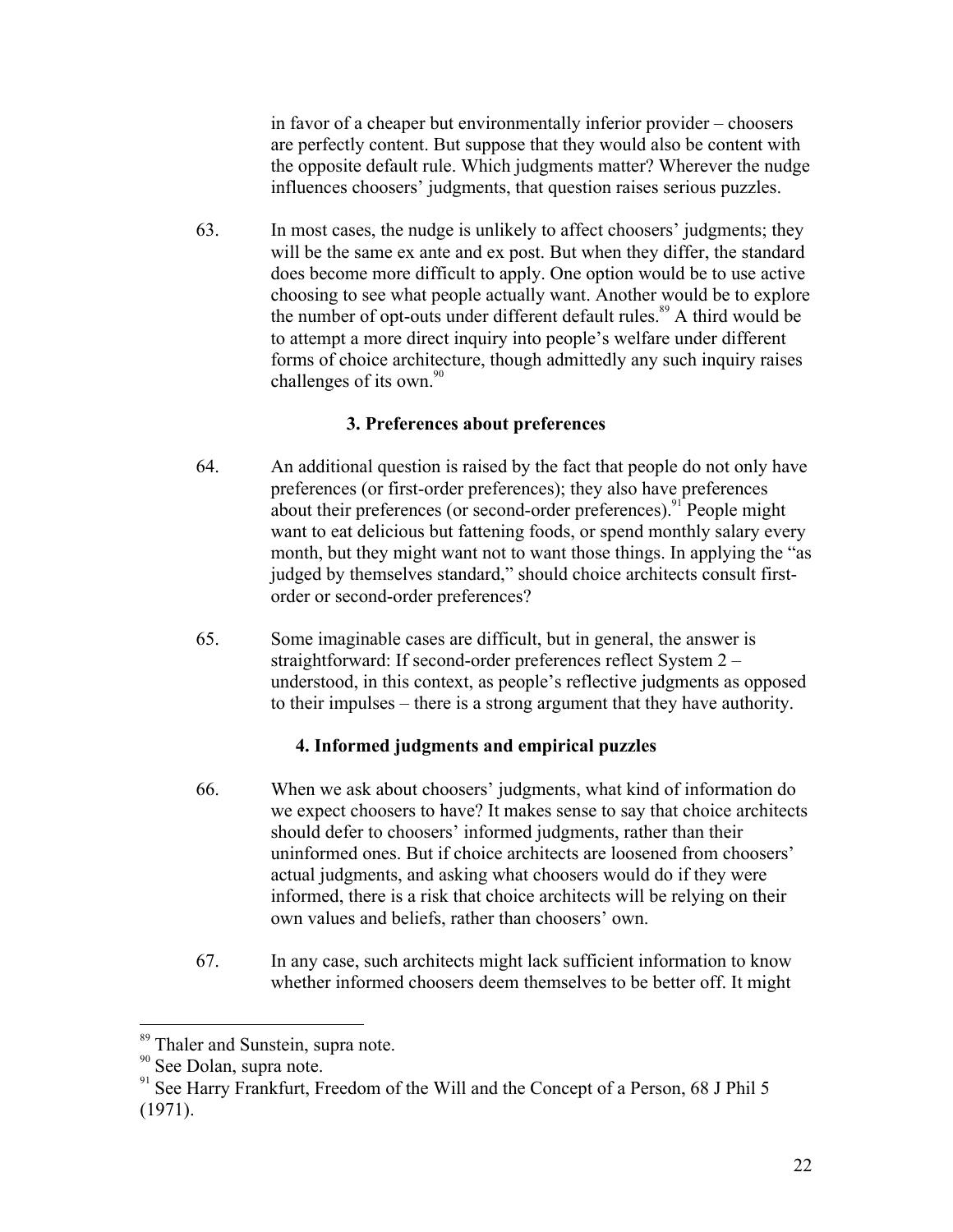not be at all simple for outsiders to compare (from choosers' point of view) the various outcomes that stem from different nudges.

68. In some cases, these points might raise serious conceptual and empirical challenges. Nonetheless, the idea of choosers' informed judgments serves as the lodestar, and it imposes real discipline.<sup>92</sup> Certainly choice architects should be focused on the welfare of choosers, rather than their own. (In a well-functioning market system, that focus is essentially guaranteed for market participants, at least under optimistic assumptions.  $93$ )

## **6. Self-control**

- 69. There are also hard questions about how to handle the "as judged by themselves" standard in the face of self-control problems. Suppose that someone faces such problems and is aware of that fact – but nonetheless wishes, at Time 1, to give into his impulses. Do we look to the assessment of  $(1)$  the alcoholic, who wants that beer,  $(2)$  the would-be former alcoholic, who wants to quit, or (3) the actual former alcoholic, who is grateful to have been nudged away from alcoholism? In some ways, this question replicates those involve ex ante vs. ex post judgments, and also those involving preferences about preferences. But insofar as the focus is on self-control problems, the issue is distinctive.
- 70. It is reasonable to emphasize that no former alcoholic regrets the "former." For that reason, there is a strong argument that the "as judged by themselves" criterion should be taken to refer to the judgment of the person who is no longer in the grip of an addiction. Nonetheless, there can be a thin line between a self-control problem and a legitimate focus on short-term pleasure; the question deserves more extended treatment. No choice architect should engage in a program of nudging that disregards the important of short-term pleasures, or pleasures in general, which are of course crucial parts of good lives.  $94$

## **C. Bounded Rationality: Education and its Discontents**

 $92$  As noted, difficult questions might be raised where subjective well-being departs from objective well-being; I am bracketing those questions. See Martha Nussbaum, Creating Capabilities (2013); Amartya Sen, Development As Freedom (2000). Note also that in the presence of "affective forecasting errors," an emphasis on subjective well-being leads to a focus on what, in fact, makes people (subjectively) better off, not on what they anticipate will make them better off.

<sup>&</sup>lt;sup>93</sup> Optimistic, not realistic. See Oren Bar-Gill, Seduction By Contract (2011).<br><sup>94</sup> See Dolan, supra note.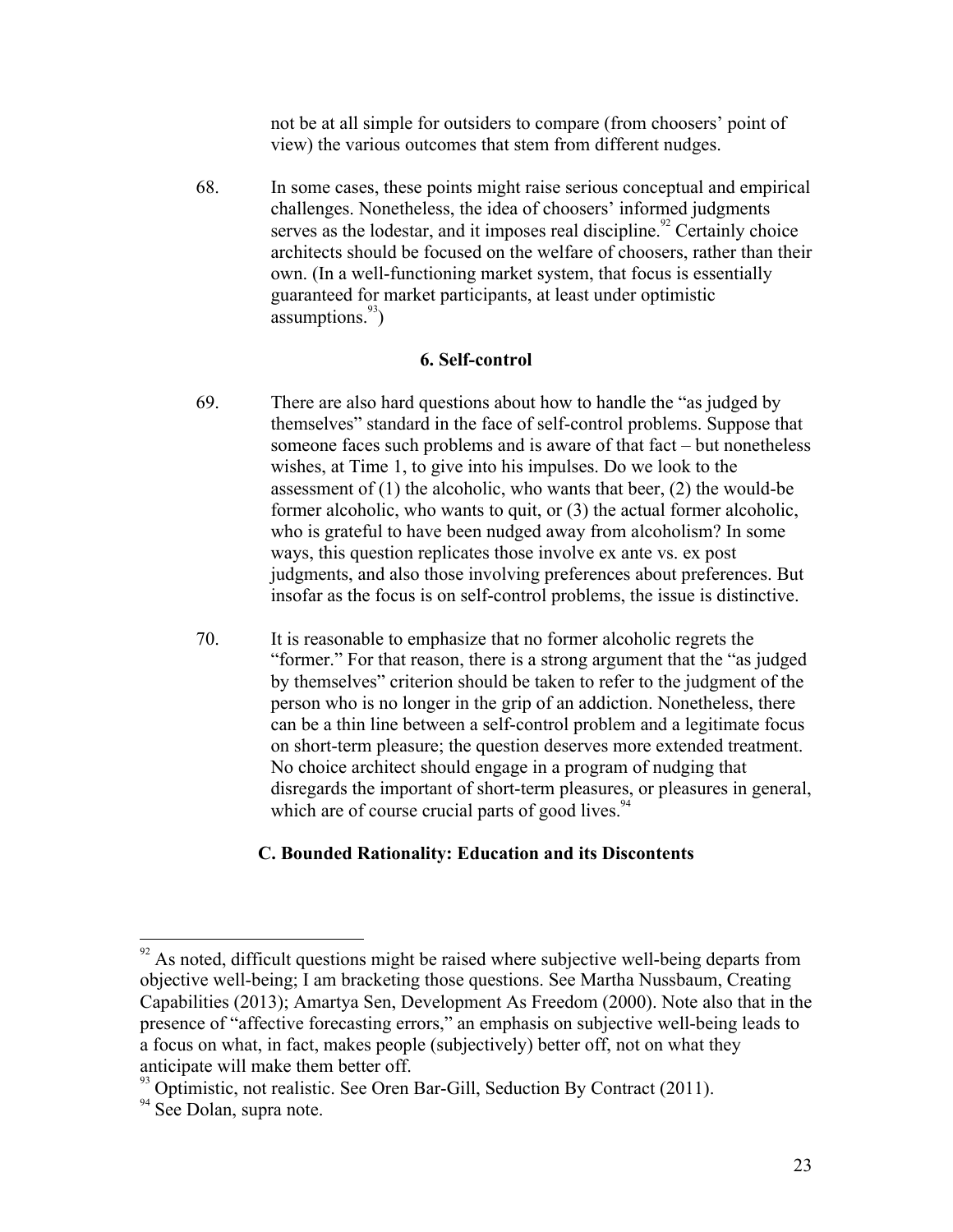- 71. Decades of work in behavioral science have specified how human beings departure from full rationality.<sup>95</sup> It would not be helpful or correct to say that people are "irrational." It is more helpful and correct to say that they are human and to draw attention to "bounded rationality" (and to specify what they means) Most obviously, people often lack important information. They are also subject to specific biases. For example, most people tend to be unrealistically optimistic.<sup>96</sup> People also show "present bias," focusing on the short-term and downplaying the future.<sup>97</sup> People do not deal well with probability, in part because they use heuristics, or mental shortcuts, that sometimes lead them in unfortunate directions.<sup>98</sup> With respect to probability, people's intuitions can go badly wrong, in the sense that they can produce serious mistakes, including life-altering ones.<sup>99</sup>
- 72. It is true, of course, that in the face of error, education well might be the best response.<sup>100</sup> Much of the time, the first and the best line of defense is education, which might itself be characterized as a nudge, and which certain counts as a form of choice architecture. We have seen that educative nudges are an important part of the repertoire of the choice architect. Thus Jeremy Waldron writes: "I wish, though, that I could be made a better chooser rather than having someone on high take advantage (even for my own benefit) of my current thoughtlessness and my shabby intuitions."<sup>101</sup>
- 73. But education has its limits. People benefit from default rules with respect to cell phones, tablets, health insurance policies, and rental car agreements. (To be sure, not all such rules are beneficial.) If people had to obtain sufficient education on all of the underlying issues, they would

<sup>&</sup>lt;sup>95</sup> See Daniel Kahneman, Thinking Fast and Slow (2011).<br><sup>96</sup> See Tali Sharot, The Optimistic Bias (2011).<br><sup>97</sup> For references and discussion, see Sunstein, Why Nudge?, supra note.<br><sup>98</sup> See Kahneman, supra note.<br><sup>99</sup> For

Gambler's Fallacy: Evidence from Asylum Judges, Loan Officers, and Baseball Umpires (2014), available at http://users.nber.org/~dlchen/papers/ColdHand.pdf<br><sup>100</sup> See Gerd Gioaranza: Disk Sc. (2011), C. (2011)

See Gerd Gigerenzer, Risk Savvy (2014). It is certainly reasonable to think that education or educative nudges have large advantages over (for example) default rules, because the former provide people with a kind of "stock" from which they can make their own decisions. But in some cases, default rules are preferable because they do not impose significant demands on choosers, because they are more effective, and because the area is one for which education is not particularly important. For discussion, see Cass R. Sunstein, Choosing Not To Choose (2015).

<sup>&</sup>lt;sup>101</sup> See Jeremy Waldron, It's All For Your Own Good, NY Rev of Books (2014), available at http://www.nybooks.com/articles/archives/2014/oct/09/cass-sunstein-its-allyour-own-good/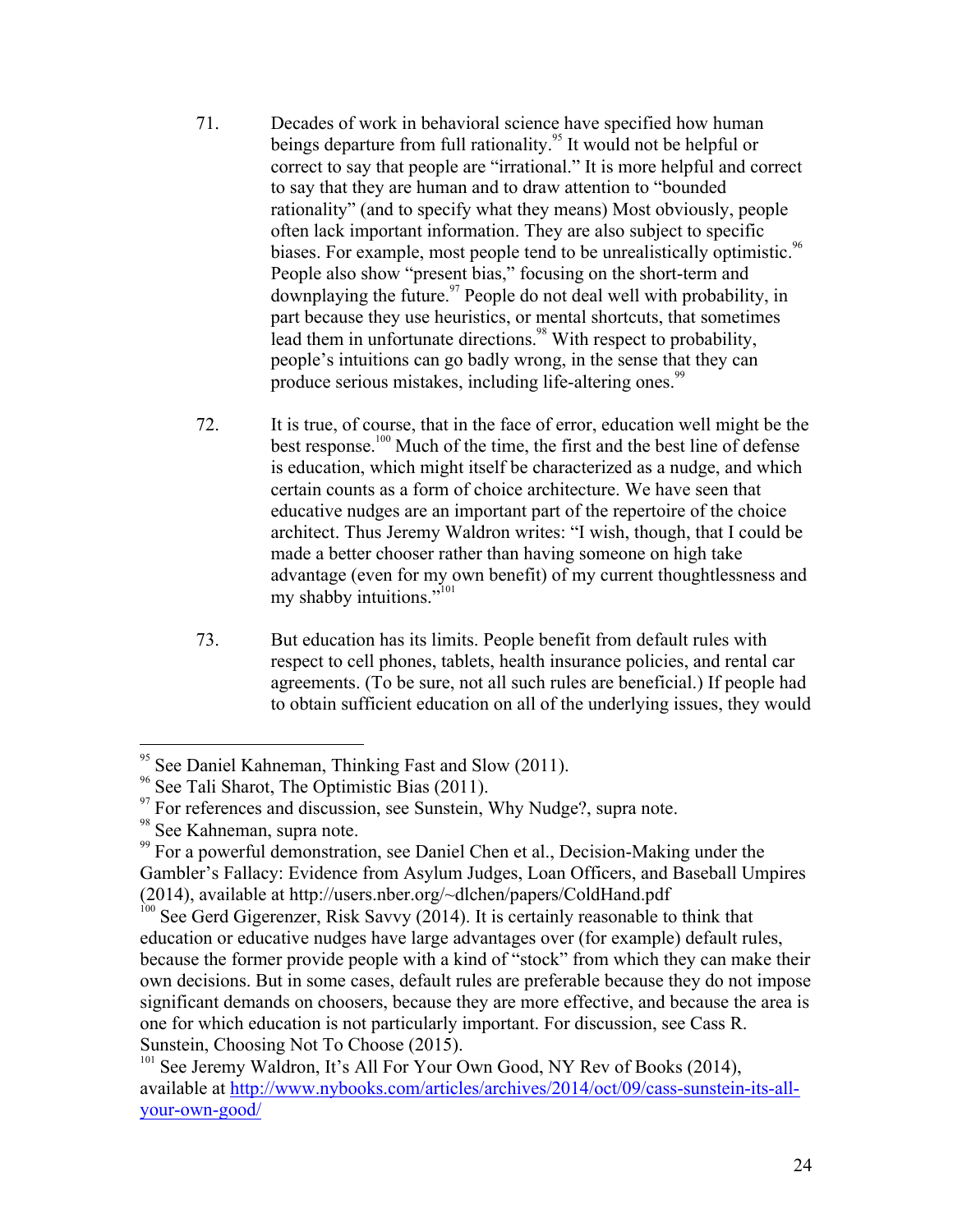quickly run out of time. In many cases, a default rule is desirable, because it would preserve desirable outcomes (again, from the standpoint of choosers themselves) without requiring people to take the functional equivalent of a course in (say) statistics or finance.<sup>102</sup> There is a recurring question whether in particular circumstances, the costs of education justify the benefits. For those who are engaged in many activities (including shopping), it would be impossibly demanding to insist on the kind of education that would allow active choices about all relevant features. Default rules may well be best. Everything depends on the facts, but there is a good argument that with respect to certain retirement issues, default rules are preferable to financial education.<sup>103</sup>

74. Though choice architecture and nudging are inevitable, some particular nudges are certainly avoidable.<sup>104</sup> A government might decide not to embark on a campaign to discourage smoking or unhealthy eating. It could ignore the problem of obesity. It could refrain from nudging people toward certain investment behavior. To that extent, it is reasonable to wonder whether government should minimize nudging.<sup>105</sup> If we distrust the motives of public officials, or believe that their judgments are likely to go wrong, we will favor such minimization.<sup>106</sup>

#### **V. Seven Objections**

75. Here is a more detailed catalogue of potential objections to nudges as such.

> (a) Some nudges are paternalistic; in a free society, respectful of freedom of choice and self-determination, there should be a strong presumption against paternalism.

(b) Some nudges intrude on people's autonomy and are unacceptable for that reason.

(c) Some nudges turn out to be coercive, even if they preserve freedom of choice as a formal or technical matter.

(d) Some nudges insult people's dignity; they are infantilizing; they treat people as children.<sup>107</sup> The idea of the "nanny state" captures this objection.

<sup>&</sup>lt;sup>102</sup> See Lauren Willis, The Financial Education Fallacy, 101 Am Econ Rev 429 (2011).<br><sup>103</sup> See Willis, supra note.<br><sup>104</sup> See Glaeser, supra note.<br><sup>105</sup> See id.<br><sup>106</sup> Id.<br><sup>107</sup> See Joel Feinberg, Legal Paternalism, in Pat

adults are treated as children they will come in time to be like children. Deprived of the right to choose for themselves, they will soon lose the power of rational judgment and decision." This is a claim about deprivation of the right to choose, but it could be adapted to apply to default rules as well. See Jeremy Waldron, It's All For Your Own Good, NY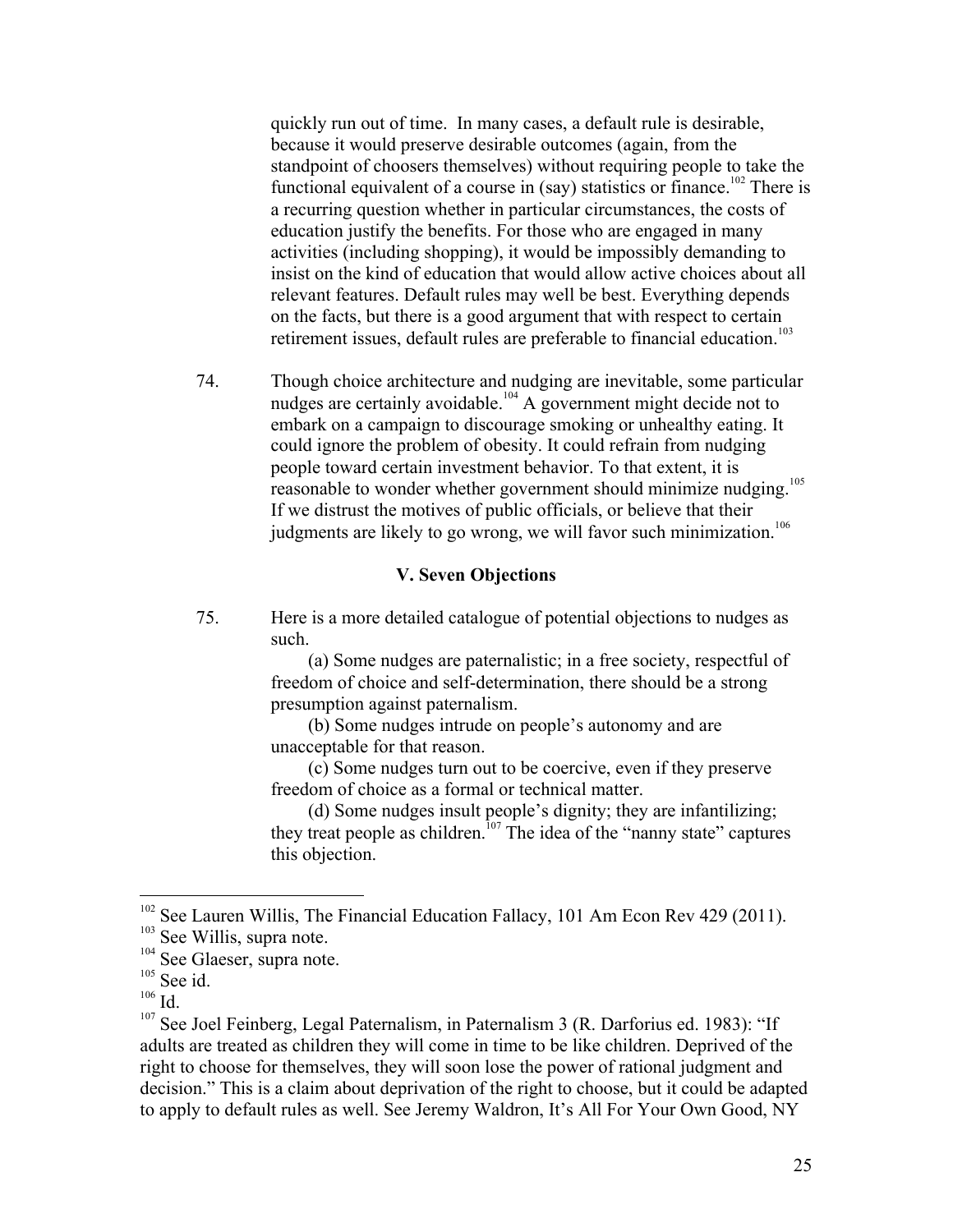(e) Some nudges could count as forms of manipulation.<sup>108</sup> It is relevant in this regard that nudging might operate without triggering people's conscious awareness and is not sufficiently transparent. Consider, for example, "negative option marketing," by which people who purchase certain products find themselves enrolled in programs for which they pay a monthly fee.<sup>109</sup> Nudges of this kind might be said to operate "behind people's backs." (The concept of manipulation is not self-defining and deserves considerable attention.<sup>110</sup>)

(f) Some nudges impede or at least do not promote learning. Educative nudges have the advantage of helping people to become better choosers. But as we have seen, some nudges lack that advantage, and they might discourage people from learning their own.

(g) Choice architects may err, especially when they work for government, and for that reason, it is best to avoid nudging (to the extent that this is possible). We should not trust choice architects who are on the public payroll, because they may now know what they are doing, and because they might well be focused on their own interests, rather than ours.

76. It is important not to take these concerns as all-purpose objections to efforts to improve choice architecture. Does any of these objections make sense as applied to initiatives designed to promote active choosing? To inform consumers of the caloric content of food, to remind people that a bill is due, or to ask people whether they want to enroll in a retirement plan? But let us take the objections in sequence.

#### **A. Paternalism**

Rev of Books (2014), available at

 $\overline{a}$ 

http://www.nybooks.com/articles/archives/2014/oct/09/cass-sunstein-its-all-your-owngood/. Thus Waldron writes: "What becomes of the self-respect we invest in our own willed actions, flawed and misguided though they often are, when so many of our choices are manipulated to promote what someone else sees (perhaps rightly) as our best interest? . . . Nudging takes advantage of my deficiencies in the way one indulges a child. The people doing this (up in Government House) are not exactly using me as a mere means in violation of some Kantian imperative. They are supposed to be doing it for my own good. Still, my choosing is being made a mere means to my ends by somebody else—and I think this is what the concern about dignity is all about."

<sup>&</sup>lt;sup>108</sup> As we shall see, manipulation is troublesome, on ethical grounds, if it runs into a foundational commitment of some kind – for example, to autonomy or dignity. I explore it separately because it raises distinctive considerations.

<sup>109</sup> See 16 C.F.R. § 425.1 (2012) (regulating the use of prenotification negative-option plans); FTC, Negative Options 2 (2009), available at http://www.ftc.gov/os/2009/02 /P064202negativeoptionreport.pdf (describing four types of plans that could be classified as negative-option marketing).

<sup>&</sup>lt;sup>110</sup> See note supra.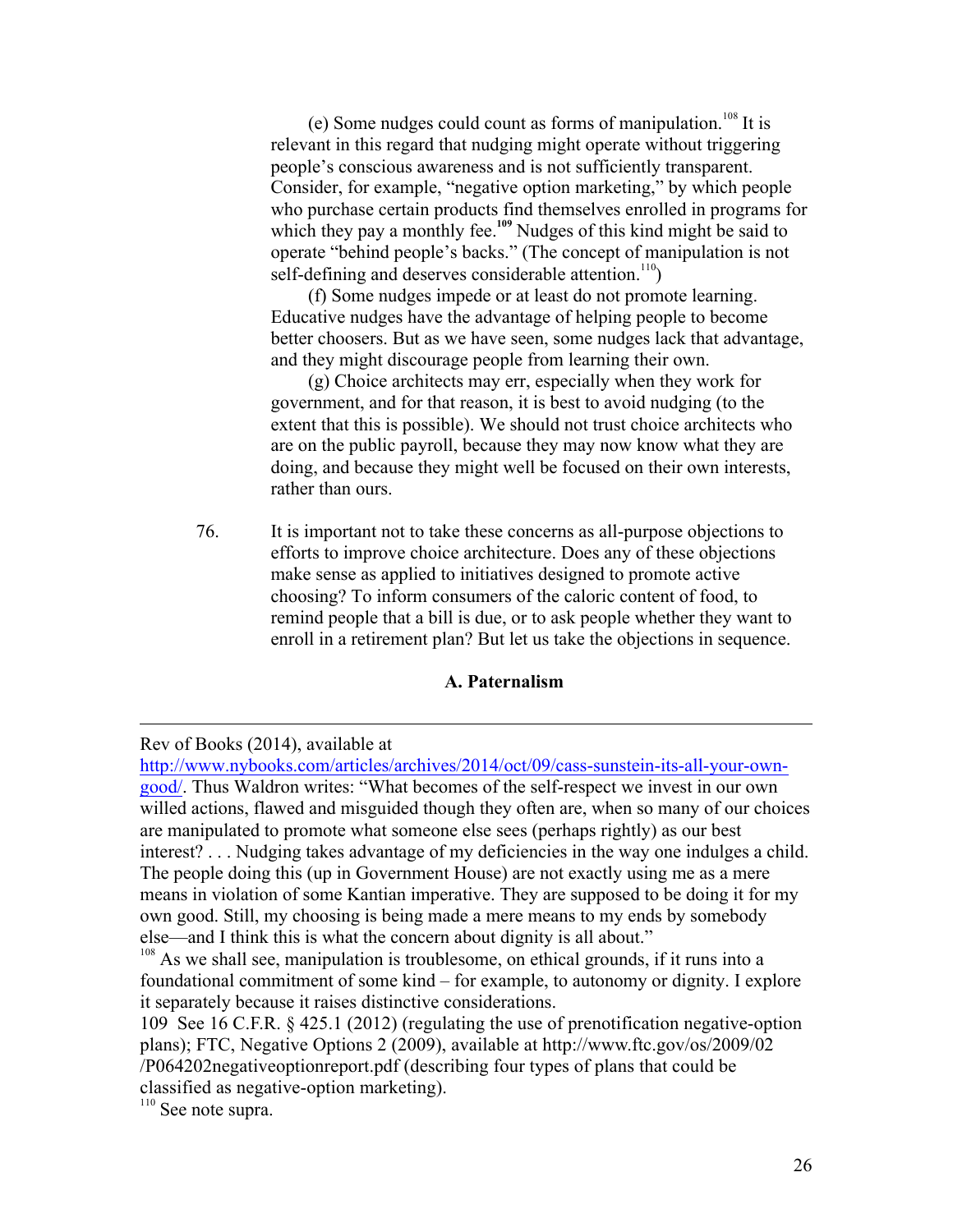- 77. Choice architecture may or may not be paternalistic. But it is true that nudges can be seen as a form of "libertarian paternalism" insofar as they attempt to use choice architecture to steer choosers in directions that will promote their welfare (again, as judged by choosers themselves).<sup>111</sup>
- 78. Recall that this is a distinctive form of paternalism in the sense that it is (a) soft and (b) means-oriented.<sup>112</sup> It is soft insofar as it avoids coercion or material incentives, and thus fully maintains freedom of choice.<sup>113</sup> It is means-oriented insofar as it does not attempt to question or alter people's ends. Like a GPS, it respects those ends (subject to the various complexities discussed above). To those who object to paternalism, the most serious concerns arise in the face of coercion (where freedom of choice is blocked) and when social planners, or choice architects, do not respect people's ends.<sup>114</sup> To this extent, nudges aspire to avoid some of the standard ethical objections to paternalism.<sup>115</sup>
- 79. Nonetheless, some skeptics object to paternalism as such.<sup>116</sup> Perhaps people are the best judges not only of their ends, but also of the best means to achieve those ends, given their own tastes and values. (People might reject the route suggested by the GPS on the ground that they prefer the scenic alternative; the GPS might not easily capture or serve their ends.) Moreover, the distinction between means and ends is not always simple and straightforward. One question is the level of abstraction at which we describe people's ends. If we describe people's ends at a level of great specificity – eating that brownie, having that cigarette, texting while driving – then people's means effectively *are* their ends. The brownie is exactly what they want; it is not a means to anything at all (except the experience of eating it).
- 80. If, by contrast, we describe people's ends at a level of high abstraction "having a good life" – then nearly everything is a means to those ends. But if we do that, then we will not be capturing people's actual concerns; we will be disregarding what matters to them. These points do raise some problems for those who favor a solely means-oriented form

<sup>&</sup>lt;sup>111</sup> Thaler and Sunstein, supra note.<br><sup>112</sup> See Cass R. Sunstein, Why Nudge? (2014).<br><sup>113</sup> On some of the complexities here, see id.<br><sup>114</sup> This is the fundamental concern in John Stuart Mill, On Liberty (2d ed. 1863), *reprinted in* The Basic Writings of John Stuart Mill: On Liberty, The Subjection of Women, and Utilitarianism 3, 11-12 (Dale E. Miller ed., 2002).<br><sup>115</sup> The debate over perfectionism is of course relevant here. See Conly, supra note.

<sup>&</sup>lt;sup>116</sup> Rebonato, supra note; Joshua D. Wright & Douglas H. Ginsburg, *Behavioral Law and Economics: Its Origins, Fatal Flaws, and Implications for Liberty*, 106 Nw. U. L. Rev. 1033 (2012).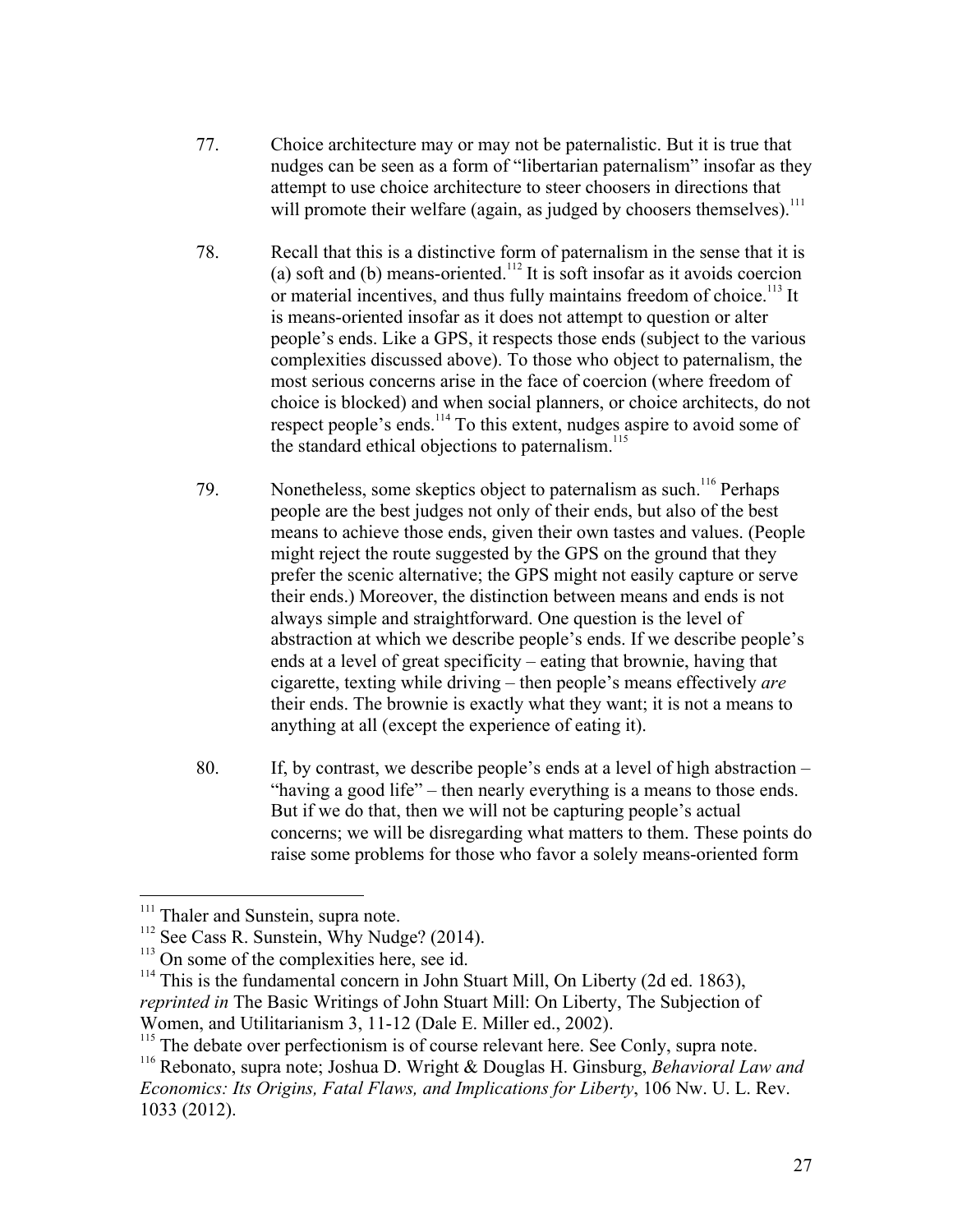of paternalism. They must be careful to ensure that they are not describing people's ends at a sufficiently high level of abstraction as to misconceive what people care about.<sup>117</sup>

- 81. But insofar as a GPS is a guiding analogy, it is not easy to see nudges as objectionably paternalistic. Many nudges are entirely focused on helping people to identify the best means for achieving their preferred ends. Consider cases in which people are *mistaken about facts* (with respect to the characteristics of, say, a consumer product or an investment). If a nudge informs them, then it is respecting their ends. Or suppose that certain product characteristics are in some sense shrouded, and the nudge helps people to see them for what they are. Or suppose that people suffer from a behavioral bias – perhaps because they use the availability heuristic, perhaps because of unrealistic optimism. A nudge that corrects their mistake can help them to achieve their ends.
- 82. To be sure, some behavioral biases are not easy to analyze in these terms. If people suffer from present bias, is a nudge a form of paternalism about means? Suppose that people eat high calorie food, or drink a great deal, or fail to exercise, because they value today and tomorrow, and not so much next year or next decade. If a nudge succeeds in getting people to focus on their long-term interests, it might increase aggregate (intrapersonal) welfare over time. But is such a nudge focused solely on means? If a person is seen a series of selves extending over time, the choice architect is effectively redistributing welfare from earlier selves to later ones (and by hypothesis maximizing welfare as well). But it is not clear that we can speak, in such cases, of means paternalism. And if a person is seen as continuous over time, and not a series of selves, efforts to counteract present bias are, by hypothesis, undermining the ends of the chooser at the time of choice.
- 83. Let us bracket the most difficult issues and acknowledge that some forms of choice architecture count as paternalistic. Is that a problem? One reason for regulators and other policymakers to reject paternalism involves welfare: Perhaps people are the best judges of what will promote their interests, and perhaps outsiders will blunder (as John Stuart Mill believed<sup>118</sup>). Consider Hayek's remarkable suggestion that "the awareness of our irremediable ignorance of most of what is known to somebody [who is a planner] is *the chief basis of the argument for liberty*."<sup>119</sup> A form of paternalism that maintains freedom of choice, and

<sup>&</sup>lt;sup>117</sup> See Rebonato, supra note.<br><sup>118</sup> JOHN STUART MILL, ON LIBERTY 8 (Kathy Casey ed., 2002) (1859).<br><sup>119</sup> Friedrich Hayek, The Market and Other Orders, in The Collected Works of F. A. Hayek 384 (Bruce Caldwell ed., 2013).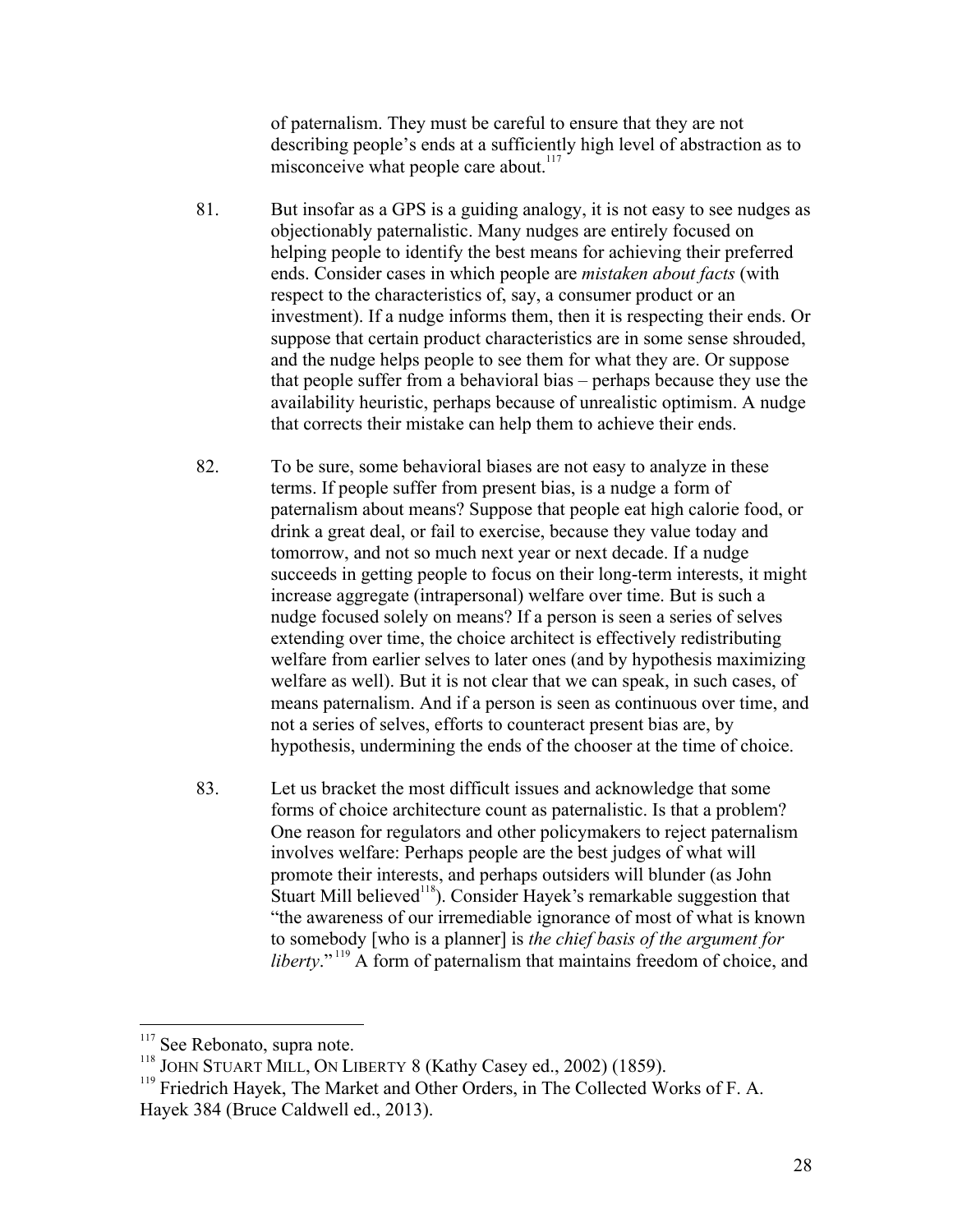that is focused on means, is less likely to be objectionable on welfare grounds, certainly if we attend to behavioral biases.

- 84. In fact it is possible that welfarists should ultimately embrace coercive paternalism, at least in the face of such biases.<sup>120</sup> When paternalism would improve welfare, welfarists should support paternalism. For welfarists, paternalism should be evaluated on a case-by-case basis – unless there is some systematic, or rule-welfarist, reason to support a principle or presumption against paternalism. $121$
- 85. Perhaps there is good reason for such a presumption, rooted in a judgment that choosers are likely to have better information than choice architects.<sup>122</sup> But in some cases, that judgment is incorrect, because choosers lack knowledge of facts. Information-providing nudges are a natural corrective. In some cases, a good default rule – say, automatic enrollment in pension programs – is hard to reject on welfarist grounds. To be sure, active choosing might be better, but that conclusion is not obvious. Welfarists might well be inclined to favor choice-preserving approaches, on the theory that individuals usually well know what best fits their circumstances, but the fact that a default rule has a paternalistic dimension should not be decisive against it.
- 86. Another reason to reject paternalism involves autonomy and the idea of respect for persons. Stephen Darwell writes that the "objectionable character of paternalism of this sort is not that those who seek to benefit us against our wishes are likely to be wrong about what really benefits us. . . . It is, rather, primarily a failure of respect, a failure to recognize the authority that persons have to demand, within certain limits, that they be allowed to make their own choices for themselves." $123$  This brings us to the next objection.

#### **B. Autonomy**

87. Do nudges intrude on autonomy? Autonomy requires informed choices, and many nudges are specifically designed to ensure that choices are informed.<sup>124</sup> In the face of a behavioral bias, or some kind of systematic mistake (by the actor's own reflective lights), it is hardly clear that a

<sup>&</sup>lt;sup>120</sup> See Sarah Conly, Against Autonomy (2012).<br><sup>121</sup> See Cass R. Sunstein, Nudges v. Shoves, 127 Harv L Rev Forum 210 (2014).<br><sup>122</sup> See id. 1<sup>23</sup> See Stephen Darwell, The Value of Autonomy and the Autonomy of the Will, 1

Ethcis 263, 269 (2006).

<sup>&</sup>lt;sup>124</sup> See George Loewenstein et al., Disclosure: Psychology Changes Everything, 6 Annual Review Economics 391 (2014).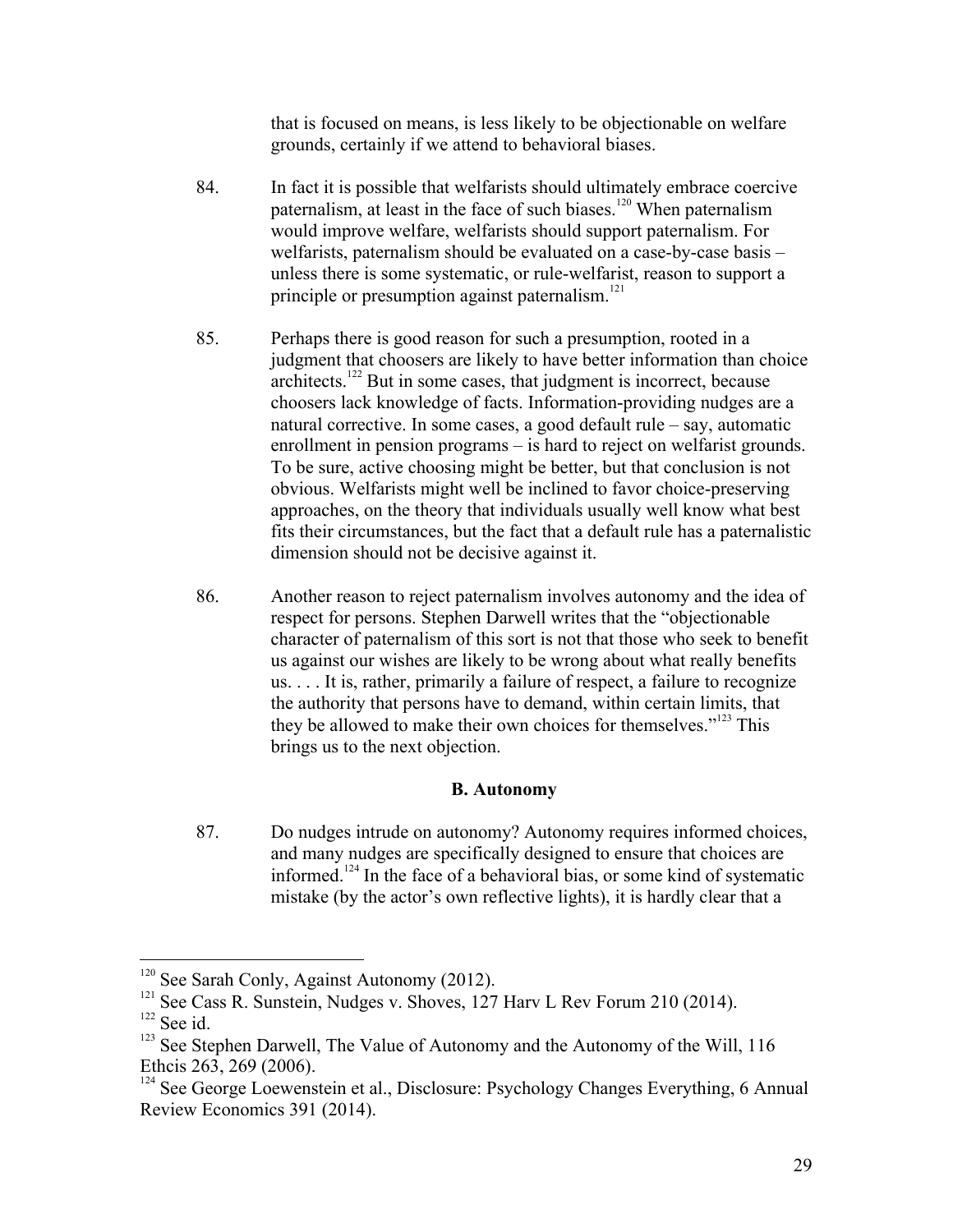nudge infringes on autonomy, rightly understood.<sup>125</sup> When they help correct some kind of bias, nudges might well promote people's autonomy. We might identify autonomy with people's reflective judgments, and many nudges operate in the interest of autonomy, so understood.

- 88. It is also important to see that autonomy does not require choices everywhere; it does not justify an insistence on active choosing in all contexts. There is a close relationship between time-management and autonomy. People should be allowed to devote their attention to the questions that, in their view, deserve that attention. If people have to make choices everywhere, their autonomy is reduced, if only because they cannot focus on those activities that seem to them most worthy of their attention. $126$
- 89. It is nonetheless true that on grounds of autonomy (as well as welfare), the best choice architecture often calls for active choosing. Even though they preserve freedom of choice, default rules might intrude on autonomy, certainly if they do not track people's likely choices. The problem is that because of the force of inertia, people might not reject harmful defaults.<sup>127</sup> If so, there is arguably an intrusion on their autonomy, because they will end up with outcomes that they did not specifically select. Consider, for example, a default rule that says that if you do not indicate otherwise, you are presumed to be a member of the National Patriots Party, or to want your estate to go to the Vatican, or prefer your organs to go to people with the right skin color. Even though people can opt out, default rules can intrude on autonomy insofar as they impose that burden on people – and insofar as the particular rules a) might stick because of that very burden and b) do not reflect what informed people would like.
- 90. Whether the interest in autonomy calls for active choosing, as opposed to reliance on a default rule, depends on the circumstances. Along some dimensions, default rules are actually superior to active choosing on autonomy grounds. If people choose not to choose, or if they would make that choice if asked, it is an insult to their autonomy to force them to choose.<sup>128</sup> And if people would like to choose, a default rule does not

 $125$  See Conly, supra note, at 36: "Even if we accept that individuals have rights, and thus claims not to be harmed by others in certain ways, or to have (yet) others defend them in these claims, why would there be such a right here, where the point of the action is to help the person achieve what in the long run, he wants, and what he would want not if he were not a flawed thinker?"<br><sup>126</sup> See Sendhil Mullainathan and Eldar Shafir, Scarcity (2013).

<sup>&</sup>lt;sup>127</sup> See Rebonato, supra note.<br><sup>128</sup> See Cass R. Sunstein, Choosing Not to Choose, 64 Duke LJ 1 (2014).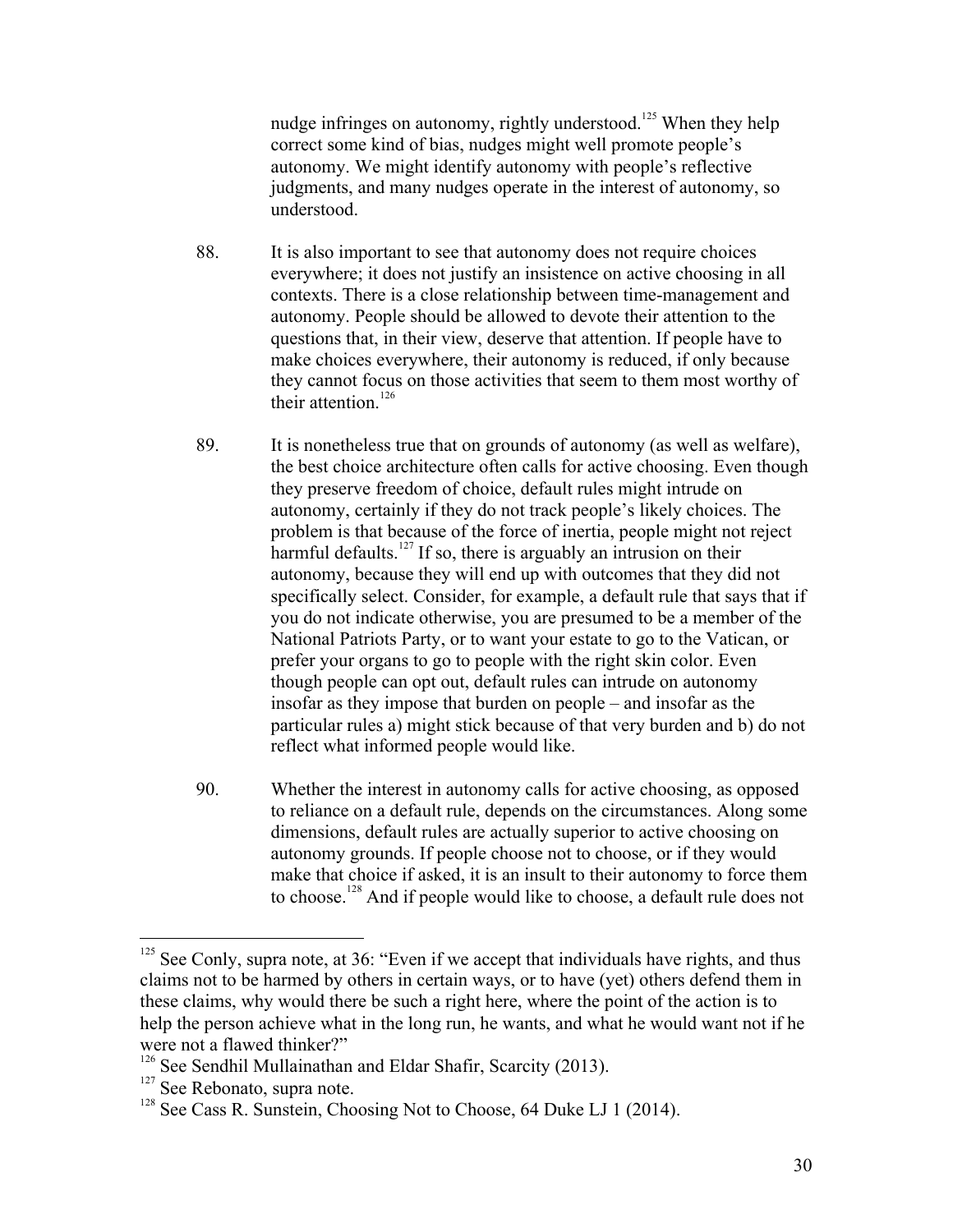deprive them of that choice; they can reject the default. Even in the face of inertia, many people will do so.<sup>129</sup>

91. Preservation of freedom of choice is not sufficient, but it goes some distance toward ensuring that people's autonomy is respected. So does a requirement that any paternalistic nudges focus on people's own ends and otherwise have legitimate goals. But with respect to autonomy, a continuing problem lies in the possibility of manipulation; I will turn to that problem below.

## **C. Coercion**

- 92. If choice architects coerce people, they are no longer merely nudging.<sup>130</sup> But skeptics might again emphasize that with some nudges, the problem of coercion can be avoided. We have seen that because of the power of inertia, people might accept (passively) a default rule even though they have no enthusiasm for the outcome that it produces, and would reject that outcome if they focused on the issue involved. $131$
- 93. We should doubt whether such situations are properly described as involving coercion. No one is being forced to do anything. But there is certainly a risk that a default rule will produce harmful results even though people have not affirmatively consented to the actions that led to them. Choice architects need to take account of that risk. But so long as freedom of choice is maintained and real, coercion is not involved.

## **D. Dignity**

94. The idea of "dignity" is complex and contested. We might begin by suggesting that the antonym of coercion is freedom; the antonym of dignity is humiliation.<sup>132</sup> Some nudges might seem to compromise dignity and respect for persons. As we shall see, this objection is both interesting and important, especially when it is combined with a concern about manipulation. <sup>133</sup> Imaginable forms of choice architecture could indeed undermine dignity.

<sup>&</sup>lt;sup>129</sup> See id.<br><sup>130</sup> Recall that an initiative might require its objects (employers, advertisers) to nudge others (employees, consumers); consider a mandatory fuel economy label.<br><sup>131</sup> For an excellent discussion, see Rebonato, supra note.

 $\frac{132}{132}$  See Avishai Margalit, The Decent Society (1998).  $\frac{133}{133}$  See Waldron, supra note.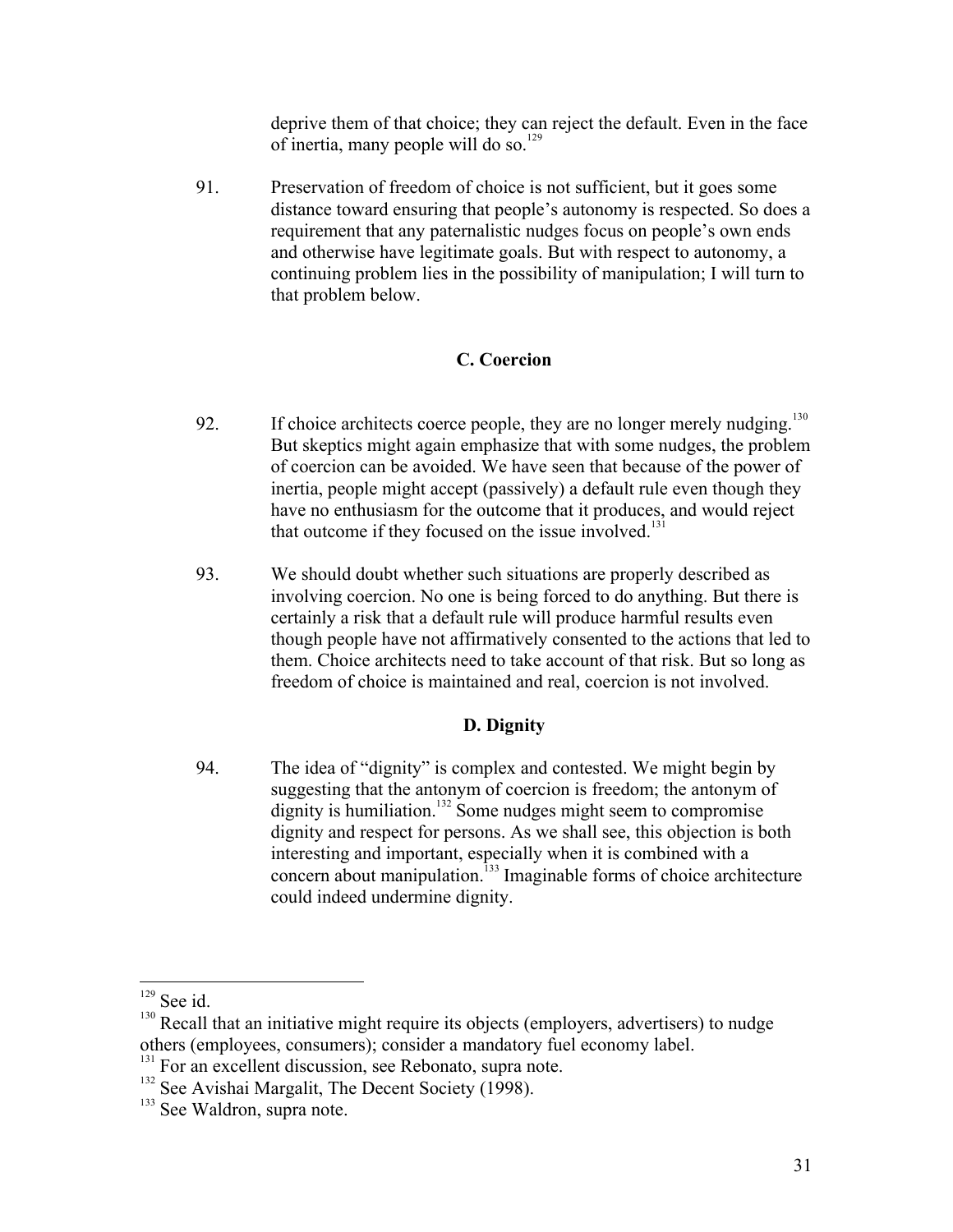- 95. There are of course large questions about the place of dignity in ethics and about the appropriate specification of the basic idea.<sup>134</sup> On one (admittdlly unconventional) view, dignity is properly part of an assessment of welfare. If people feel humiliated, or feel that they have been treated disrespectfully, they suffer a welfare loss. That loss might be extremely serious. In any assessment of welfare consequences, such a loss must be considered. It might turn out to be exceedingly important – and to argue against particular nudges.
- 96. A good welfarist should also acknowledge that an offense to dignity is qualitatively distinct<sup>135</sup>; in its nature, it is a different kind of loss from the loss of (say) money, or an opportunity to visit a beach. But on the welfarist view, a dignity loss is just one kind of loss, to be weighed against the other goods that are at stake. Suppose, for purposes of  $argument$ ,<sup>136</sup> that a graphic and highly emotional appeal, triggering strong emotions (System 1) in order to discourage people from smoking, is plausibly seen as an offense to dignity – as a way of treating smokers disrespectfully (and perhaps infantilizing them). Some smokers might so regard such an appeal and object for that reason. A welfarist might be willing to support the emotional appeal, notwithstanding the relevant loss, if it saves a significant number of lives.
- 97. On another view, an insult to dignity is not merely part of a welfarist calculus. Such an insult does not depend on people's subjective feelings, and it is a grave act, perhaps especially if it comes from government. An insult to dignity should not be permitted unless (perhaps) it has an overwhelmingly strong justification. If we endorse this view, it is especially important to ask whether nudges offend human dignity.
- 98. To return to my general plea: The force of the objection depends on the particular nudge. A GPS insults no one's dignity. Disclosure of factual information can hardly be seen as an offense to dignity – certainly if the information is useful and not based on a false and demeaning belief that people need it.

<sup>&</sup>lt;sup>134</sup> See Margalit, supra note; Michael Rosen, Dignity: Its History and Meaning (2012); Charles Beitz, Human Dignity in the Theory of Human Rights, 41 Phil & Pub. Affairs 259 (2013); Thomas Christiano, Two Conceptions of Human Dignity as Persons (unpublished manuscript 2008).

<sup>&</sup>lt;sup>135</sup> On qualitative distinctions and their importance, see Elizabeth Anderson, Value in Ethics and Economics (1993).

 $136$  For discussion, see Kyle Rozema, Economic Theory Lost in Translation: Will Behavioral Economics Reshape the Compelled Commercial Speech Doctrine? (2013), available at http://papers.ssrn.com/sol3/papers.cfm?abstract\_id=2511604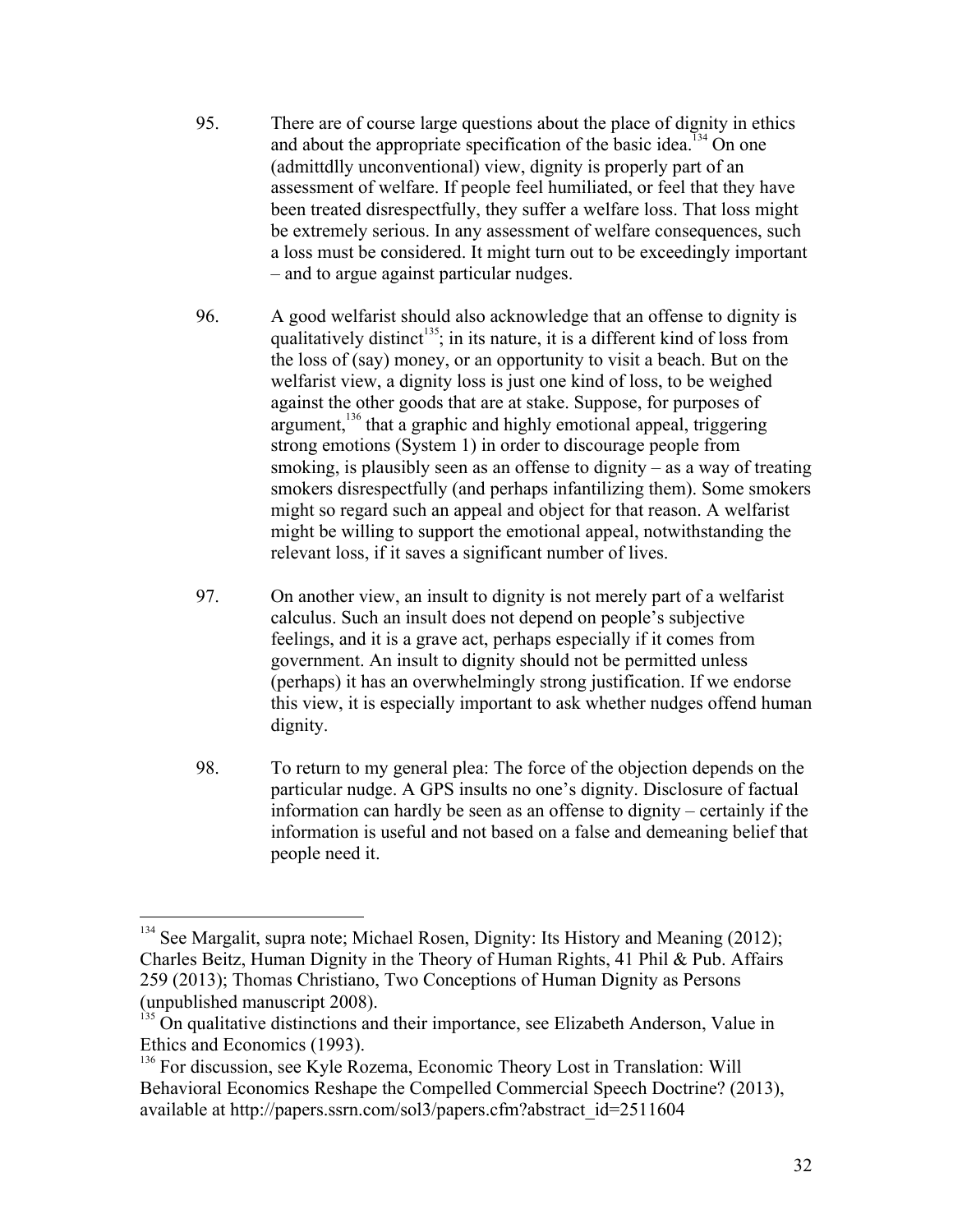- 99. But we can easily imagine nudges that would offend one or another conception of dignity. Consider a public health campaign, directed at the prevention of obesity, that stigmatized and humiliated people who are overweight, by portraying them in a demeaning light.<sup>137</sup> Or consider, as a somewhat more difficult case, an antismoking campaign that did the same for smokers. Here again, the fact that nudges preserve freedom of choice, and do not require anyone to do anything, should not be taken as a kind of license to do anything at all. It is possible to imagine public education campaigns that offend dignity, though admittedly the more familiar real-world campaigns do not have anything approaching that vice.
- 100. It might also count as an insult to dignity, and a form of infantilization, if the government constantly reminds people of things that they already know. Every child, and everyone who was once a child, can recall this form of infantilization, and it is not always absent from adult life as well. If people are informed of the same thing every hour or even every day (say, by their spouse, by their doctor, or by some public official), they might legitimately feel that their dignity is not being respected.
- 101. The same things can be said about reminders, warnings, and uses of social norms.<sup>138</sup> If, for example, choice architects refer to norms, to let people know what most people do, they are not likely to be humiliating anyone.<sup>139</sup> In some cases, however, the concern about dignity might become more serious. If people are constantly reminded that a due date is coming, they might feel as if they are being treated like children. Warnings can run into the same concern insofar as they are repetition or condescending, or (are meant to) trigger strong emotions instead of merely giving people a sense of factual realities.<sup>140</sup>
- 102. Here as well, there is no objection to the relevant nudges in the abstract, but there is an objection to imaginable nudging. At the same time, it must be emphasized that the relevant offense to dignity – coming from unwelcome and numerous reminders – is relatively minor, and from the standpoint of the concerns that have produced the focus on dignity in the Western political tradition, it is laughably modest.<sup>141</sup>
- 103. What is the relationship between dignity and default rules? If an employer automatically enrolls employees into retirement and health

<sup>&</sup>lt;sup>137</sup> I am grateful to Gertrude Lubbe-Wolff for this example.<br><sup>138</sup> On the functions of norms, see Edna Ullmann-Margalit, The Emergence of Norms (1976).

 $139$  See Alcott, supra note.<br>  $140$  See id.<br>  $141$  See note supra.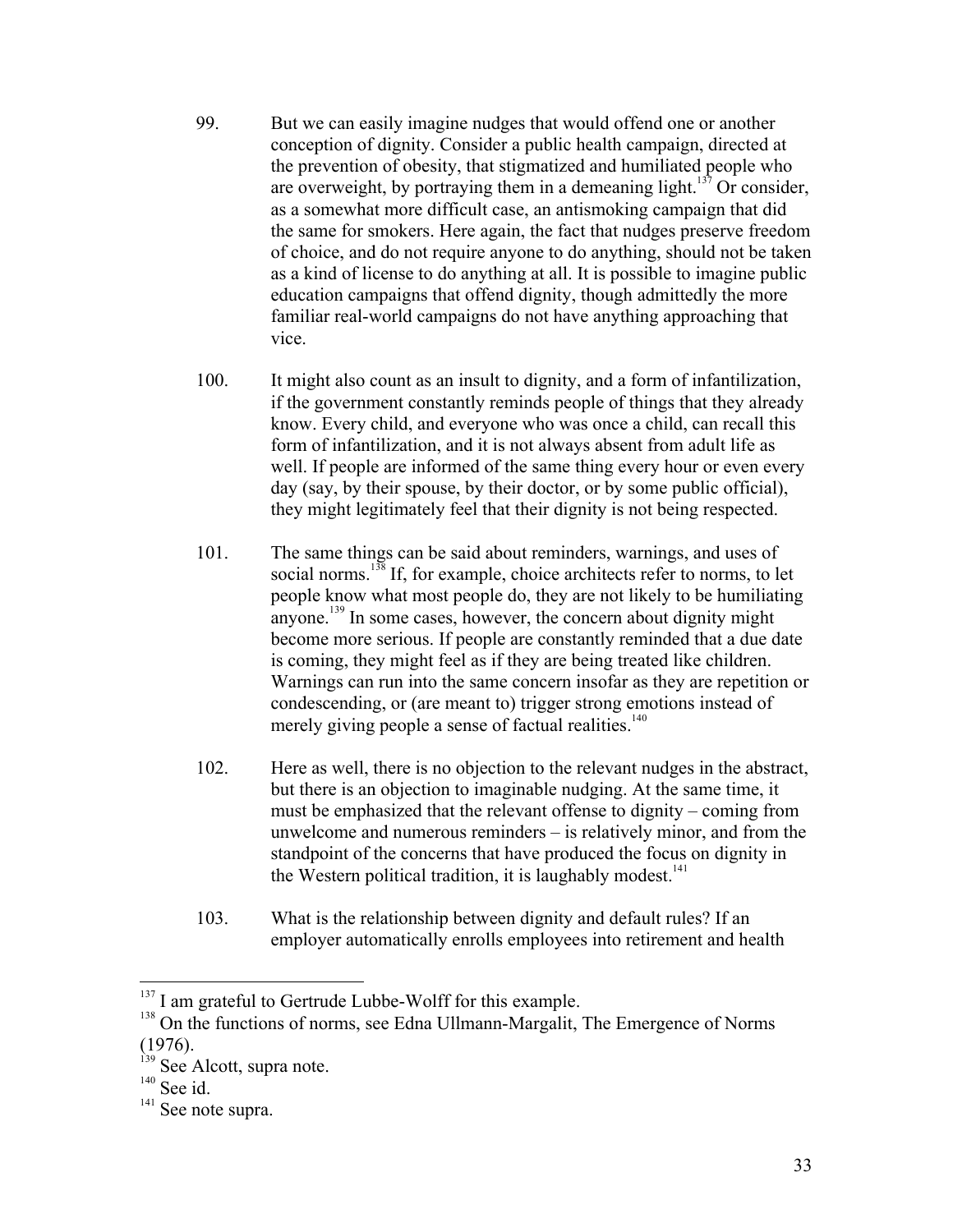care plans, dignity is hardly at risk. If a cell phone company adopts a series of defaults for the phone and the contractual arrangement, nothing need be amiss in terms of dignity.

- 104. But we could imagine harder cases. Suppose that the government insisted on "default meals" in various restaurants, so that people would be given certain healthy choices unless they specifically chose otherwise. Put to one side the fact that with respect to restaurants, this approach is a mandate, not a mere nudge. The reasonable response is: Why shouldn't a free people be asked to select what they want? Or suppose that a government specified a "default exercise plan" for adults, so that they would be presumed to want to engage in certain activities unless they opted out. People might offer the same reasonable response, perhaps with considerable agitation.
- 105. Note that default rules of this kind might be objectionable for both welfarists and nonwelfarists. Welfarists might want to focus on people's subjective feelings. If people believe that they are being treated as children, and if they object to that treatment, would count in the assessment. Nonwelfarists would insist that the offense to dignity is objectionable even if it has some kind of welfarist justification.
- 106. In extreme situations, default rules could indeed be a serious affront to dignity. If so, there should be a strong presumption against them (whatever our foundational commitments).<sup>142</sup> But it would be a mistake to use extreme situations, or (barely?) imaginable cases, as a reason to challenge default rules in general. People are not treated disrespectfully if an institution adopts a double-sided default for printing, or if they are automatically enrolled in health insurance or retirement plans. The objection from dignity has far more force in the abstract than in the context of all, or nearly all, real-world cases in which default rules are actually at work.

#### **E. Manipulation**

107. To deal with this objection, we need to say something about the complex idea of "manipulation."<sup>143</sup> It should be clear that an action does not count as manipulative merely because it is an effort to alter people's behavior. If you warn a driver that he is about to get into a crash, you are not engaged in manipulation. The same is true if you remind

 $142$  Perhaps the presumption could be rebutted with a sufficiently strong consequentialist justification – as, for example, by showing that many lives would be saved with the appropriate default.

<sup>143</sup> For helpful discussion, see White, supra note.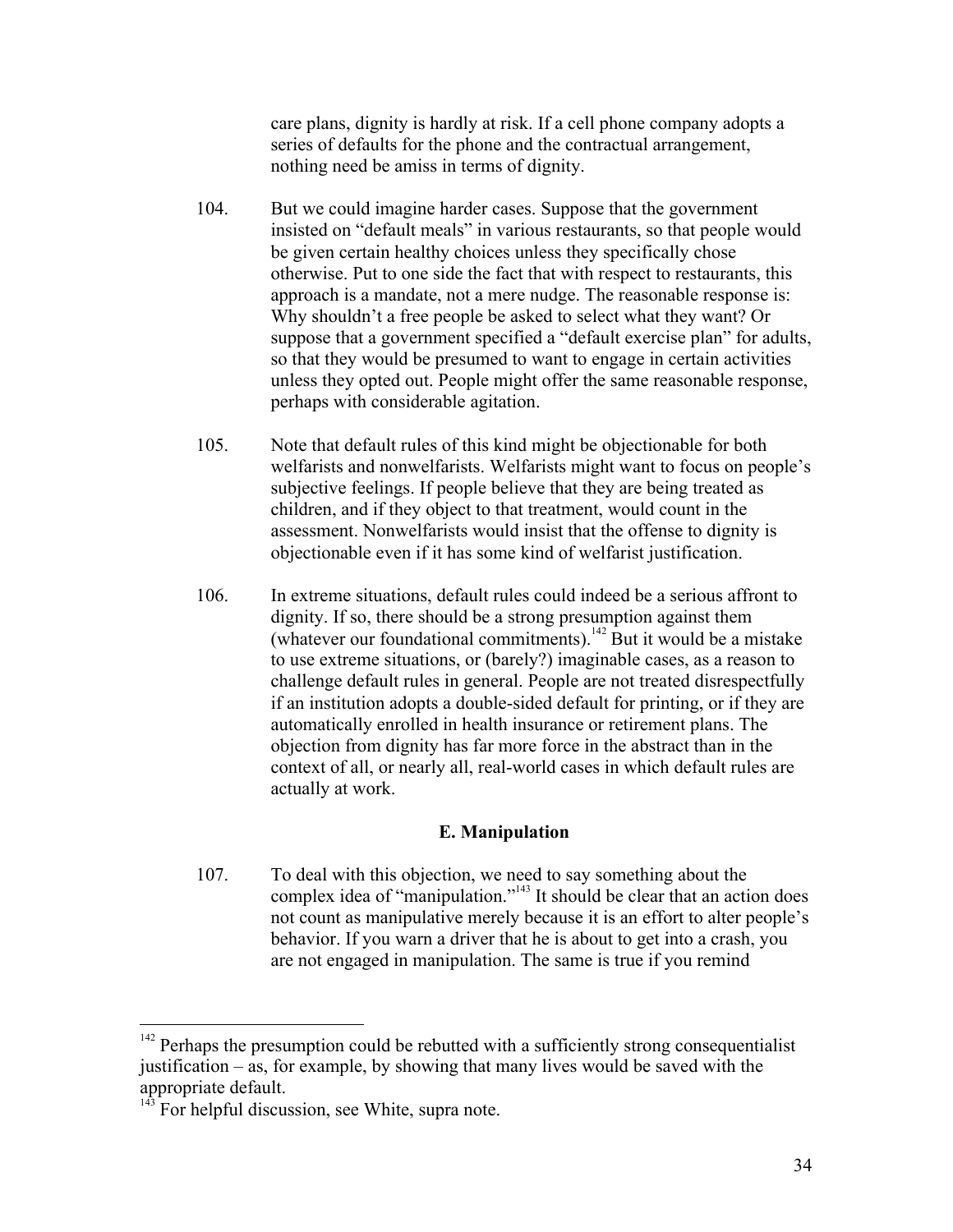someone that a bill is due. A calorie label and an energy efficiency label are not ordinarily counted as forms of manipulation.<sup>14</sup>

108. The idea of "manipulation" can be applied to many kinds of behavior; it is not clear that it is a unitary concept, or that we can identity necessary and sufficient conditions.<sup>145</sup> It seems clear that manipulation takes various forms, even if they are only loosely identified with one another.146 An organizing idea is that when one is being manipulated, one is being treated as a kind of "puppet on a string."<sup>147</sup> No one wants to someone's puppet, and it is especially bad to be a puppet of government. But T. M. Wilkinson is correct to say that "one should not rush to judgement when trying to decide whether nudging manipulates."<sup>148</sup>

## **1. Manipulation and conscious choice**

109. An action can be counted as *manipulative if it attempts to influence people subconsciously or unconsciously, in a way that undermines their capacity for conscious choice*. Consider some variations on this idea. On Wilkinson's account, manipulation "is a kind of influence that bypasses or subverts the target's rational capacities."<sup>149</sup> Wilkinson urges that manipulation "subverts and insults a person's autonomous decision making," in a way that treats its objects as "tools and fools."<sup>150</sup> He

<sup>&</sup>lt;sup>144</sup> A qualification is necessary. If a disclosure requirement focuses on one of many aspects of a situation, and fixes people's attention on that aspect, a charge of manipulation would not be unreasonable. Consider the controversy over the idea that sellers should have to disclose that food has genetically modified organisms (GMOs). See Charles Noussair et al., DO CONSUMERS REALLY REFUSE TO BUY GENETICALLY MODIFIED FOOD?, 114 Economic Journal 102 (2004). For those who object to compulsory labeling about GMOs, there is a plausible claim that labels are a form of manipulation, activating public concern where there is no objective reason for that concern.

<sup>&</sup>lt;sup>145</sup> For a number of valuable treatments, see Manipulation (Christian Coons and Michael Webster eds. 2014)

<sup>&</sup>lt;sup>146</sup> A valuable cautionary note: "People can be manipulated when they go shopping, strike contracts, vote, study at school, visit their doctors, decide whether to have sex or take turns to do the housework. A full account would have to cope with the enormous variety of sites and methods of manipulation. Indeed, we do not have such an account." Id. at 344.<br><sup>147</sup> See Wilkinson, supra note, at 342.

<sup>&</sup>lt;sup>148</sup> Wilkinson, supra note, at 342.<br><sup>149</sup> Christian Coons and Michael Webster, Introduction, in Manipulation 11 (Christian Coons and Michael Webster eds. 2014)

 $150$  Wilkinson, supra note, at 145.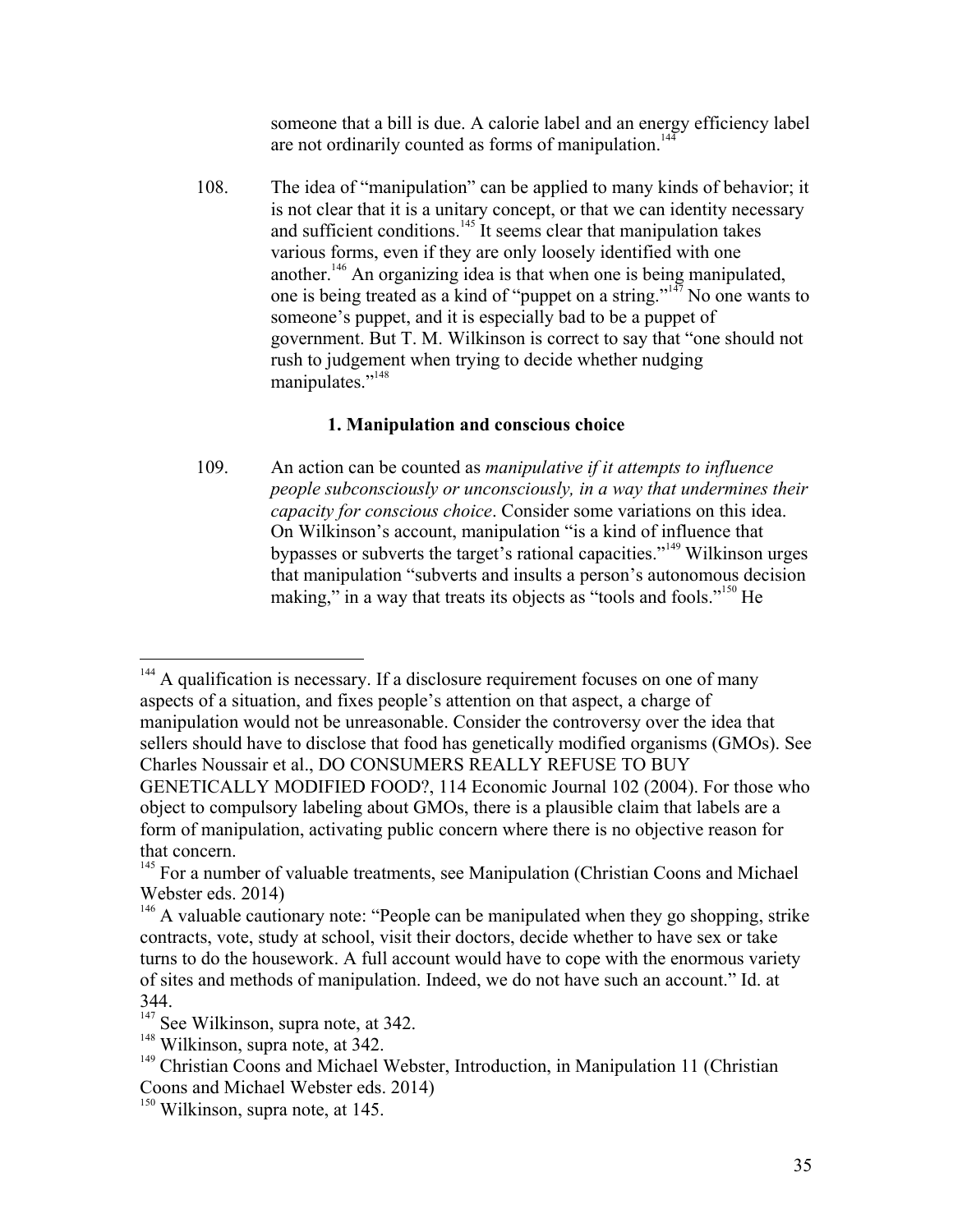thinks that "manipulation is intentionally and successfully influencing someone using methods that pervert choice."<sup>151</sup>

- 110. In a similar account, Ruth Faden and Tom Beauchamp define psychological manipulation as "any intentional act that successfully influences a person to belief or behavior by causing changes in mental processes *other than those involved in understanding*."<sup>152</sup> Joseph Raz suggests that "Manipulation, unlike coercion, does not interfere with a person's options. Instead it perverts the way that person reaches decisions, forms preferences or adopts goals."<sup>153</sup>
- 111. Of course the idea of "perverting" choice, or people's way of reaching decisions or forming preferences, is not self-defining; it is often taken to refer to methods that do not appeal to, or produce, conscious deliberation. If so, the objection to manipulation is that it "infringes upon the autonomy of the victim by subverting and insulting their decision-making powers."<sup>154</sup>
- 112. The objection certainly applies to lies, which attempt to alter behavior not by engaging people on the merits and asking them to decide accordingly, but by enlisting falsehoods in the service of the liar's goals. A lie is disrespectful to its objects, not least if it attempts to exert influence without asking people to make a deliberate choice in light of relevant facts. In harder cases, the challenge is to concretize the ideas of "subverting" and "insulting."
- 113. Subliminal advertising should be deemed manipulative and insulting, because it operates "behind the back" of the person involved, without appealing to his conscious awareness. People's decisions are affected in a way that bypasses their own deliberative capacities. If this is the defining problem with subliminal advertising, we can understand why involuntary hypnosis would also count as manipulative. But almost no one favors subliminal advertising, and to say the least, the idea of involuntary hypnosis does not have much appeal. The question is whether admittedly taboo practices can shed light on interventions, including nudges, that might be able to command broader support.
- 114. Some forms of framing could plausibly be counted as manipulative. Suppose that public officials try to persuade people to engage in certain behavior with the help of relative risk information: "If you do not do X,

<sup>&</sup>lt;sup>151</sup> See Wilkinson, supra note.<br><sup>152</sup> Ruth Faden and Tom Beauchamp, A History and Theory of Informed Consent 354-68 (1986).

 $153$  Joseph Raz, The Morality of Freedom 377-79 (1986).<br><sup>154</sup> See Wilkinson, supra note.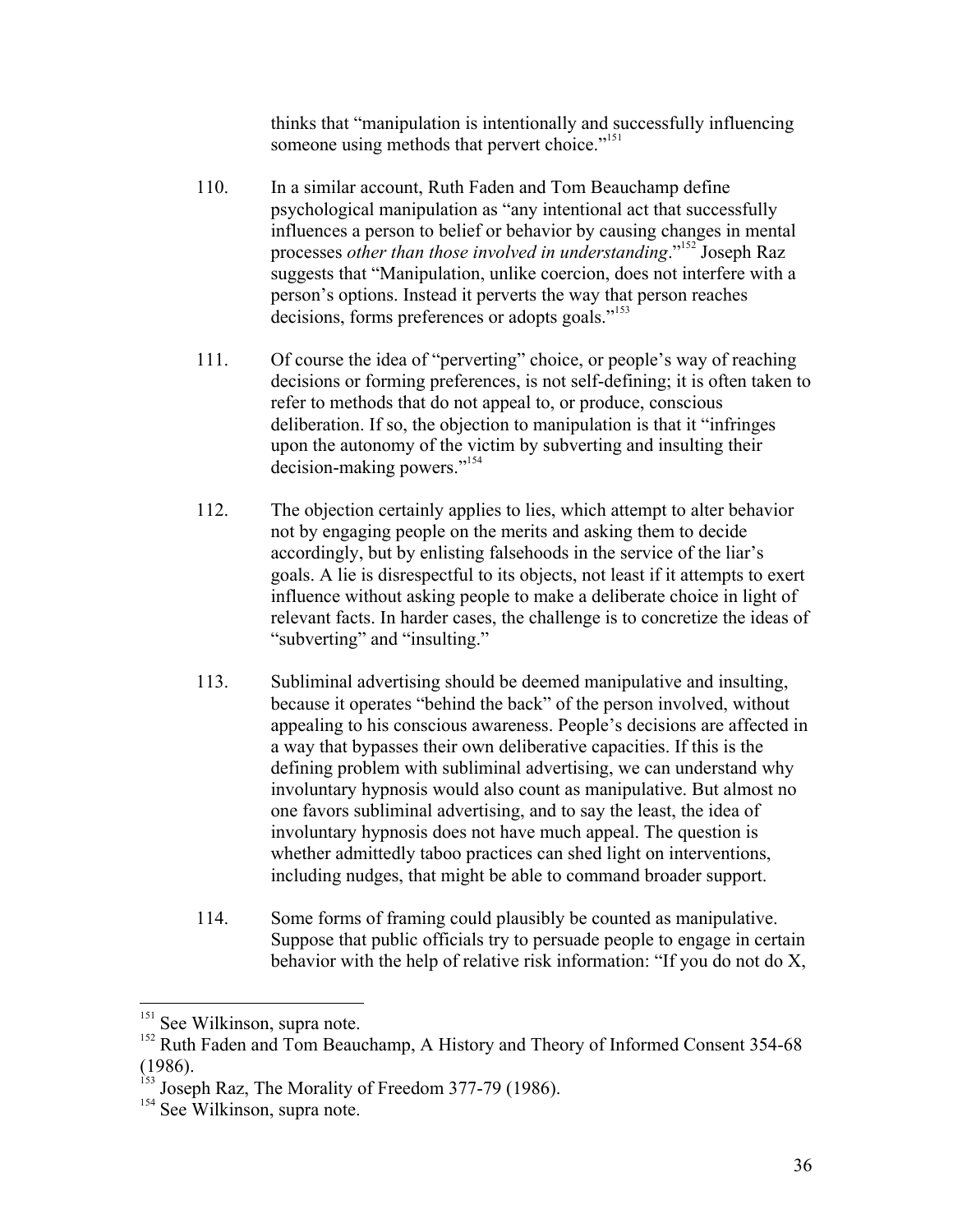your chances of death from heart disease will triple!"<sup>155</sup> Suppose that for the relevant population, the chance of death from heart disease is very small – say, one in 50,000 – and that people are far more influenced by the idea of "tripling the risk" than they would be if they learned that they could increase a 1/50,000 risk to a 3/50,000 risk. On one view, the choice of the relative risk frame does not respect people's decisionmaking capacities -- and it appeals directly to System 1.

- 115. Or suppose that choice architects are alert to the power of loss aversion,<sup>156</sup> and hence the use the "loss frame," so as to trigger people's concern about the risks associated with obesity and excessive energy consumption. They might deliberately choose to emphasize, in some kind of information campaign, how much people would lose from not using energy conservative techniques, rather than how much people would gain from using such techniques. On one view, the use of lose aversion is manipulative in the relevant sense: It does not (entirely, or quite) appeal to people's deliberative processes but instead tries to trigger the negative feelings that are associated with losses.
- 116. But we have to be careful here, because a plausible understanding of manipulation might sweep up and perhaps condemn a great deal of conduct that is generally seen as unobjectionable, and reasonably so. It would be fussy, and to stringent, to condemn all such conduct, even if the word "manipulation" is reasonably applied to it.
- 117. Much of modern advertising is directed at System 1, with attractive people, bold colors, and distinctive aesthetics. (Consider advertisements for Viagra.) Cell phone companies, restaurants, and clothing stores use music and colors in a way that is designed to "frame" products in a distinctive manner. Doctors, friends, and family members (including spouses) often do something quite similar. Is romance an exercise is manipulation? Maybe so. $157$  Is medical care? Is the use of social media? A great deal of conduct, however familiar, can be counted as manipulative in some relevant sense; but it would be extreme to condemn it for that reason.
- 118. On one view, nudges generally or frequently count as manipulative. Sarah Conly suggests that when nudges are at work, "Rather than regarding people as generally capable of making good choices, we outmaneuver them by appealing to their irrationality, just in more fruitful ways. We concede that people can't generally make good

<sup>&</sup>lt;sup>155</sup> Wilkinson, supra note, at 347, uses this example.<br><sup>156</sup> See Eyal Zamir, Law, Psychology, and Morality: The Role of Loss Aversion (2014).<br><sup>157</sup> I am aware of no detailed treatment of this question, but for relevant d Eric Cave, Unsavory Seduction and Manipulation, in Manipulation, supra note, at 176.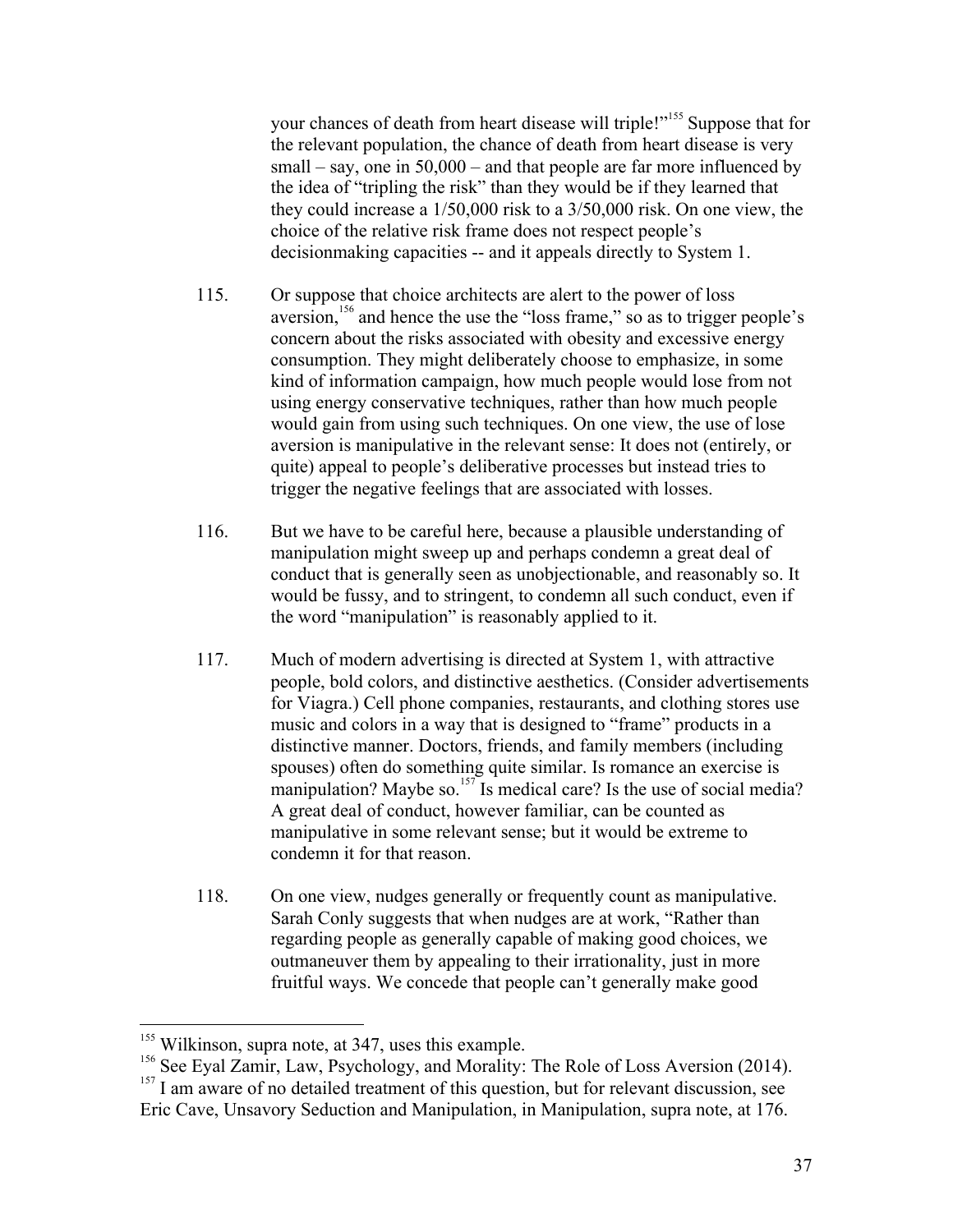decisions when left to their own devices, and this runs against the basic premise of liberalism, which is that we are basically rational, prudent creatures who may thus, and should thus, direct themselves autonomously."<sup>158</sup> (Conly is properly linking a concern with manipulation with the ideas of autonomy and dignity.)

119. This is a strong charge, and it is not fairly leveled against most kinds of nudges. Recall that many nudges are educative, and that many of them do not enlist or exploit System 1, or attempt in any way to "outmaneuver" people. But consider some testing cases, where the charge is not self-evidently misplaced.

> (a) Choice architects might choose a graphic health warning, on the theory that an emotional, even visceral presentation might have significant effects.<sup>159</sup>

> (b) Recall that choice architects might be alert to *framing effects* and present information accordingly.<sup>160</sup>

(c) They might be aware that a statement that a product is "90 percent fat-free" has a different impact from a statement that a product is "10 percent fat," and they might choose the frame that has the desired effect.

(d) They might make a strategic decision about how to present social norms, knowing that the right presentation – for example, emphasizing behavior within the local community -- could have a large impact on people's behavior.

(e) They might decide to list options – in a cafeteria or on a form – so as to make it more likely that people will make certain choices.

- 120. It is an understatement to say that none of these cases involves the most egregious forms of manipulation. There is no lying and no deceit. But is there an effort to subvert or to insult people's decision-making powers? It is not absurd to say that at least some of these cases, the answer is yes.
- 121. I have said that government should be transparent about what it is doing. It should not hide its actions or its reasons for those actions. Does transparency rebut the charge of manipulation? Probably not. If government engages in egregious forms of manipulation, transparency is not a defense.<sup>161</sup> A genuine insult to autonomy and dignity, in the

<sup>&</sup>lt;sup>158</sup> Conly, supra note, at 30. 159 See Christine Jolls, Product Warnings, Debiasing, and Free Speech: The Case of Tobacco Regulation, 169 J Institutional and Theoretical Economics 53 (2013).<br><sup>160</sup> See Perspectives on Framing (Gideon Keren ed. 2010).<br><sup>161</sup> On the relationship between consent and manipulation, see Wilkinson, supra note

suggesting that consent can provide justification.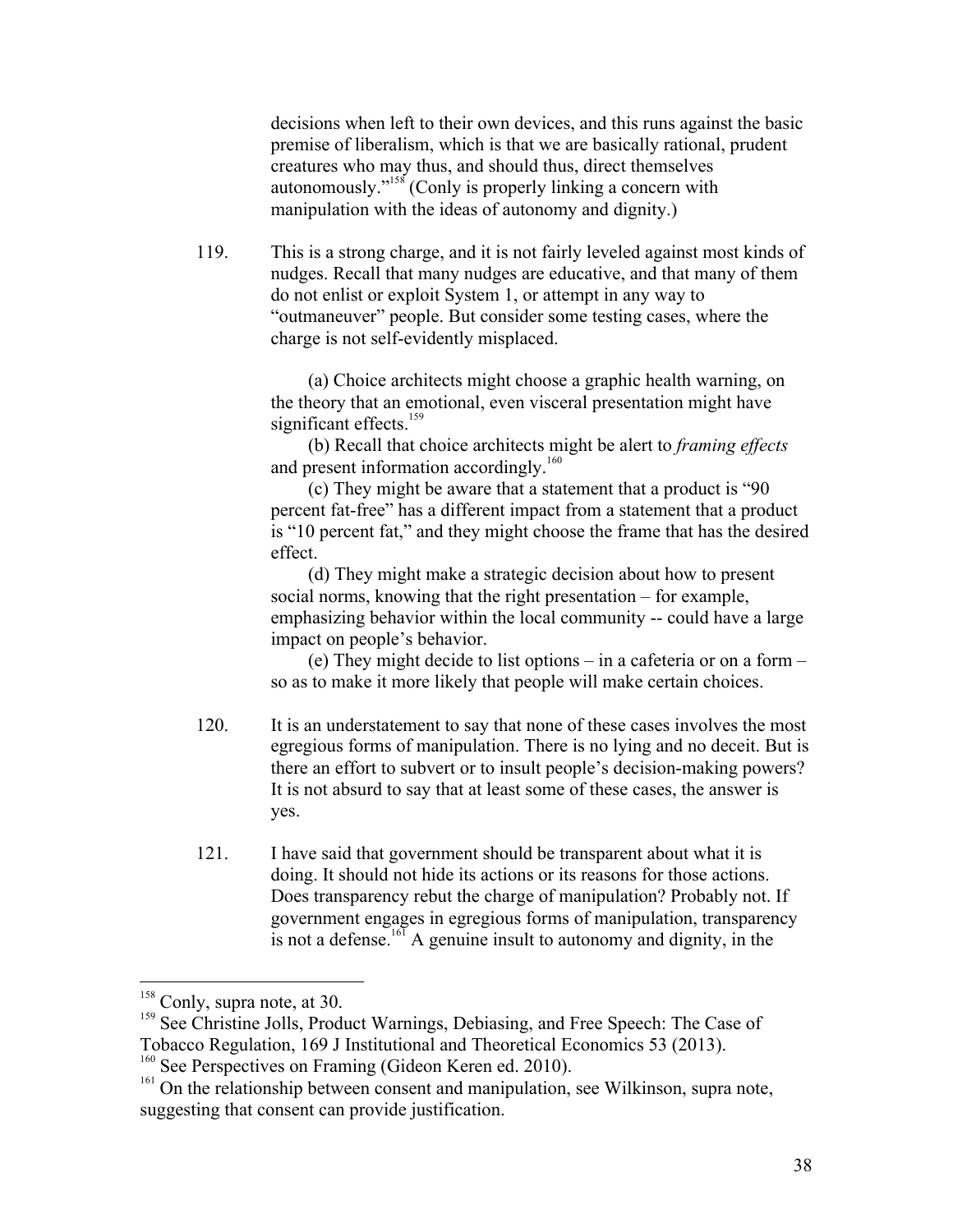form of a subversion of people's decisionmaking capacities, does not become acceptable merely because people are allowed to know about  $it$ <sup>162</sup>

- 122. We could even imagine cases where full democratic control, alongside a high degree of transparency, are plainly insufficient to rebut that charge. Imagine that a democratic government adopted, freely and openly, a program of subliminal advertising – designed, let us say, for purposes of promoting public health (say, reducing smoking) rather than for illicit purposes. The program would be objectionable on the ground that it would be unacceptably manipulative, even if it was adopted openly and would produce good consequences.<sup>163</sup>
- 123. Perhaps a graphic health warning could be counted as manipulative if it is designed to target people's emotions, rather than to inform them of facts.<sup>164</sup> But what if the warning is explained, in public, on exactly that ground? What if a warning is introduced and justified as effective, because it appeals to people's emotions, and thus saves lives? What if it is welcomed by the relevant population – say, smokers – for exactly that reason? Similar questions might be asked about strategic uses of framing effects, social norms, and order effects. T. M. Wilkinson convincingly argues that it is too crude to say that manipulation infringes upon autonomy, because "manipulation could be consented to. If it were consented to, in the right kind of way, then the manipulation would at least be consistent with autonomy and might count as enhancing it."<sup>165</sup>
- 124. We could understand consent as suggesting support from System 2, which might welcome a little manipulation (or possibly a lot) as a way of cabining the adverse effects of System 1 (recall present bias). To be sure, there are dangers in authorizing public officials to pursue this line of argument. But in certain contexts, the argument is more than plausible. Imagine, for example, a public education campaign that is designed to reduce the risks associated with texting while driving, or an effort to combat the use of drugs or to convince people to stay in school.

 $162$  See note infra.<br><sup>163</sup> I do not mean to resolve here the question whether a demonstration of good consequences could justify an admittedly manipulative action. In ordinary life, we could imagine a manipulative act – designed, say, to lead a child, a spouse, or a parent to take medicine – that would have an adequate justification.<br><sup>164</sup> See note supra. There are also possible first amendment issues. Is it unconstitutional to

require companies to include graphic warnings about the harms associated with their own products, if the requirement has a behavioral motivation, and is understood to be targeting System 1? See note supra.

 $165$  Wilkinson, supra note, at 345.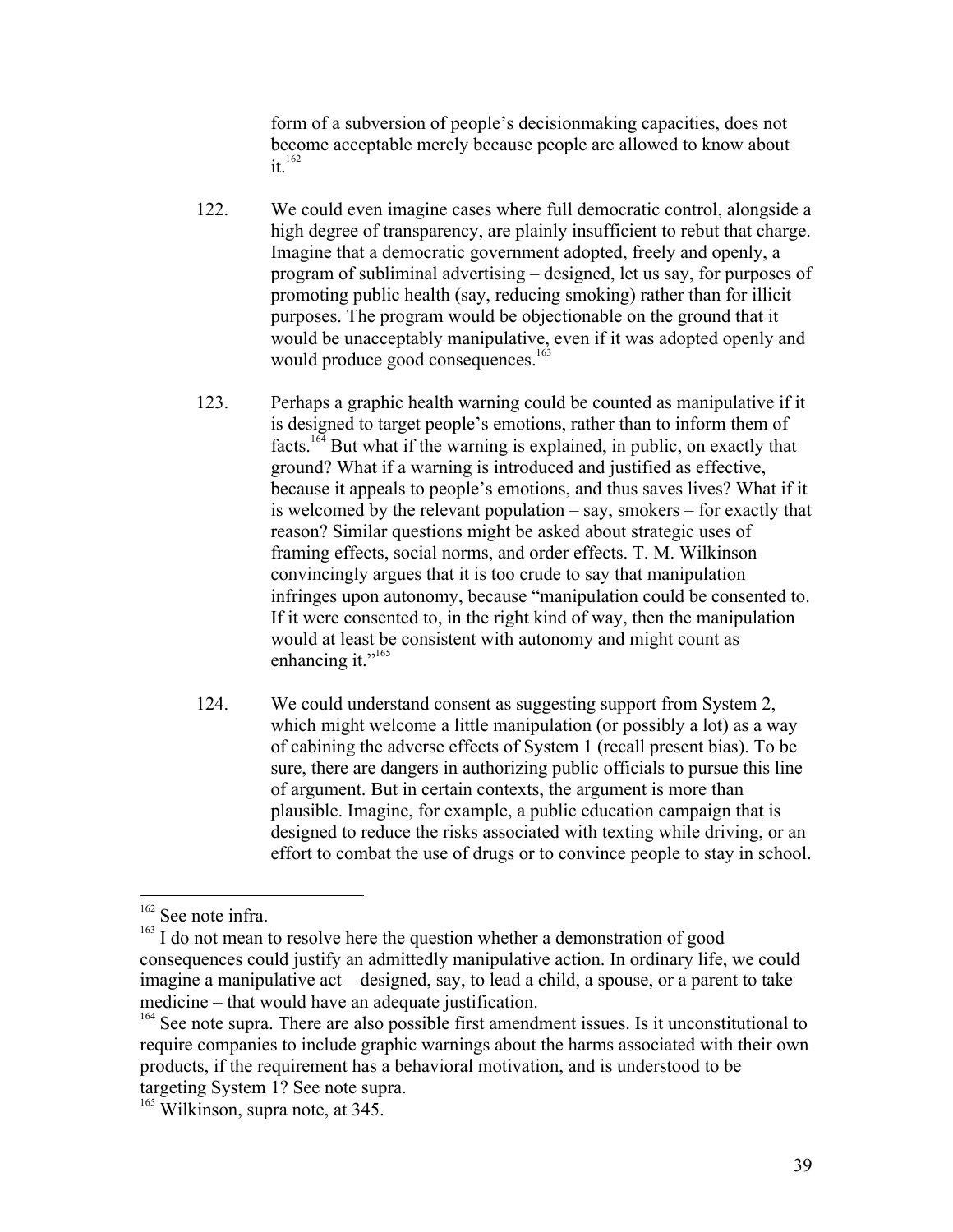Many such campaigns are vivid and have an emotional component; they can be understood as efforts to combat self-control problems and to focus people on the long term.

- 125. If government is targeting System 1 perhaps through framing, perhaps through emotionally evocative appeals – it may be responding to the fact that System 1 has already been targeted, and to people's detriment. In the context of cigarettes, for example, it is plausible to say that a range of manipulations – including advertising and social norms – have influenced people to become smokers. If this is so, perhaps we can say that public officials are permitted to meet fire with fire. But some people might insist that two wrongs do not make a right – and that if the government seeks to lead people to quit, it must treat them as adults, and appeal to their deliberative capacities.
- 126. It is appropriate to conclude that even with full transparency, at least some degree of manipulation may be involved whenever a choice architect is targeting emotions or seeking a formulation that will be effective because of how it interacts with people's intuitive or automatic thinking (System 1). But there are degrees of manipulation, and there is a large difference between a lie and an effort to frame an alternative is an appealing light. In ordinary life, we would not be likely to accuse our friends or loved ones of manipulation if they characterized one approach as favored by most members of our peer group, or if they emphasized the losses that might accompany an alternative that they abhor, or if they accompanied a description of one option with a frown and another with a smile.
- 127. Actions that are plausibly characterized as manipulative fall along a continuum, and if a doctor or a lawyer uses body language to support or undermine one or another alternative, it would be pretty fussy to raise objections about "subverting" or "perverting" the deliberative processes of a patient or client. It should be acknowledged that some nudges can be considered as manipulative within an ordinary understanding of that term. It should be emphasized that any action by government, including nudging, must meet a burden of justification. But when nudges fall within the periphery of the concept, when they have legitimate purposes, when they would be effective, and when they do not diverge from the kinds of influences that are common and unobjectionable in ordinary life, the burden of justification can often be met.

#### **2. Manipulation, Self-Interest, and the Man Behind the Curtain**

128. Thus far the discussion has been based on a particular understanding of manipulation – as subverting or perverting normal decisionmaking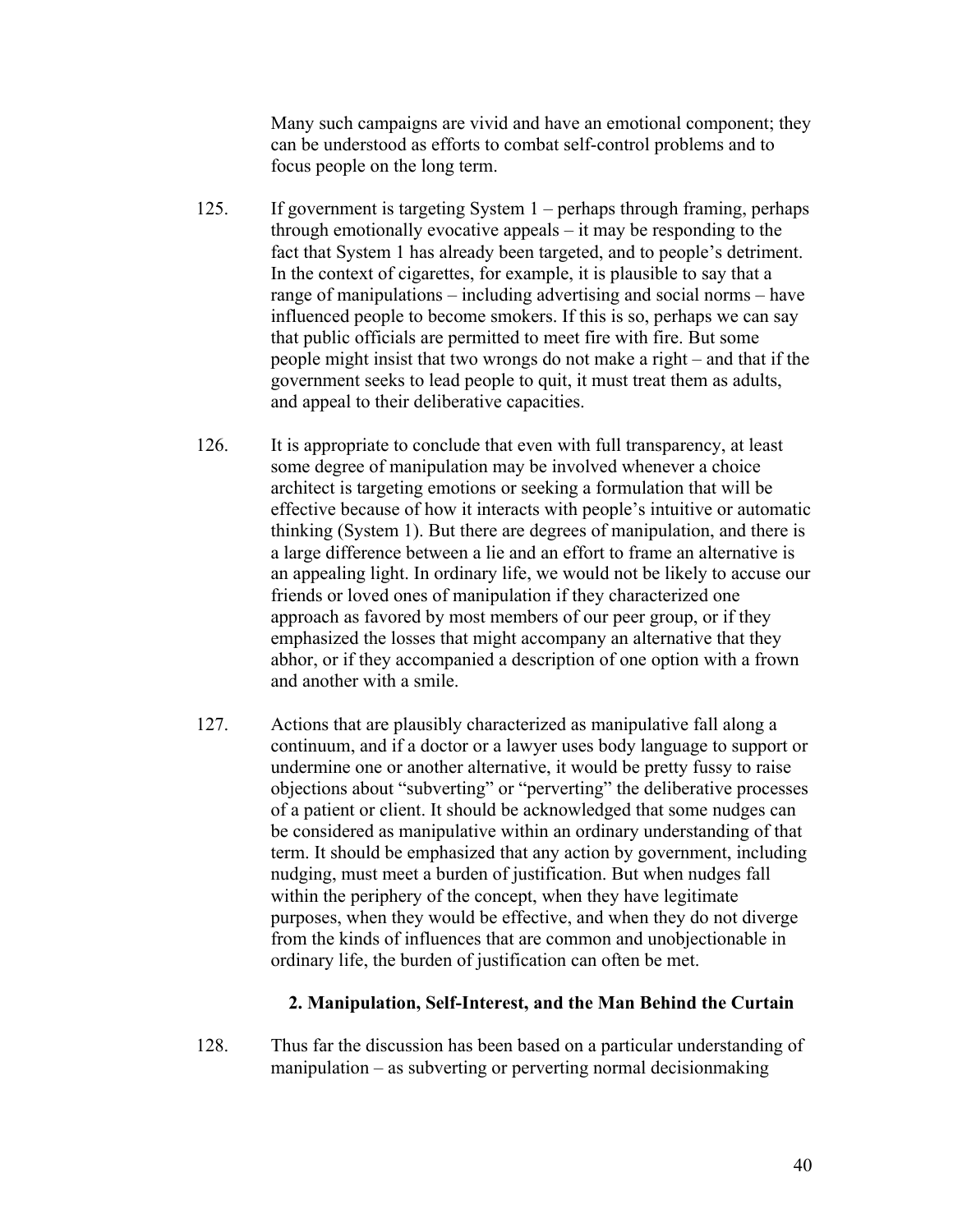capacities, or at least failing to appeal to them. But there are many other understandings. Let us explore some of them.

- 129. In an especially illuminating discussion, Anne Barnhill defines manipulation as "directly influencing someone's beliefs, desires, or emotions, such that she falls short of ideals for belief, desire, or emotion in ways typically not in her self-interest or likely not in her self-interest in the present context." <sup>166</sup> Because of its specificity and its focus on relevant ideals, the first part of the definition is especially useful. Note that "ideals" should not mean "ideal." We do not think that belief, desire, or emotion need be based on some perfect (and dehumanized) process of formation. As Wilkinson notes, "the suggestion that manipulation is intentionally causing or encouraging people to decide in ways contrary to an ideally rational process cannot be correct. The root of the problem is that the ideally rational process is not in fact rational for us.<sup>7,167</sup> Nonetheless, some processes of belief formation (for example) fall short not only of "the ideal" but of our own ideals. If so, we can complain of manipulation.
- 130. Barnhill's formulation view fits well with Thomas Hill's suggestion that "Manipulation, broadly conceived, can perhaps be understood as intentionally causing or encouraging people to make the decisions one wants them to make by actively promoting their making the decisions in ways that rational persons would not want to make their decisions."<sup>168</sup> Much of the foregoing analysis could proceed under Barnhill's or Hill's formulation; it would not be fundamentally changed. Of course it would be necessary to be clear on what it means to "fall short of" the relevant ideals.
- 131. The second feature of Barnhill's definition builds into the definition an inquiry into whether the influence is in the person's self-interest. This aspect of the definition should probably be discarded. Suppose that a government, or a private company, influences people's beliefs in a way that falls far short of ideals for belief formation. For example, people might be presented with a distorted or partial picture of the situation (involving, say, the risks associated with obesity). Even if the influence is in people's self-interest – because it leads them to alter their conduct in a way that lengthens their lives – we might insist that they have been manipulated. A subliminal advertisement counts as manipulative even if people are far better off as a result of being exposed to it.

<sup>&</sup>lt;sup>166</sup> Anne Barnhill, What is Manipulation? in Manipulation: Theory and Practice 50, 72 (Christian Coons and Michael Weber eds. 2014).<br><sup>167</sup> Wilkinson, supra note, at 350.

 $168$  Thomas Hill, Autonomy and Self-Respect 33 (1991).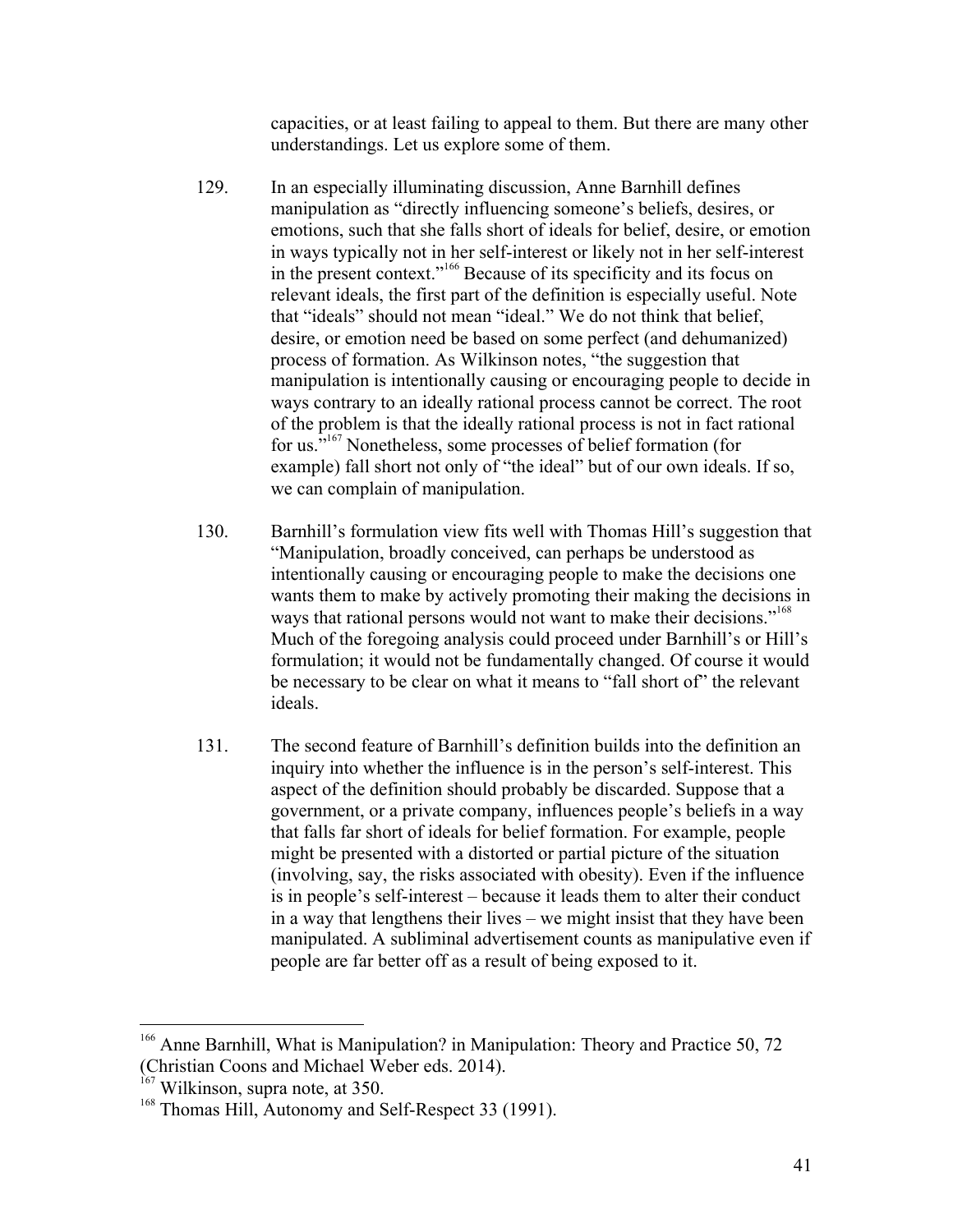- 132. In ordinary usage, manipulation is sometimes said to exist when *someone tries to alter behavior in a covert way, by hiding, or at least*  not revealing, an important aspect of the relevant interaction.<sup>169</sup> Recall that a lie is a defining example of manipulation. If you tell people that they should eat a certain kind of cereal because it is healthy to do so, and if the facts are otherwise, then you are manipulating them. Deceptive behavior counts as manipulative as well, even if no one has actually spoken falsely. If you imply that certain food is unhealthy to eat, when it is not, you are manipulating people's behavior. In accordance with the previous discussion, it is useful to ask whether choice architects are bypassing or subverting ordinary decisionmaking capacities, but the idea of hiding, or not revealing, an important aspect of the interaction captures something significant about the idea of manipulation.
- 133. On this account, an action counts as manipulative if it *lacks transparency* – if the role or the motivation of the choice architect is hidden or concealed. In the pivotal scene in The Wizard of Oz, the Wizard says, "Pay no attention to the man behind the curtain." The man behind the curtail is of course a mere human being who is masquerading as the great Wizard – and who is both claiming far more authority than he deserves and who is designing social situations in a way that hides features that, if revealed, could alter people's judgments and choices. If choice architects conceal their own role, it seems fair to charge them with being manipulative.
- 134. We have seen most nudges are not manipulative in any relevant sense. But to the extent that some of them are, we can imagine a reasonable objection or concern, whose force depends on the degree of the manipulation. Perhaps we could have an absolute or near-absolute taboo on lying or deception on government's part, for welfarist or nonwelfarist reasons.<sup>170</sup> But for reasons discussed above, we should be more lenient toward emotional appeals and framing. Because government always faces a burden of justification, one question is whether such approaches produce significant welfare gains. If a graphic health warning saves many lives, it is unacceptable if and because it can be counted as a (mild) form of manipulation? A welfarist would want to make an all-things-considered judgment about the welfare consequences.
- 135. It is true that some people, focused on autonomy as an independent good, would erect a strong and perhaps conclusive presumption against

<sup>&</sup>lt;sup>169</sup> Barnhill, supra note.<br><sup>170</sup> Under true emergency conditions – for example, when national security is genuinely threatened – it is possible that this constraint can be overcome.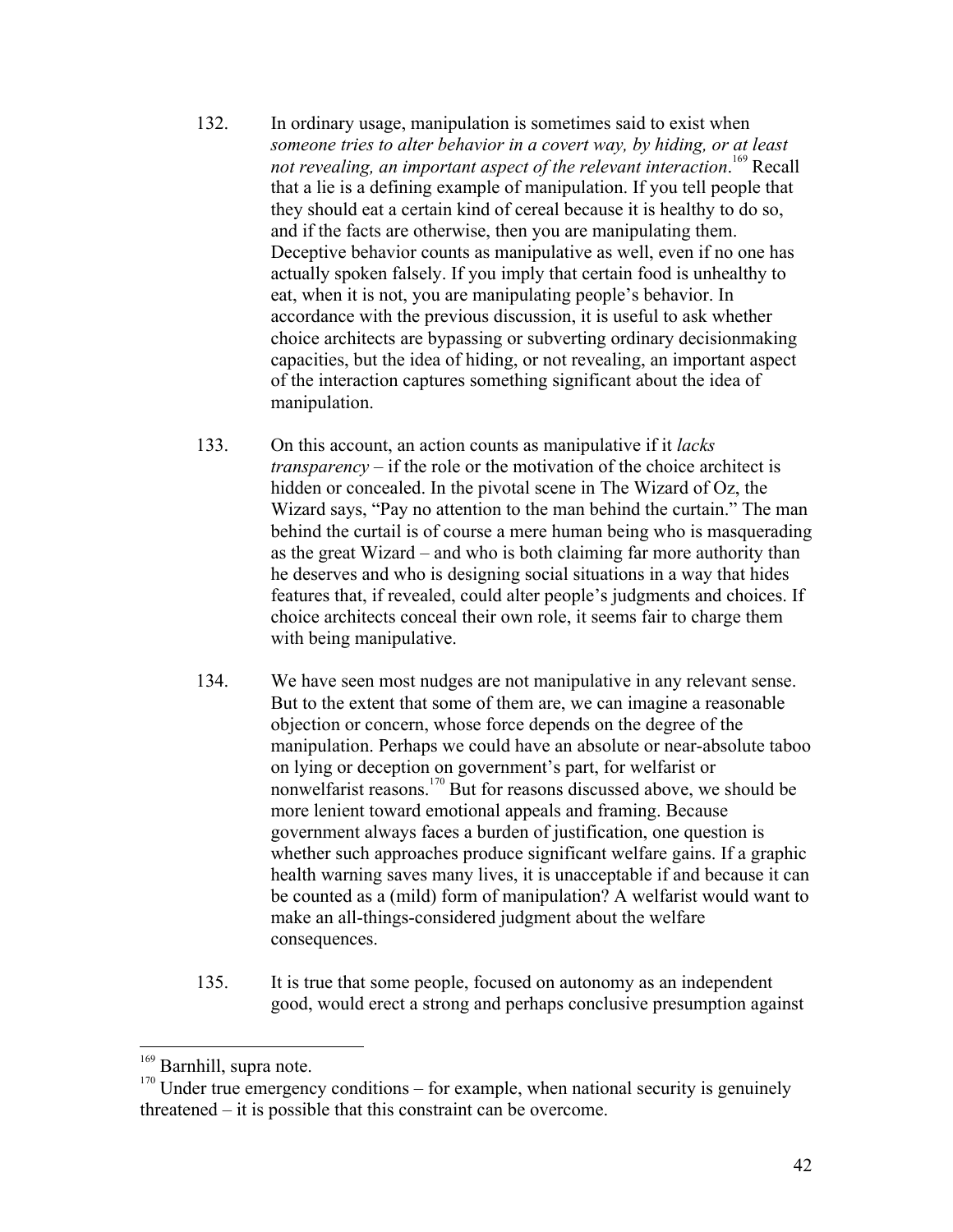defining, clear, or egregious cases of manipulation.<sup>171</sup> But at least in general, the modest forms discussed here strain the boundaries of the concept, and it would be odd to rule them off-limits.

### **F. Learning**

- 136. Choice-making is a muscle, and the ability to choose can strengthened through exercise. If nudges would make the muscle atrophy, we would have an argument against them. We could imagine an ethical objection that would contend that some nudges do not allow people to build up their own capacities, and might even undermine their incentive to do so.<sup>172</sup> Here too, it is necessary to investigate the particulars – the kinds of nudges and choice architecture that are involved.
- 137. Active choosing and prompted choice hardly impede learning. Nor do information and reminders. On the contrary, they promote learning. Here the evidence is compelling: Nudges of this kind exercise the choice-making muscle, rather than the opposite.<sup>173</sup>
- 138. With respect to learning, a potential problem comes from default rules. It is possible to say that active choosing is far better than defaults, simply because choosing may promote learning. Consider, for example, the question whether employers should ask employees to make active choices about their retirement plans, or whether they should instead default people into plans that fit their situations. The potential for learning might well count in favor of active choosing.<sup>174</sup> If people are defaulted into certain outcomes, they do not add to their stock of knowledge, and that may be a significant lost opportunity.
- 139. The argument for learning depends on the setting. (Recall the earlier discussion of educative nudges.) For most people, it is not important to become experts in the numerous decisions that lead to default settings in cell phones, and hence the use of such settings is not objectionable. The same point holds in many other contexts in which institutions rely on defaults rather than active choosing. To know whether choice architects should opt for active choosing, it is necessary to explore whether the context is one in which it is valuable, all things considered, for choosers to acquire a stock of knowledge.

<sup>&</sup>lt;sup>171</sup> Cf. White, supra note.<br><sup>172</sup> See Gigerenzer, Risk Savvy, supra note.<br><sup>173</sup> See Benjamin York and Susanna Loeb, One Step at a Time: The Effects of an Early Literacy Text Messaging Program for Parents of Preschoolers (2014), available at http://www.nber.org/papers/w20659

 $174$  See Cass R. Sunstein, Choosing Not To Choose (forthcoming 2015).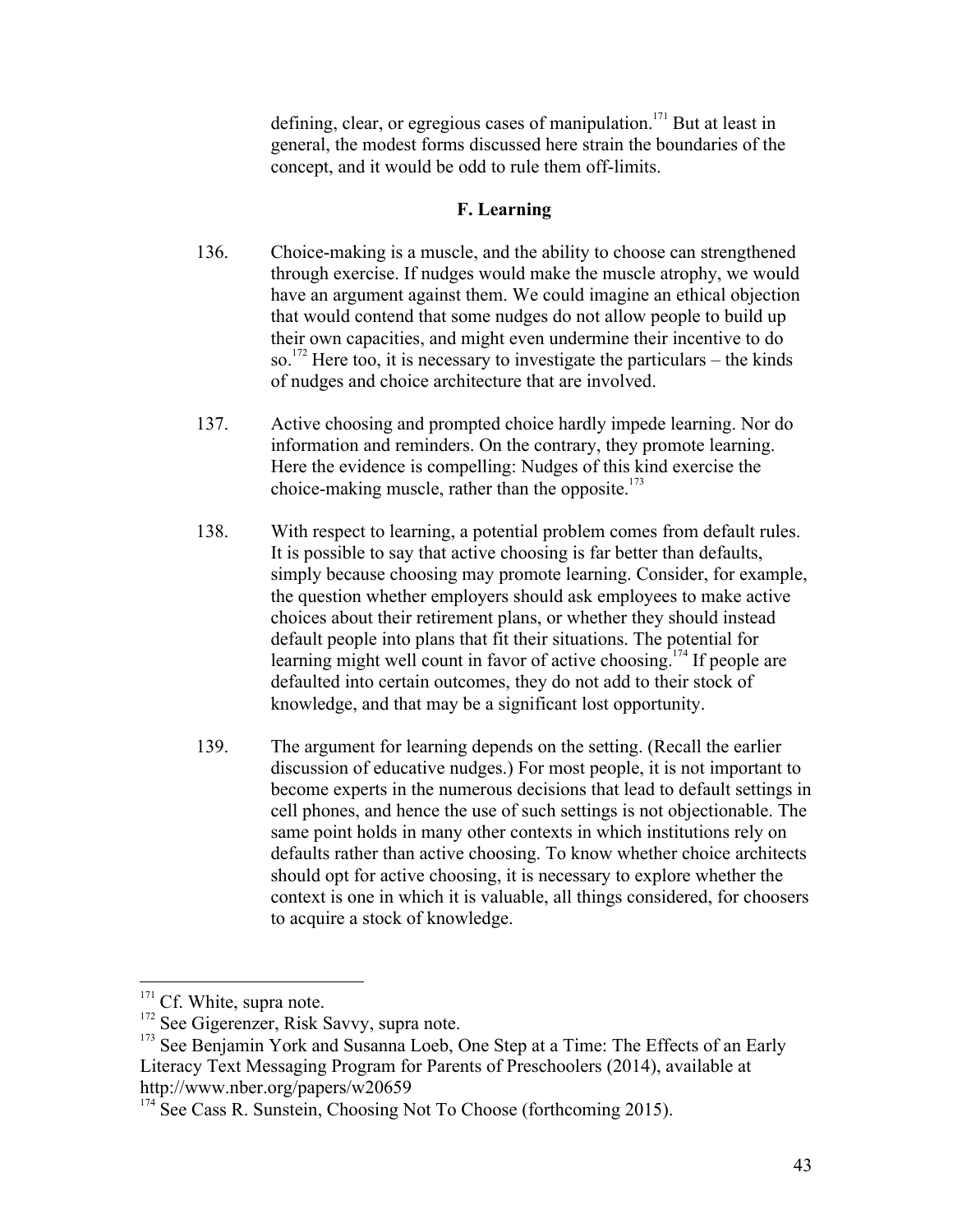#### **G. Biased Officials**

- 140. Choice architects are emphatically human, and fully subject to behavioral biases; they are often unreliable. The growing field of *behavioral public choice* draws on this point to offer an account of official error.<sup>175</sup> It is reasonable to object to some nudges, and to some efforts to intervene in existing choice architecture, on the ground that the choice architects might blunder.<sup>176</sup> They might lack important information (the knowledge problem). They might be biased, perhaps because their own parochial interests are at stake (the public choice problem). They might themselves display behavioral biases – suffering, for example, from present bias, optimistic bias, or probability neglect. In a democratic society, public officials are responsive to public opinion, and if the public is mistaken, officials might be mistaken as well.
- 141. It is unclear whether and to what extent this objection is a distinctly ethical one, but it does identify an important cautionary note. One reason for nudges, as opposed to mandates and bans, is that choice architects may  $er<sup>177</sup>$  No one should deny that proposition, which argues in favor of choice-preserving approaches. If choice architects blunder, at least it can be said that people are entitled to go their own way. And if we emphasize the risk of official error, we might want to avoid public officials to avoid nudges and choice architecture as well.
- 142. The initial response to this objection should be familiar: Choice architecture is inevitable. When choice architects act, they alter the architecture; they do not create an architecture where it did not exist before. A certain degree of nudging, from the public sector, cannot be avoided, and there is no use in wishing it away. Nonetheless, choice architects who work for government might decide that it is best to rely on free markets, and to trust in invisible hand mechanisms. If so, they would select (or accept) choice architecture that reflects those mechanisms.
- 143. This idea raises many conceptual and empirical puzzles, to which I have referred above, and which I will not engage in detail here. The question is whether it is so abstract, and so rooted in dogmas, that it ought not to

 <sup>175</sup> For one example, see Timur Kuran and Cass R. Sunstein, Availability Cascades and Risk Regulation, 51 Stan. L. Rev. 683 (1999); for an overview, see Jan Schnellenbach and Christian Schubert Behavioral Public Choice: A Survey (2014), available at http://papers.ssrn.com/sol3/papers.cfm?abstract\_id=2390290<br><sup>176</sup> Rebonato, supra note.

<sup>&</sup>lt;sup>177</sup> See Cass R. Sunstein, Nudges vs. Shoves, 127 Harv. L. Rev. Forum 210 (2014).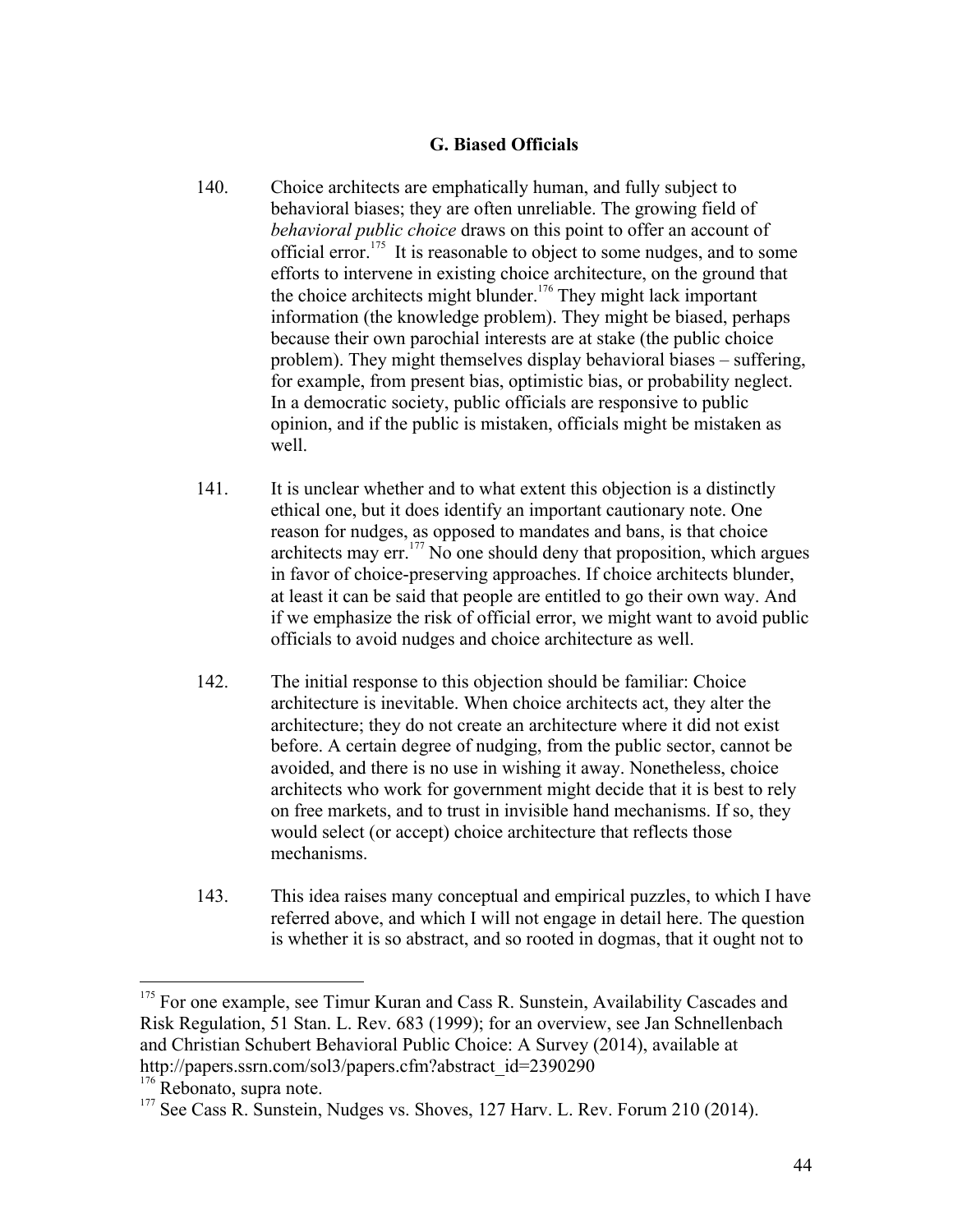command support. To be sure, free markets have many virtues. But in some cases, disclosure, warnings, and reminders can do far more good than harm.<sup>178</sup> As we have seen, active choosing is sometimes inferior to default rules, Someone has to decide in favor of one or another, and in some cases, that someone is inevitably the government. It is true that distrust of public officials will argue against nudging, at least where it is avoidable, but if it is dogmatic and generalized, such distrust will likely produce serious losses in terms of both welfare and freedom.

#### **VI. What Do People Think?**

144. What do people actually think about nudging and choice architecture? I conclude with three empirical findings. These findings cannot, of course, dispose of the ethical questions. The question is how to answer those questions in principle, and findings about people's answers are not decisive. But they do help to illuminate matters, and for two different reasons. The first is that in a democratic society, it is important to attend to what people actually think. If people have strong objections, democratic governments should hesitate before proceedings, and in any case they probably will do so (because of electoral self-interest). The second reason is that people's judgments provide relevant information about to think about the ethical issues even if that information is not conclusive. As we shall see, people agree that the nature of the particular nudge in question is relevant to the ethics of nudging.

## **A. The Effects of Transparency About Nudging**

- 145. Here is a preliminary question, relevant to ethical questions: If people are explicitly informed that they are being nudged, does their behavior change? An important study by George Loewenstein, Cindy Bryce, and David Haggman offers the following finding, at least in one context: *When people are specifically informed that a default rule has been put in place, and that it might be otherwise, that information has essentially no effect on what people do*. <sup>179</sup> At least in the context of end-of-life care, the effect of a default is not weakened when people are told that a default was chosen because it is usually effective.
- 146. Here is the disclosure: "The specific focus of this research is on 'defaults' – decisions that go into effect if people don't take actions to

<sup>&</sup>lt;sup>178</sup> See Oren Bar-Gill, Seduction by Contract (2012).<br><sup>179</sup> See George Loewenstein, Cindy Bryce, David Hagmann & Sachin Rajpal, Warning: You Are About To Be Nudged 17 (Mar. 29, 2014) (unpublished working paper) (http://ssrn.com/abstract=2417383) ("[I]nforming people about default interventions in advance . . . does not significantly diminish the impact of defaults on expressed preferences in advance directives.").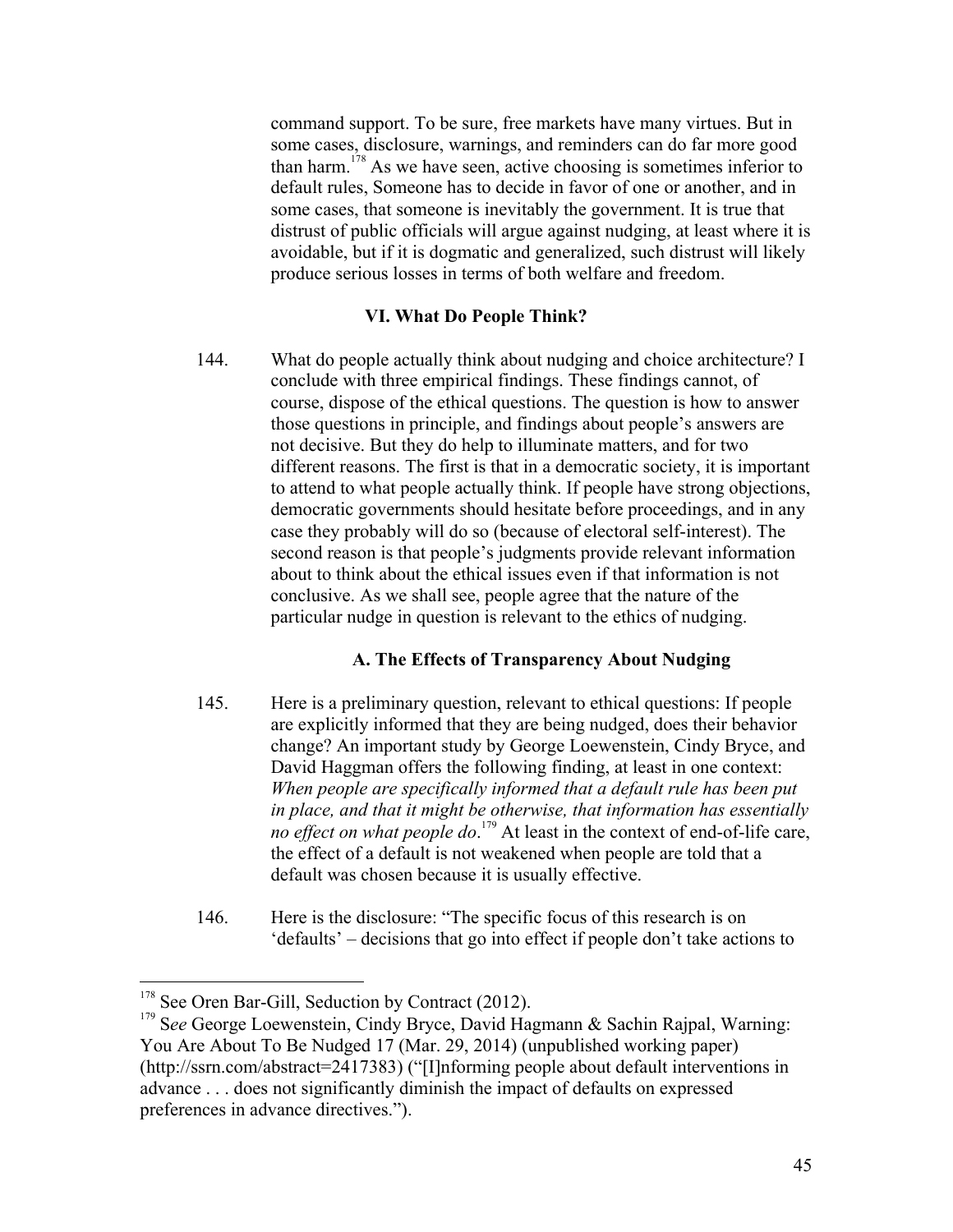do something different. Participants in this research project have been divided into two experimental groups." Having received this information, participants were told, "If you have been assigned to one group, the Advance Directive you complete will have answers to questions checked that will direct health care providers to help relieve pain and suffering even it means not living as long. If you want to choose different options, you will be asked to check off different option and place your initials beside the different option you select." Participants were also told that "if you have been assigned to the other group, the Advance Directive you complete will have answers to questions checked that will direct health care providers to prolong your life as much as possible, even if it means you may experience greater pain and suffering." Notably, this information did not affect people's ultimate choices.

- 147. It would be interesting to know if the results would have been different if people had been told something like this: "Default rules often have significant effects on behavior, because of the force of inertia, and because people often think that such rules reflect what most people do." It would also be interested to know if the setting of end-of-life care is distinctive in this regard, and if larger effects, from the design in the Loewenstein experiment, would be found in other contexts. But it is not unreasonable to speculate that at least in many contexts, disclosure that a default rule is in place, and could be otherwise, would not much affect outcomes.
- 148. A warning, a prompted choice, or a reminder is not exactly mysterious; people are certainly aware that the goal is to nudge. We can imagine situations in which warnings and reminders backfire; perhaps people will do exactly what they are warned or reminded not to do. The idea of "reactance" points to this possibility, $180$  and it must be taken into account. But in the absence of unusual circumstances, warnings and reminders are likely to have their intended effect.

#### **B. Politics Matters**

149. It is reasonable to speculate that political values greatly matter to people's assessment of nudges.<sup>181</sup> In other words, people often have no

<sup>&</sup>lt;sup>180</sup> See Sharon Brehm and Jack Brehm, Psychological Reactance: A Theory of Freedom and Control (1981); Louisa Pavey & Paul Sparks, *Reactance, Autonomy and Paths to Persuasion: Examining Perceptions of Threats to Freedom and Informational Value*, 33 MOTIVATION & EMOTION 277 (2009).

<sup>&</sup>lt;sup>181</sup> David Tannenbaum et al., On the Misplaced Politics of Behavioral Policy Interventions (unpublished manuscript 2014).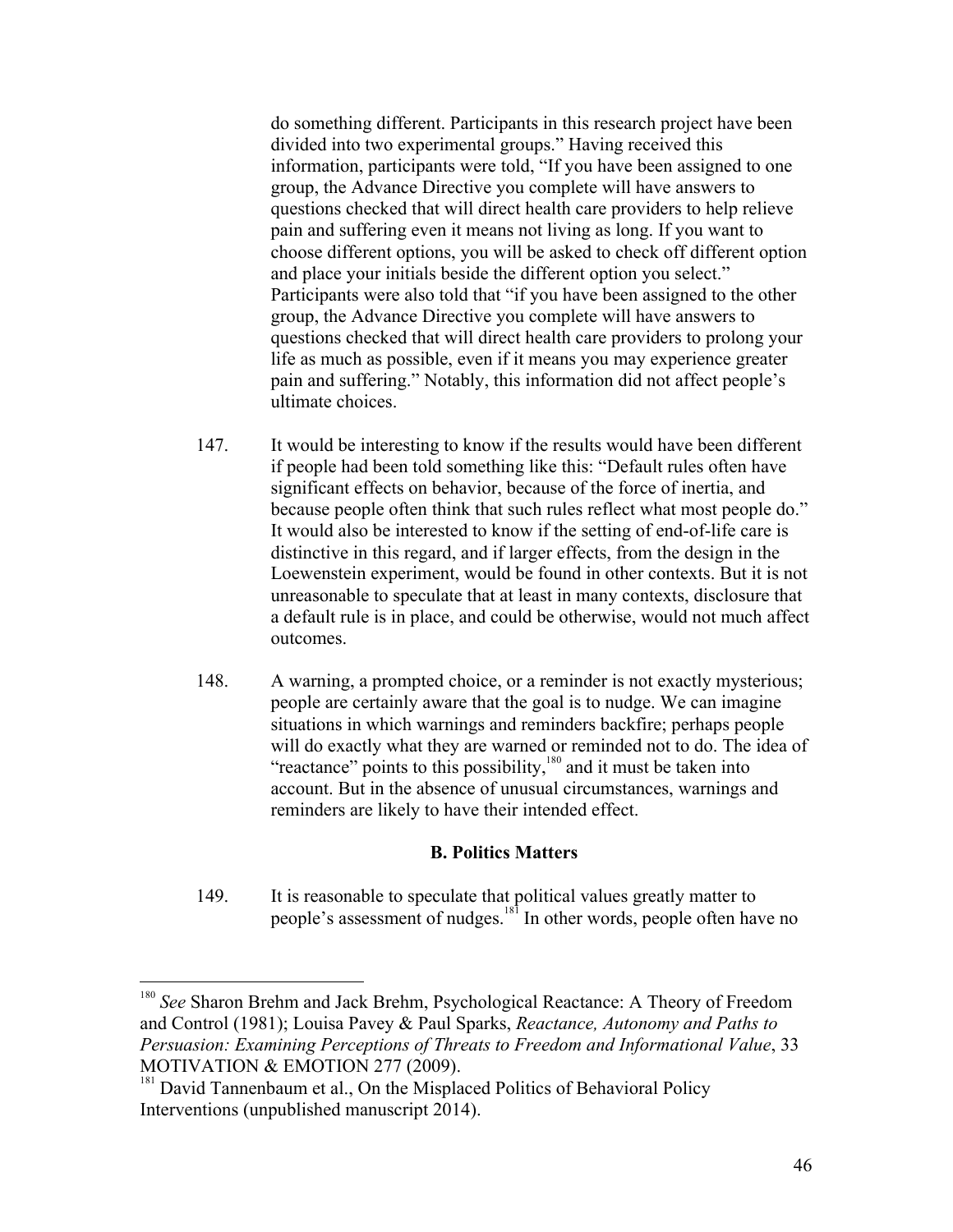particular view on nudges as such. Their evaluations turn on whether they like the politics of the particular nudge.

- 150. Casual observation suggestions that many people like or dislike nudges because of their perceived merits, not because they are nudges. More systemic evidence supports this view.<sup>182</sup> The result is "partisan nudge bias," as "people find nudges more ethically problematic when they are applied to policy objectives they oppose, or when applied by policymakers they oppose, while they find the same nudges more acceptable when they are applied to political objectives they support or by policymakers they support."<sup>183</sup> People who are right-of-center are less likely to approve of nudges that seem to have a distinctive left-ofinterest motivation; they are more likely to approve of nudges if they are right-of-center. People are left-of-center show the same pattern.
- 151. There is a clear implication here for the political economy of nudging: People's judgments are likely to be, in significant part, an artifact of their substantive judgments about the direction in which people are being nudged. True, we should not take this point too far. Those who support an incumbent president would be likely to object if he imposed a nudge that entrenched himself (as, for example, through a system of default voting). In egregious cases of manipulation, citizens of a free society (or even an unfree one) might well be outraged whatever they think of the underlying substance. But within certain limits, political assessments are likely to reflect judgments about that substance.

## **C. Nudging System 1**

152. Consider finally an intriguing finding: People care whether nudges are overt or covert – but not always, and not always a great deal*.* <sup>184</sup> The terms "overt" and "covert" are not self-defining, but we can imagine a difference between nudges that appeal to deliberative capacities (System 2) or to unconscious processing or intuitions (System 1). Notice, for example, the difference between two scenarios.<sup>185</sup>

> (a) *The new design works like this—with every annual salary increase you are provided information in the form of a series of icons representing tropical beaches that shows how much extra leisure you are likely to be able to afford during your retirement by*

 $\frac{182}{183}$  Id.<br><sup>183</sup> Id.<br><sup>184</sup> For relevant discussion, see Gidon Felsen et al., Decisional Enhancement and Autonomy: Public Attitudes Toward Overt and Covert Nudges, 8 Judgment and Decision Making 203 (2012).

 $185$  Id.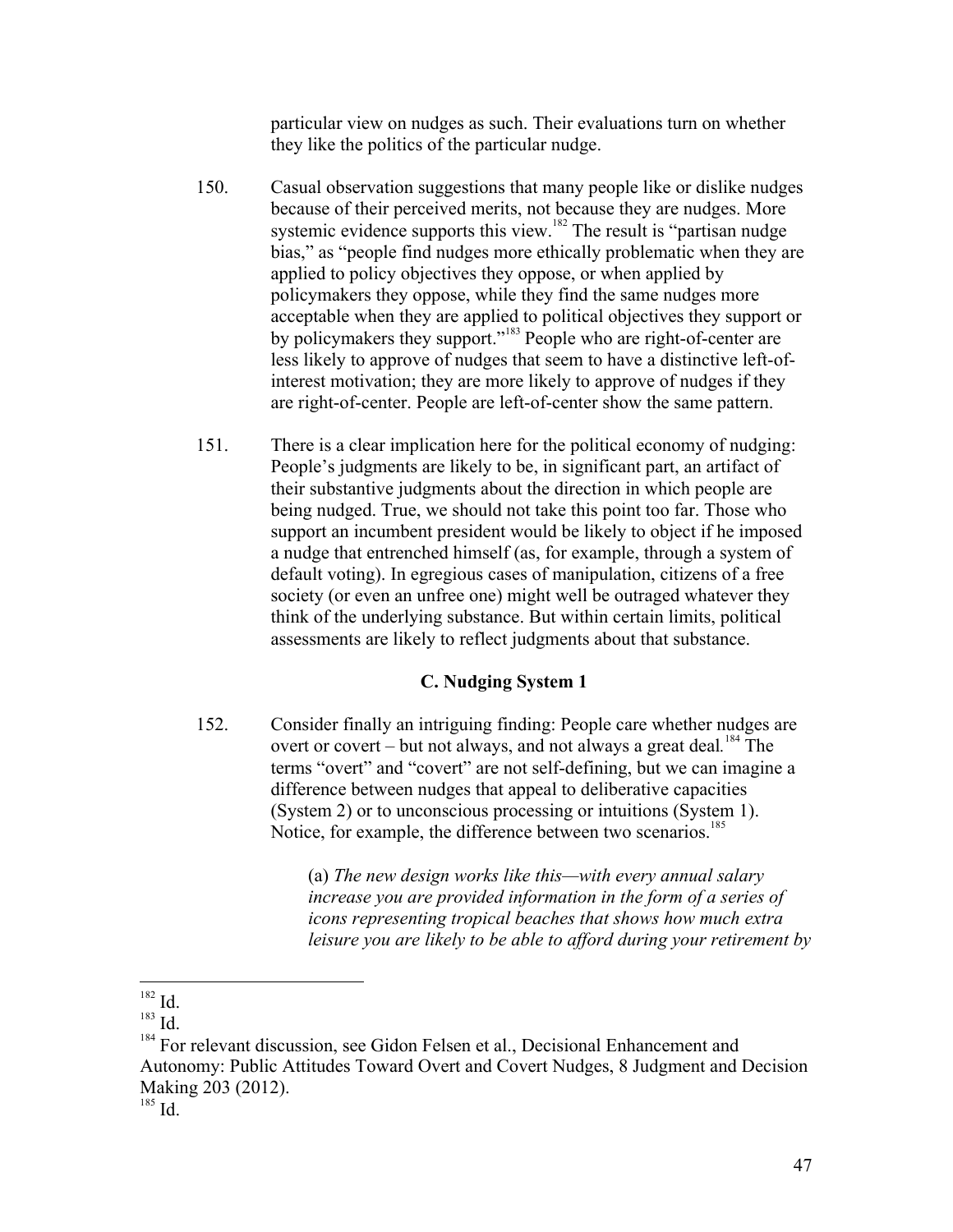*investing different percentages of your increased salary; larger investments now translate into more retirement savings later. You can still choose to keep the entire salary increase instead of investing it, but the information provided results in a subconsciously-driven bias towards investment; in other words, the decision to invest is made more likely as a result of subconscious deliberation. Studies have shown that implementing this policy leads to an increase in retirement savings.* 

(b) *The new design works like this—with every annual salary increase you are provided information in the form of a detailed table of your earnings that shows how much extra money you are likely to have during your retirement by investing different percentages of your increased salary; larger investments now trans- late into more retirement savings later. You can still choose to keep the entire salary increase instead of investing it, but the information provided results in a consciously-driven bias towards long-term investment; in other words, the decision to invest is made more likely as a result of conscious deliberation. Studies have shown that implementing this policy leads to an increase in retirement savings*.

- 153. Such questions allow for a test of this hypothesis, connected with the earlier discussion of manipulation: *people object to nudges that are covert in the sense that they appeal to unconscious or subconscious processes*. There is evidence that people do indeed show a preference for nudges that do not have that characteristic.<sup>186</sup> One reason is that such appear to be less manipulative, because they engage higher-order thinking. Another reason may be that when nudges appeal to unconscious or subconscious processes, they might seem to offend individual dignity.
- 154. Notably, however, the difference in reactions is only moderate, and when people believe that some kind of behavioral bias – such as a selfcontrol problem -- is genuinely responsible for welfare losses, they become more receptive to nudges that target unconscious or subconscious processes.  $187$  As we have seen, people's judgments about the ethical questions cannot resolve the ethical questions. But it is illuminating to see both that people show a preference for nudges that cannot be categorized as manipulative, and that they show a degree of receptivity to arguably manipulative ones.

#### **VII. Conclusion**

 $\frac{186}{187}$  Id.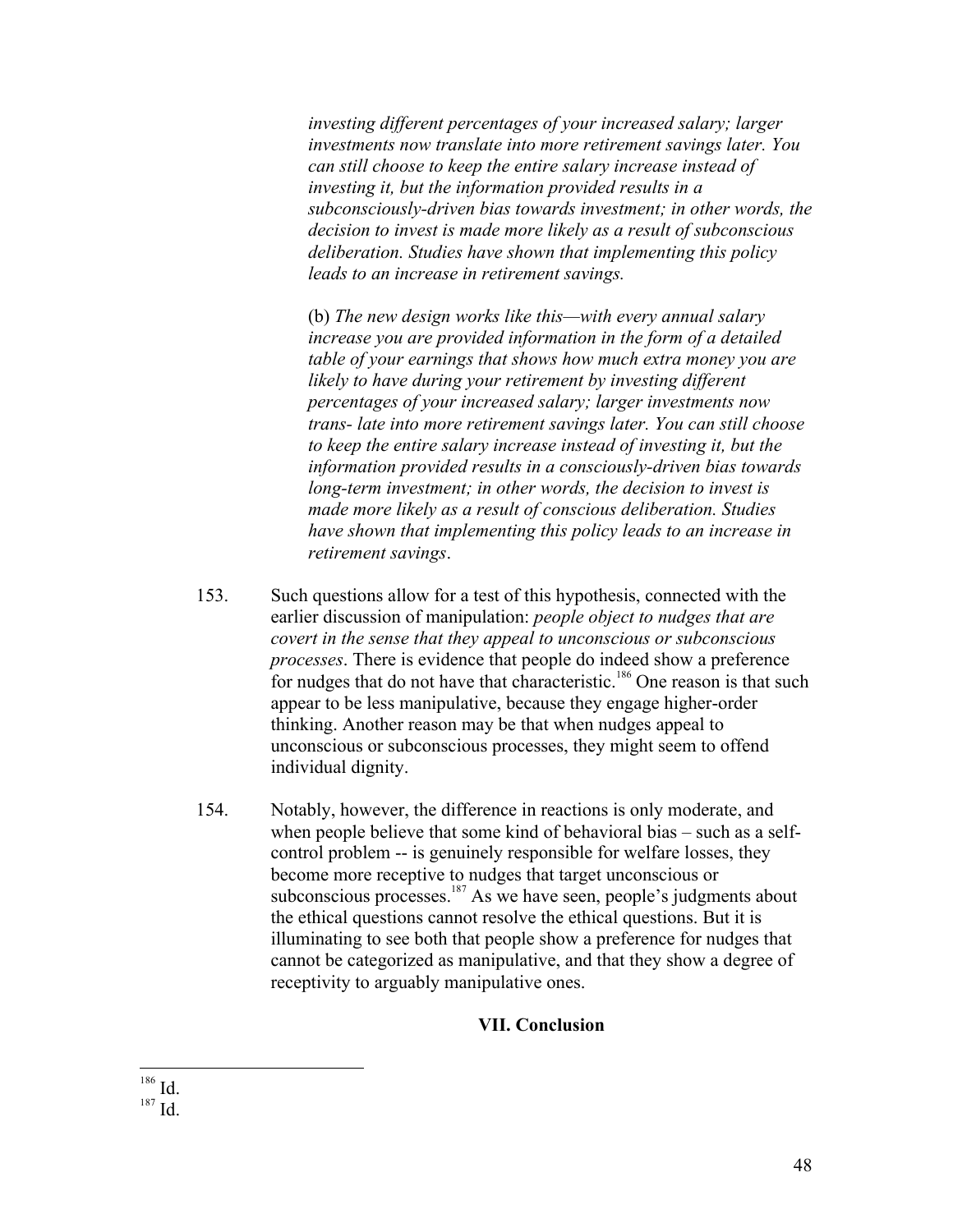- 155. It is pointless to object to nudges and choice architecture as such. Human beings cannot live in a world without them. Spontaneous orders have many virtues, but they themselves nudge. Whether or not they are associated with liberty, properly conceived, they create multiple forms of choice architecture. Even the most minimal government must nudge, and must create choice architecture of many different kinds. A modest regulatory state will influence people's decisions even if it seeks not to do so. Consider the effects of default rules, of the sort that are pervasive in the law of property, contract, and tort.
- 156. The modern regulatory state imposes numerous mandates and bans, and some of them are properly characterized as paternalistic. Consider the requirement that people obtain prescriptions before using certain medicines, or fuel economy and energy efficiency rules, or occupational safety and health law; all these, and many others, have paternalistic features. Paternalistic mandates and bans are subject to obvious ethical concerns, many of them identical to those explored here.<sup>188</sup> Because nudges preserve freedom of choice, those concerns are weakened.
- 157. Nonetheless, any changes in choice architecture, including those that preserve freedom, can run into serious and even convincing ethical objections – most obviously, where the underlying goals are illicit. But where the goals are legitimate, nudges are less likely to run afoul of ethical constraints, not least because and when they promote informed choices (as in the case of reminders). Transparency and public scrutiny are important safeguards, especially when public officials are responsible for nudges and choice architecture. Nothing should be hidden or covert.
- 158. Nonetheless, some imaginable nudges are objectionable, even when legitimate goals are involved, even when freedom of choice is preserved, and even in the face of full transparency. Most important, some nudges can be counted as forms of manipulation, raising objections from the standpoint of both autonomy and dignity.
- 159. That is a strong point against them. Even when nudges target System 1, it might well strain the concept of manipulation to categorize them as such (consider a graphic warning). The concept of manipulation has a core and a periphery; some nudges fit within the core, others within the periphery, and others outside of both.

<sup>&</sup>lt;sup>188</sup> A valuable discussion is Conly, supra note.